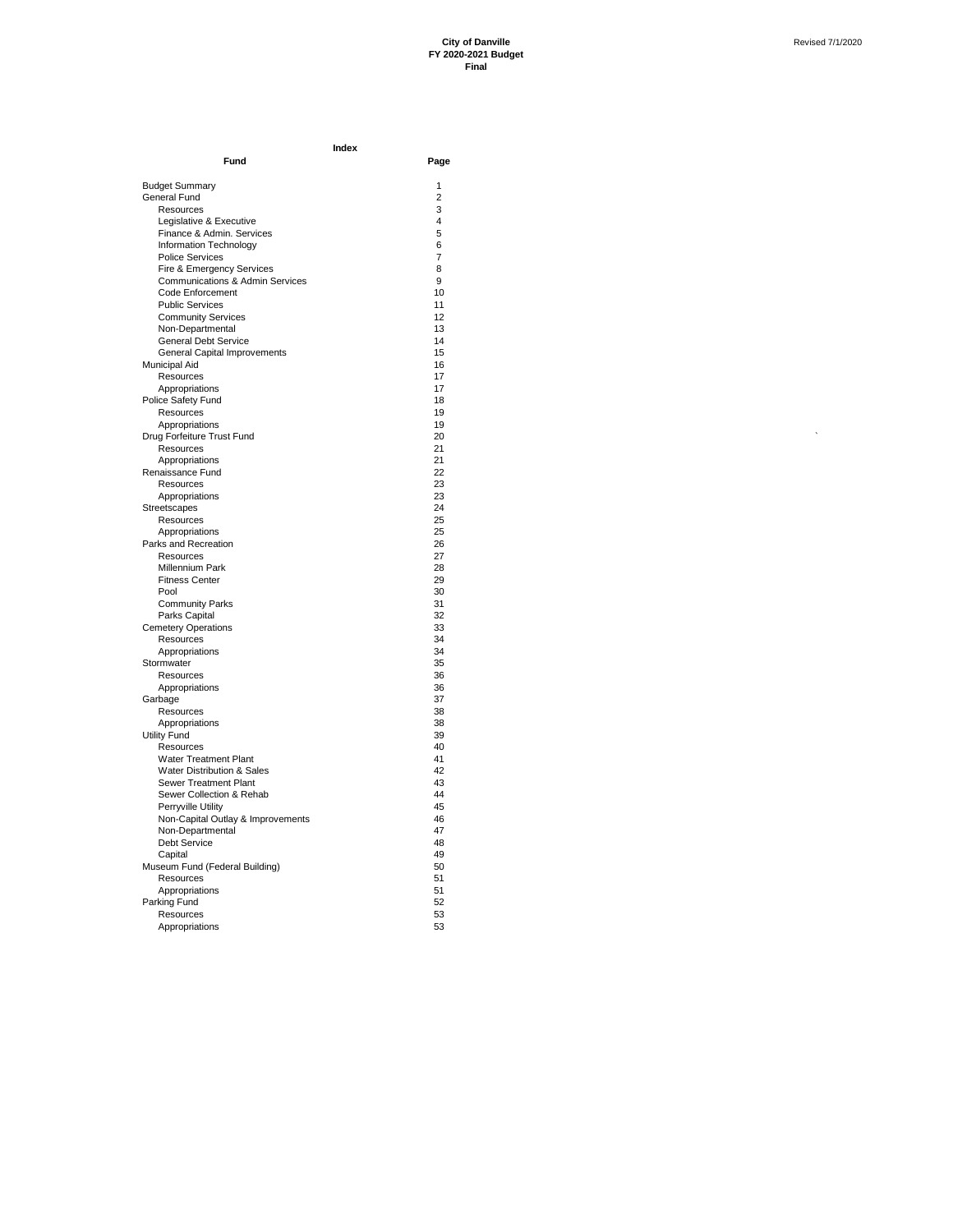| Program                  | <b>Resources</b> |            | <b>Appropriations</b> |            |            |  |  |  |  |  |  |  | <b>Reserves</b> |  |
|--------------------------|------------------|------------|-----------------------|------------|------------|--|--|--|--|--|--|--|-----------------|--|
| <b>General Fund</b>      | \$               | 38,558,813 | \$                    | 25,037,191 | 13,521,621 |  |  |  |  |  |  |  |                 |  |
| <b>Municipal Aid</b>     | \$               | 1,214,586  | \$                    | 650,000    | 564,586    |  |  |  |  |  |  |  |                 |  |
| Police Safety Fund       | \$               | 35,710     | \$                    | 27,090     | 8,620      |  |  |  |  |  |  |  |                 |  |
| Drug Forfeiture Fund     | \$               | 8,359      | \$                    | 5,000      | 3,359      |  |  |  |  |  |  |  |                 |  |
| Renaissance Fund         | \$               |            | S                     |            |            |  |  |  |  |  |  |  |                 |  |
| <b>Streetscapes Fund</b> | \$               | 281,472    | \$                    | 175,000    | 106,472    |  |  |  |  |  |  |  |                 |  |
| Parks and Rec            | \$               | 1,332,612  | \$                    | 1,332,612  |            |  |  |  |  |  |  |  |                 |  |
| <b>Cemetery Fund</b>     | \$               | 400,265    | \$                    | 400,265    |            |  |  |  |  |  |  |  |                 |  |
| <b>Stormwater Fund</b>   | \$               | 1,412,784  | \$                    | 945,044    | 467,740    |  |  |  |  |  |  |  |                 |  |
| Garbage Fund             | \$               | 1,073,300  | \$                    | 1,073,300  |            |  |  |  |  |  |  |  |                 |  |
| <b>Utility Fund</b>      | \$               | 25,447,848 | \$                    | 20,822,567 | 4,625,281  |  |  |  |  |  |  |  |                 |  |
| Museum Fund              | \$               | 46,194     | \$                    | 46,194     |            |  |  |  |  |  |  |  |                 |  |
| Parking Fund             | \$               | 429,769    | \$                    | 429,769    |            |  |  |  |  |  |  |  |                 |  |
|                          |                  |            |                       |            |            |  |  |  |  |  |  |  |                 |  |
| <b>Totals</b>            | \$               | 70,241,712 | \$                    | 50,944,032 | 19,297,679 |  |  |  |  |  |  |  |                 |  |

.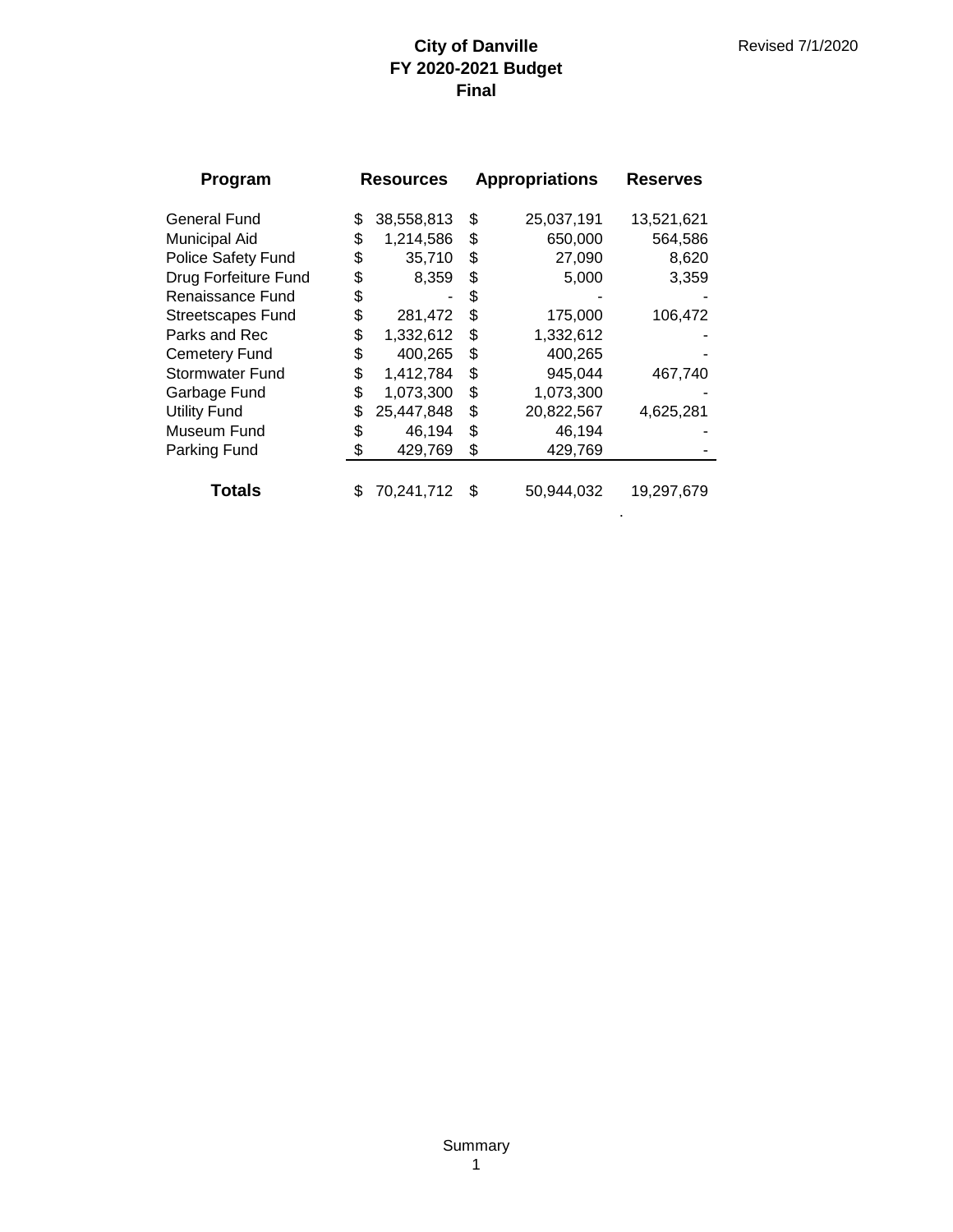|                                     |     | <b>Budgeted</b> |
|-------------------------------------|-----|-----------------|
| <b>RESOURCES</b>                    |     | FY 20-21        |
| <b>TAXES</b>                        | \$  | 1,944,500       |
| LICENSE & FEES                      | \$  | 11,001,600      |
| <b>PENALTIES &amp; FORFEITURES</b>  | \$  | 8,000           |
| <b>SERVICE REVENUE</b>              | \$  | 1,476,235       |
| OTHER RECURRING REVENUE             | \$  | 458,000         |
| <b>INTERGOVERNMENTAL</b>            | \$  | 274,550         |
| <b>TOTAL RESOURCES</b>              | \$  | 15,162,885      |
| <b>FUND BALANCE (CARRY FORWARD)</b> | \$  | 23,395,928      |
| <b>TOTAL AVAILABLE RESOURCES</b>    | \$  | 38,558,813      |
|                                     |     |                 |
|                                     |     |                 |
| <b>APPROPRIATIONS</b>               |     |                 |
| OPERATING EXPENDITURES              |     |                 |
| LEGISLATIVE/EXECUTIVE \$            |     | 1,338,218       |
| FINANCE & ADMINISTRATION \$         |     | 1,034,279       |
| INFORMATION TECHNOLOGY              | \$. | 427,641         |
| חמו ומח                             | ₼   | 1.100000        |

- POLICE \$ 4,180,005 FIRE \$ 3,080,870
- COMMUNICATIONS \$1,121,086
- CODES ENFORCEMENT \$ 405,097
- PUBLIC SERVICES  $$$  1,679,588 **SUBTOTAL \$ 13,266,784**
- NON-OPERATING EXPENDITURES
	- NON-DEPARTMENTAL \$ 2,102,226 DEBT SERVICE \$ 1,410,181 CAPITAL \$ 8,180,860
		-
		- COMMUNITY AGENCIES \$ 77,140
			- **SUBTOTAL \$ 11,770,407**
		- **TOTAL APPROPRIATIONS \$ 25,037,191**
- **TOTAL FUND BALANCE \$ 13,521,622**
	-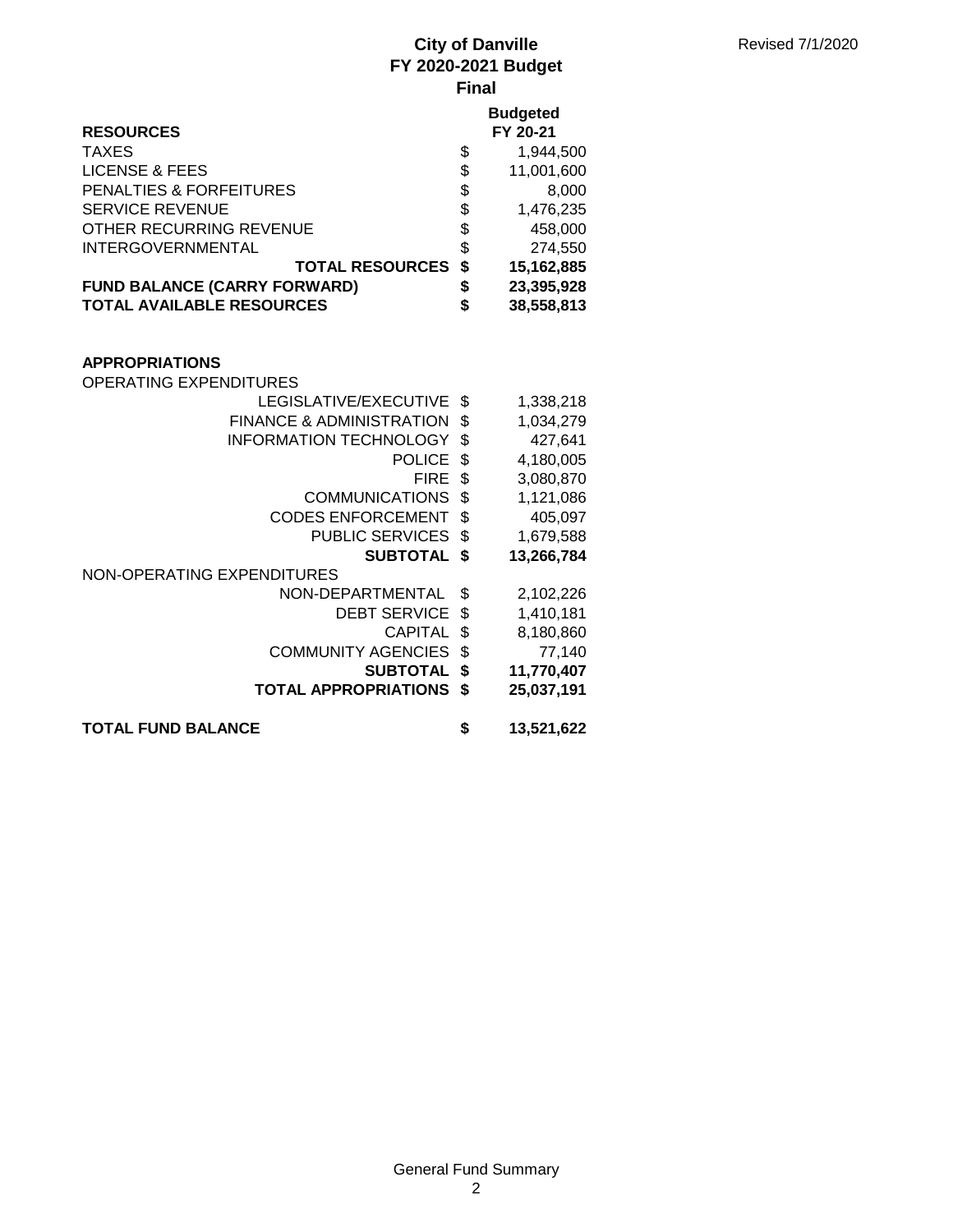|                                             |                                                              | <b>Budgeted</b><br>FY20-21 |
|---------------------------------------------|--------------------------------------------------------------|----------------------------|
| <b>General Fund Revenue</b><br><b>TAXES</b> |                                                              |                            |
| A10 00-00 4130                              | Taxes: PILOT-Housing Authority                               | 48,500.00                  |
| A10 00-00 4200                              | Ad Val Tax: Cur Real/Personal                                | 1,470,000.00               |
| A10 00-00 4204                              | Ad Val Tax: Cur Tangible                                     | 256,000.00                 |
| A10 00-00 4205                              | AD Val Tax: Motor Vehicle Tax                                | 170,000.00                 |
|                                             | <b>SUBTOTAL</b>                                              | 1,944,500.00               |
| <b>LICENSE &amp; FEES</b>                   |                                                              |                            |
| A10 00-00 4220                              | Lic/Fees: Occ License Fee                                    | 6,000,000.00               |
| A10 00-00 4221                              | Lic/Fees: Min Payments                                       | 10,500.00                  |
| A10 00-00 4222                              | Lic/Fees: Net Profits                                        | 840,000.00                 |
| A10 00-00 4223                              | Lic/Fees: Pen & Int                                          | 2,500.00                   |
| A10 00-00 4224                              | Lic/Fees: Franch Fee, Bank                                   | 97,000.00                  |
| A10 00-00 4228                              | Lic/Fees: Franch Fee-ATMOS                                   | 85,000.00                  |
| A10 00-00 4229                              | Lic/Fees: Franch Fee-Elec RECC                               | 24,500.00                  |
| A10 00-00 4230                              | Lic/Fees: Franch Fee - Elec KU                               | 810,000.00                 |
| A10 00-00 4231                              | Lic/Fees: Franch Fee, CATV                                   | 107,000.00                 |
| A10 00-00 4232                              | Lic/Fees: Insur Premium                                      | 2,425,000.00               |
| A10 00-00 4240                              | Lic/Fees: Alcohol Sales Permit                               | 50,000.00                  |
| A10 00-00 4241                              | Lic/Fees: Qrtrly Alcohol Tax                                 | 550,000.00                 |
| A10 00-00 4261                              | Lic/Fees: Other License<br><b>SUBTOTAL</b>                   | 100.00                     |
|                                             |                                                              | 11,001,600.00              |
| <b>PENALTIES &amp; FORFEITURES</b>          |                                                              |                            |
| A10 00-00 4332                              | Pen & Forfeits: Arrest Fees                                  | 5,000.00                   |
| A10 00 00 4334                              | Pen & Forfeits: Other                                        | 3,000.00                   |
|                                             | <b>SUBTOTAL</b>                                              | 8,000.00                   |
| <b>SERVICE REVENUE</b>                      |                                                              |                            |
| A10 00-00 4515                              | Services: Comm. Tower Rental                                 | 61,400.00                  |
| A10 00-00 4520                              | Services: Fire Protection                                    | 26,000.00                  |
| A10 00-00 4560                              | Services: Com Contract, J.C.                                 | 7,000.00                   |
| A <sub>10</sub> 00-00 4561                  | Services: Com Contract, Perry.                               | 750.00                     |
| A <sub>10</sub> 00-00 4562                  | Services: Com Contract, Boyle                                | 180,000.00                 |
| A10 00-00 4563                              | Services: Com Contract, Fire                                 | 500.00                     |
| A10 00-00 4590                              | Services: Rental                                             | 6,700.00                   |
| A10 00-00 4595                              | Other Rev: Cost Reduct. Prog. (Utility)                      | 1,117,173.04               |
| A10 00-00 4595                              | Other Rev: Cost Reduct. Prog. (St. Water)<br><b>SUBTOTAL</b> | 76,712.40<br>1,476,235.44  |
|                                             |                                                              |                            |
| OTHER RECURRING REVENUE                     |                                                              |                            |
| A10 00 00 4600                              | <b>Other Rev: Contributions</b>                              | 10,000.00                  |
| A10 00-00 4700                              | <b>Operating Trans: Municipal Aid</b>                        | 25,000.00                  |
| A10 00-00 4745                              | Other Rev: Insurance Proceeds                                | 5,000.00                   |
| A10 00-00 4750                              | Other Rev: Sale of Property<br>Other Rev: Invest Interest    | 5,000.00                   |
| A10 00-00 4760                              |                                                              | 100,000.00<br>500.00       |
| A10 00-00 4761<br>A10 00-00 4780            | Change in Fair Value<br>Other Rev: E911                      | 245,000.00                 |
| A10 00-00 4785                              | Other Rev: School Officer                                    | 37,500.00                  |
| A10 00-00 4799                              | Other Rev: Miscellaneous                                     | 30,000.00                  |
|                                             | <b>SUBTOTAL</b>                                              | 458,000.00                 |
|                                             |                                                              |                            |
| <b>INTERGOVERNMENTAL REVENUE</b>            |                                                              |                            |
| A10 00-00 4900<br>A10 00-00 4910            | Intergov: HB413 (Base Court)                                 | 18,000.00                  |
| A10 00-00 4920                              | Intergov: Police Incentive<br>Intergov: Fire Incentive       | 140,000.00<br>100,000.00   |
| A10 00-00 4994                              | Intergov: Other Grants                                       | 16,550.00                  |
|                                             | <b>SUBTOTAL</b>                                              | 274,550.00                 |
|                                             |                                                              |                            |
| <b>TOTALS</b>                               |                                                              | 15,162,885.44              |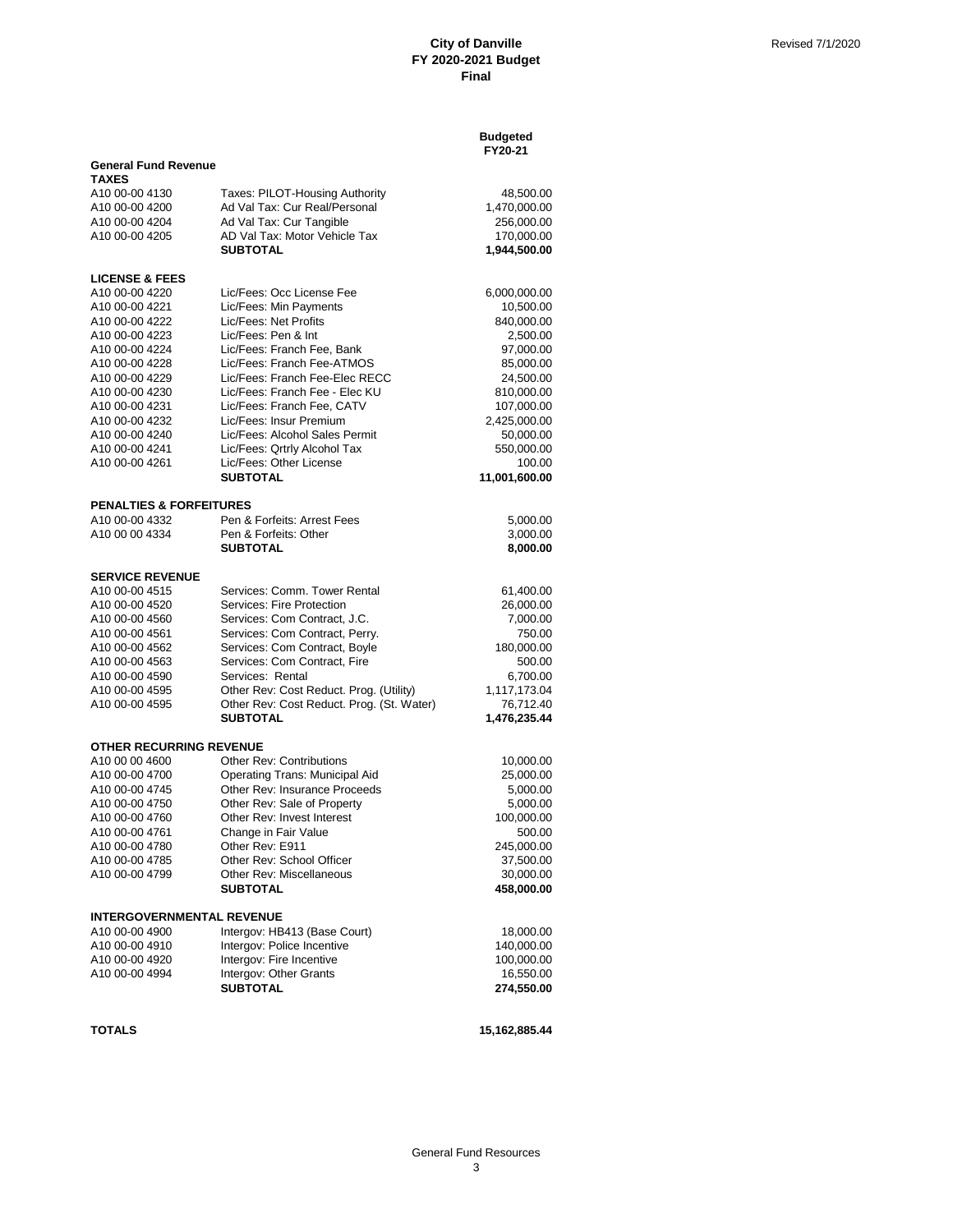|                                                        |                                         | <b>Budgeted</b> |
|--------------------------------------------------------|-----------------------------------------|-----------------|
| <b>Legislative &amp; Executive</b><br><b>PERSONNEL</b> |                                         | FY20-21         |
| A10 13-10 5150                                         | Persrv: Regular Salaries                | 424,522.80      |
| A10 13-10 5152                                         | Persrv: Part-Time/Temp                  | 63,250.00       |
| A10 13-10 5953                                         | Persrv: FICA                            | 37,314.62       |
| A10 13-10 5954                                         | Persrv: Medical & Hospital              | 238,623.28      |
| A10 13-10 5955                                         | Persrv: Dental/Vision                   | 7,824.72        |
| A10 13-10 5956                                         | Persrv: Life                            | 2,792.00        |
| A10 13-10 5959                                         | Persrv: Workers Compensation            | 550.00          |
| A10 13-10 5968                                         | Persrv: Retirement CERS                 | 102,140.19      |
| A10 13-10 5988                                         | Persrv: Pension Contributions           | 15,000.00       |
| A10 13-10 5991                                         |                                         |                 |
|                                                        | <b>SUBTOTAL</b>                         | 892,017.60      |
| <b>CONTRACTUAL</b>                                     |                                         |                 |
| A10 13-10 6110                                         | <b>CS: Contract Services</b>            | 100,000.00      |
| A10 13-10 6120                                         | <b>CSC: Advertising &amp; Publicity</b> | 10,000.00       |
| A10 13-10 6121                                         | <b>CSC: Promotional Activities</b>      | 2,500.00        |
| A10 13-10 6122                                         | <b>CSC: Printing &amp; Duplicating</b>  | 4,000.00        |
| A10 13-10 6123                                         | <b>CSS: Recording &amp; Reporting</b>   | 250.00          |
| A10 13-10 6124                                         | CSC: Postage & Freight                  | 500.00          |
| A10 13-10 6131                                         | <b>CSO: Rentals &amp; Leases</b>        | 6,000.00        |
| A10 13-10 6141                                         | <b>CSP: Legal Services</b>              | 100,000.00      |
| A10 13-10 6142                                         | <b>CSP: Consultants</b>                 | 50,000.00       |
| A10 13-10 6145                                         | CSP: Insurance/Judgement/Claim          | 28,600.00       |
| A10 13-10 6150                                         | CSU: Telephone & Fax                    | 3,300.00        |
| A10 13-10 6190                                         | <b>CSM: Electron Inform Systems</b>     | 27,000.00       |
|                                                        | <b>SUBTOTAL</b>                         | 332,150.00      |
| <b>OTHER</b>                                           |                                         |                 |
| A10 13-10 7110                                         | MS: Marketing & Promotions              | 25,000.00       |
| A10 13-10 7111                                         | <b>MS: Office Supplies</b>              | 5,000.00        |
| A10 13-10 7112                                         | MS: Furniture & Fixtures                | 750.00          |
| A10 13-10 7114                                         | MS: Clothing & Accessories              | 1,000.00        |
| A10 13-10 7115                                         | MS: Food Service/Supplies               | 7,500.00        |
| A10 13-10 7116                                         | MS: Safety & First Aid Supply           | 10,000.00       |
| A10 13-10 7117                                         | OS: Electronic Inform System            | 5,000.00        |
| A10 13-10 7125                                         | OS: General Supplies                    | 100.00          |
| A10 13-10 7131                                         | VES: Vehicles & Light Trucks            | 1,200.00        |
| A10 13-10 7134                                         | VES: Gasoline & Oil                     | 3,000.00        |
| A10 13-10 7140                                         | Other: Membership/Subscription          | 15,000.00       |
| A10 13-10 7141                                         | Other: Staff Devp/Educat                | 40,000.00       |
| A10 13-10 7149                                         | Other: Miscellaneous                    | 500.00          |
|                                                        | <b>SUBTOTAL</b>                         | 114,050.00      |

**TOTALS 1,338,217.60**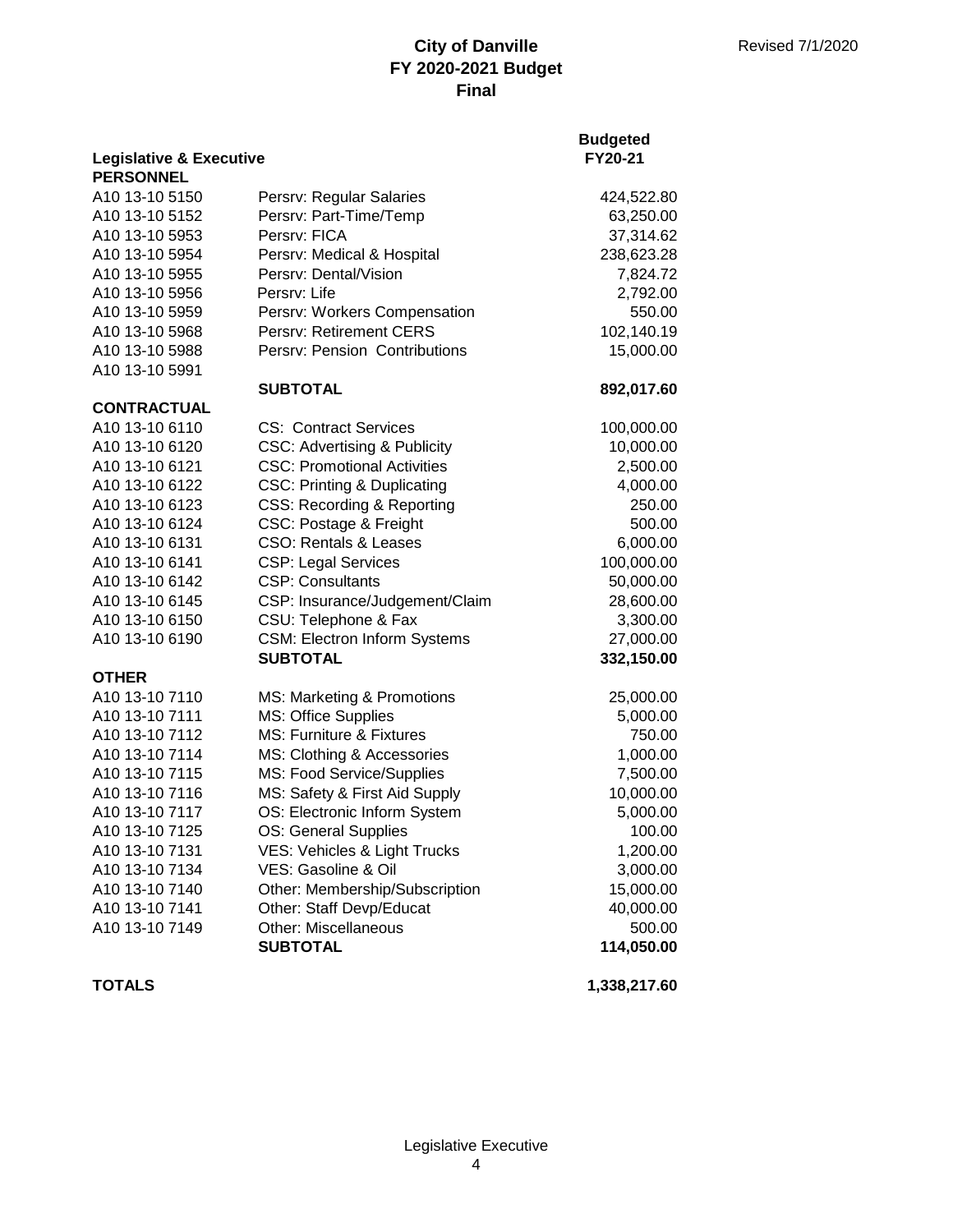|                                     |                                               | <b>Budgeted</b><br>FY20-21 |
|-------------------------------------|-----------------------------------------------|----------------------------|
| <b>Finance &amp; Administration</b> |                                               |                            |
| <b>PERSONNEL</b>                    |                                               |                            |
| A10 13-20 5150                      | Persrv: Regular Salaries                      | 333,824.40                 |
| A10 13-20 5953                      | Persry: FICA                                  | 25,537.57                  |
| A10 13-20 5954                      | Persrv: Medical & Hospital                    | 125,000.00                 |
| A10 13-20 5955                      | Persrv: Dental/Vision                         | 8,347.68                   |
| A10 13-20 5956                      | Persrv: Life                                  | 660.00                     |
| A10 13-20 5959                      | Persrv: Workers Compensation                  | 1,105.50                   |
| A10 13-20 5968                      | <b>Persry: Retirement CERS</b>                | 80,318.15                  |
|                                     | <b>SUBTOTAL</b>                               | 574,793.30                 |
| <b>CONTRACTUAL</b>                  |                                               |                            |
| A10 13-20 6120                      | <b>CSC: Advertising &amp; Publicity</b>       | 250.00                     |
| A10 13-20 6122                      | <b>CSC: Printing &amp; Duplicating</b>        | 20,900.00                  |
| A10 13-20 6124                      | CSC: Postage & Freight                        | 51,000.00                  |
| A10 13-20 6131                      | <b>CSO: Rentals &amp; Leases</b>              | 250.00                     |
| A10 13-20 6132                      | CSO: Cleaning & Janitorial                    | 4,500.00                   |
| A10 13-20 6140                      | CSP: Audit/Budget/Fin-Report                  | 35,000.00                  |
| A10 13-20 6142                      | <b>CSP: Consultants &amp; Commission Fees</b> | 173,535.00                 |
| A10 13-20 6144                      | CSP: PVA & Property Tax Rolls                 | 40,000.00                  |
| A10 13-20 6145                      | CSP: Insurance/Judgement/Claim                | 5,500.00                   |
| A10 13-20 6150                      | CSU: Telephone & Fax                          | 15,000.00                  |
| A10 13-20 6151                      | <b>CSU: Electric Service</b>                  | 22,000.00                  |
| A10 13-20 6153                      | CSU: Natural & Propane Gas                    | 1,000.00                   |
| A10 13-20 6170                      | <b>CSI: Building/Structures</b>               | 18,000.00                  |
| A10 13-20 6190                      | CSM: Electron Inform Systems/Bank Fee         | 43,000.00                  |
| A10 13-20 6191                      | <b>CSM: General Services</b>                  | 300.00                     |
|                                     | <b>SUBTOTAL</b>                               | 430,235.00                 |
| <b>OTHER</b>                        |                                               |                            |
| A10 13-20 7111                      | <b>MS: Office Supplies</b>                    | 6,000.00                   |
| A10 13-20 7112                      | MS: Furniture & Fixtures                      | 1,000.00                   |
| A10 13-20 7113                      | <b>MS: Cleaning Supplies</b>                  | 4,000.00                   |
| A10 13-20 7114                      | MS: Clothing & Accessories                    | 800.00                     |
| A10 13-20 7117                      | OS: Electronic Inform System                  | 7,000.00                   |
| A10 13-20 7122                      | OS: Chemicals                                 | 600.00                     |
| A10 13-20 7123                      | OS: Building Supplies                         | 1,000.00                   |
| A10 13-20 7125                      | OS: General Supplies                          | 200.00                     |
| A10 13-20 7134                      | VES: Gasoline & Oil                           | 150.00                     |
| A10 13-20 7140                      | Other: Membership/Subscription                | 500.00                     |
| A10 13-20 7141                      | Other: Staff Devp/Educat                      | 8,000.00                   |
|                                     | <b>SUBTOTAL</b>                               | 29,250.00                  |

**TOTALS 1,034,278.30**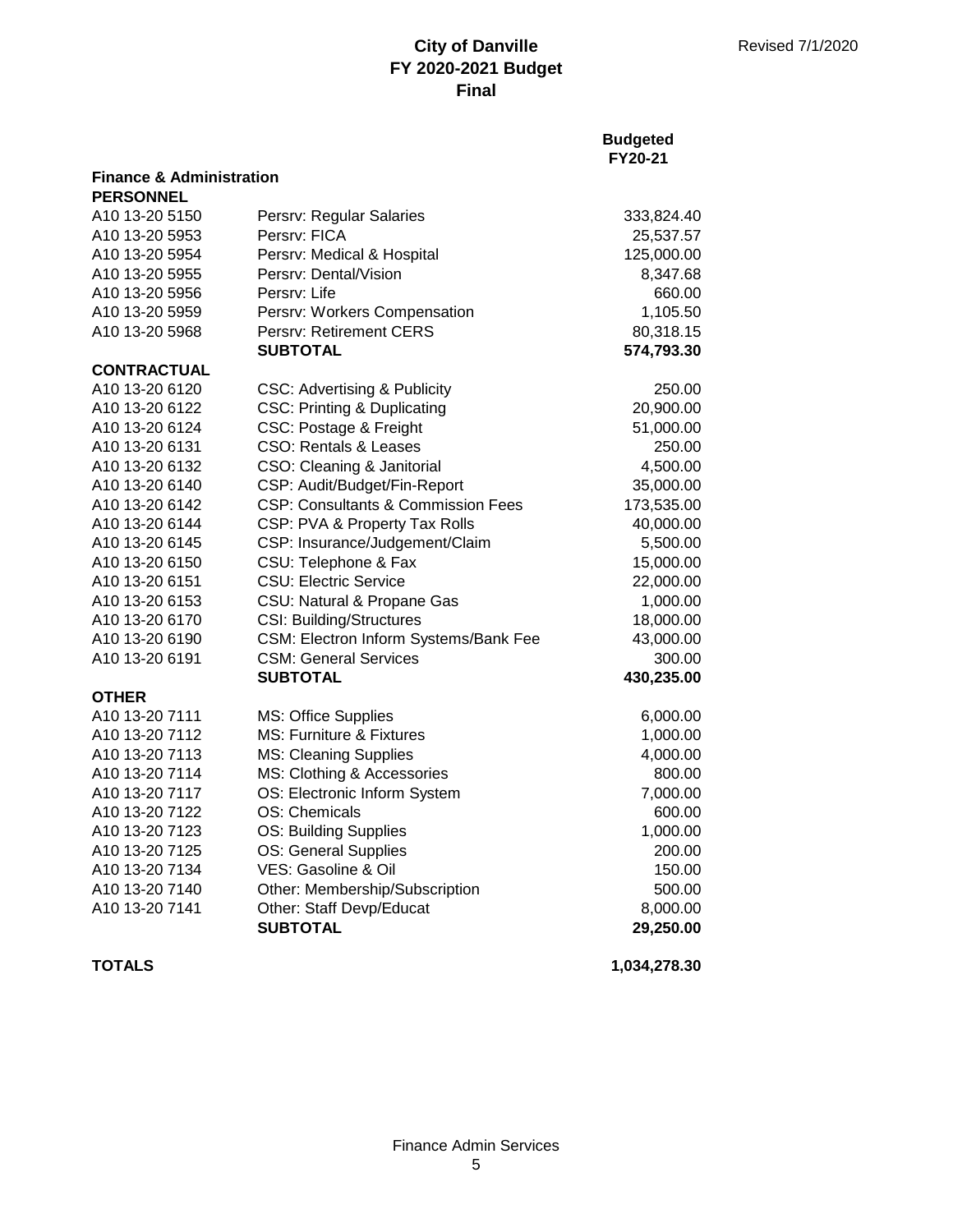### **Budgeted FY20-21**

| <b>Information Technology</b> |                                         |            |
|-------------------------------|-----------------------------------------|------------|
| <b>PERSONNEL</b>              |                                         |            |
| A10 13-30 5150                | Persrv: Regular Salaries                | 165,285.90 |
| A10 13-30 5151                | Persrv: Overtime                        | 2,000.00   |
| A10 13-30 5953                | Persry: FICA                            | 12,797.37  |
| A10 13-30 5954                | Persrv: Medical & Hospital              | 65,914.52  |
| A10 13-30 5955                | Persry: Dental/Vision                   | 2,001.48   |
| A10 13-30 5956                | Persry: Life                            | 528.00     |
| A10 13-30 5959                | Persrv: Workers Compensation            | 1,815.00   |
| A10 13-30 5968                | <b>Persry: Retirement CERS</b>          | 40,248.99  |
|                               | <b>SUBTOTAL</b>                         | 290,591.26 |
| <b>CONTRACTUAL</b>            |                                         |            |
| A10 13-30 6120                | <b>CSC: Advertising &amp; Publicity</b> | 500.00     |
| A10 13-30 6122                | <b>CSC: Printing &amp; Duplicating</b>  | 150.00     |
| A10 13-30 6124                | CSC: Postage & Freight                  | 150.00     |
| A10 13-30 6145                | CSP: Insurance/Judgement/Claim          | 6,600.00   |
| A10 13-30 6150                | CSU: Telephone & Fax                    | 18,000.00  |
| A10 13-30 6180                | CSV: Vehicles                           | 100.00     |
| A10 13-30 6190                | <b>CSM: Electron Inform Systems</b>     | 61,000.00  |
|                               | <b>SUBTOTAL</b>                         | 86,500.00  |
| <b>OTHER</b>                  |                                         |            |
| A10 13-30 7111                | <b>MS: Office Supplies</b>              | 1,000.00   |
| A10 13-30 7112                | <b>MS: Furniture &amp; Fixtures</b>     | 1,500.00   |
| A10 13-30 7114                | MS: Clothing & Accessories              | 1,400.00   |
| A10 13-30 7117                | OS: Electronic Inform System            | 36,000.00  |
| A10 13-30 7125                | OS: General Supplies                    | 1,500.00   |
| A10 13-30 7131                | VES: Vehicles & Light Trucks            | 650.00     |
| A10 13-30 7134                | VES: Gasoline & Oil                     | 2,500.00   |
| A10 13-30 7140                | Other: Membership/Subscription          | 1,000.00   |
| A10 13-30 7141                | Other: Staff Devp/Educat                | 5,000.00   |
|                               | <b>SUBTOTAL</b>                         | 50,550.00  |
|                               |                                         |            |

**TOTALS 427,641.26**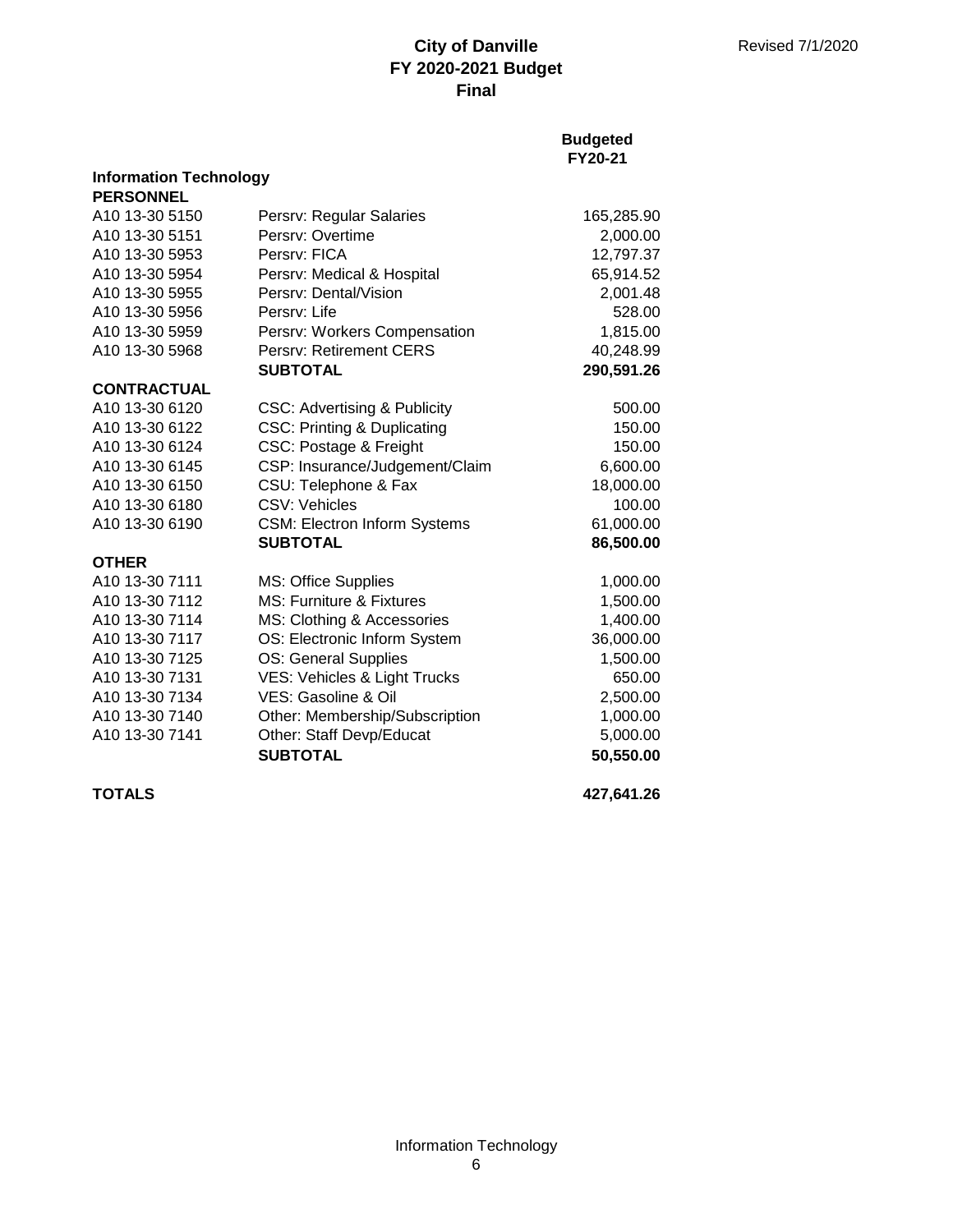### **Budgeted FY20-21**

| <b>Police Department</b><br><b>PERSONNEL</b> |                                    |              |
|----------------------------------------------|------------------------------------|--------------|
| A10 14-10 5150                               | Persrv: Reg Salary                 | 1,533,066.60 |
| A10 14-10 5151                               | Persry: Overtime                   | 70,000.00    |
| A10 14-10 5152                               | Persrv: PT/Temp                    | 11,000.00    |
| A10 14-10 5160                               | Persrv: Reg Salary Incentive       | 140,000.00   |
| A10 14-10 5161                               | Persrv: Overtime Incentive         | 13,750.00    |
| A10 14-10 5953                               | Persrv: FICA                       | 135,237.97   |
| A10 14-10 5954                               | Persrv: Medical & Hospital         | 884,862.44   |
| A10 14-10 5955                               | Persry: Dental/Vision              | 30,562.56    |
| A10 14-10 5956                               | Persrv: Life                       | 2,442.00     |
| A10 14-10 5959                               | Persrv: Workers Compensation       | 85,800.00    |
| A10 14-10 5968                               | Persrv: Retirement CERS            | 17,900.00    |
| A10 14-10 5978                               | Persry: Retirement CERS-HAZ        | 677,448.01   |
| A10 14-10 5991                               | Persrv: Sick Leave Buyback         | 100,000.00   |
|                                              | <b>SUBTOTAL</b>                    | 3,702,069.58 |
| <b>CONTRACTUAL</b>                           |                                    |              |
| A10 14-10 6120                               | CSC: Advertising & Publicity       | 1,250.00     |
| A10 14-10 6121                               | <b>CSC: Promotional Activities</b> | 350.00       |
| A10 14-10 6122                               | CSC: Printing & Duplicating        | 1,000.00     |
| A10 14-10 6123                               | CSS: Recording & Reporting         | 100.00       |
| A10 14-10 6124                               | CSC: Postage & Freight             | 250.00       |
| A10 14-10 6131                               | CSO: Rentals & Leases              | 325.00       |
| A10 14-10 6132                               | CSO: Cleaning & Janitorial         | 5,000.00     |
| A10 14-10 6142                               | <b>CSP: Consultants</b>            | 2,500.00     |
| A10 14-10 6145                               | CSP: Insurance/Judgement/Claim     | 120,000.00   |
| A10 14-10 6150                               | CSU: Telephone & Fax               | 22,500.00    |
| A10 14-10 6151                               | <b>CSU: Electric Service</b>       | 26,400.00    |
| A10 14-10 6153                               | CSU: Natural & Propane Gas         | 1,760.00     |
| A10 14-10 6170                               | CSI: Building/Structures           | 5,000.00     |
| A10 14-10 6180                               | CSV: Vehicles & Light Trucks       | 5,000.00     |
| A10 14-10 6190                               | CSM: Electron Inform Systems       | 15,000.00    |
| A10 14-10 6191                               | <b>CSM: General Services</b>       | 500.00       |
|                                              | SUBTOTAL                           | 206,935.00   |
| OTHER                                        |                                    |              |
| A10 14-10 7110                               | MS: Marketing & Promotions         | 750.00       |
| A10 14-10 7111                               | MS: Office Supplies                | 4,000.00     |
| A10 14-10 7112                               | MS: Furniture & Fixtures           | 3,500.00     |
| A10 14-10 7113                               | <b>MS: Cleaning Supplies</b>       | 1,000.00     |
| A10 14-10 7114                               | MS: Clothing & Accessories         | 50,000.00    |
| A10 14-10 7116                               | MS: Safety & First Aid Supply      | 1,000.00     |
| A10 14-10 7117                               | OS: Electronic Inform System       | 15,000.00    |
| A10 14-10 7176                               | OS: Radio                          | 5,000.00     |
| A10 14-10 7122                               | OS: Chemicals                      | 750.00       |
| A10 14-10 7123                               | OS: Building Supplies              | 5,000.00     |
| A10 14-10 7125                               | OS: General Supplies               | 1,000.00     |
| A10 14-10 7130                               | VES: Tools & Equipment             | 500.00       |
| A10 14-10 7131                               | VES: Vehicles & Light Trucks       | 15,000.00    |
| A10 14-10 7134                               | VES: Gasoline & Oil                | 80,000.00    |
| A10 14-10 7138                               | OS: Range/Ammo Supplies            | 15,000.00    |
| A10 14-10 7140                               | Other: Membership/Subscription     | 7,500.00     |
| A10 14-10 7141                               | Other: Staff Devp/Educat           | 30,000.00    |
| A10 14-10 7142                               | Other: Conference & Meetings       | 7,500.00     |
| A10 14-10 7143                               | Other: Alcohol Awareness/Equip     | 22,500.00    |
| A10 14-10 7174                               | OS: Canine Expense                 | 5,000.00     |
| A10 14-10 7175                               | Shop With A Cop                    | 1,000.00     |
|                                              | <b>SUBTOTAL</b>                    | 271,000.00   |
|                                              |                                    |              |

**TOTALS 4,180,004.58**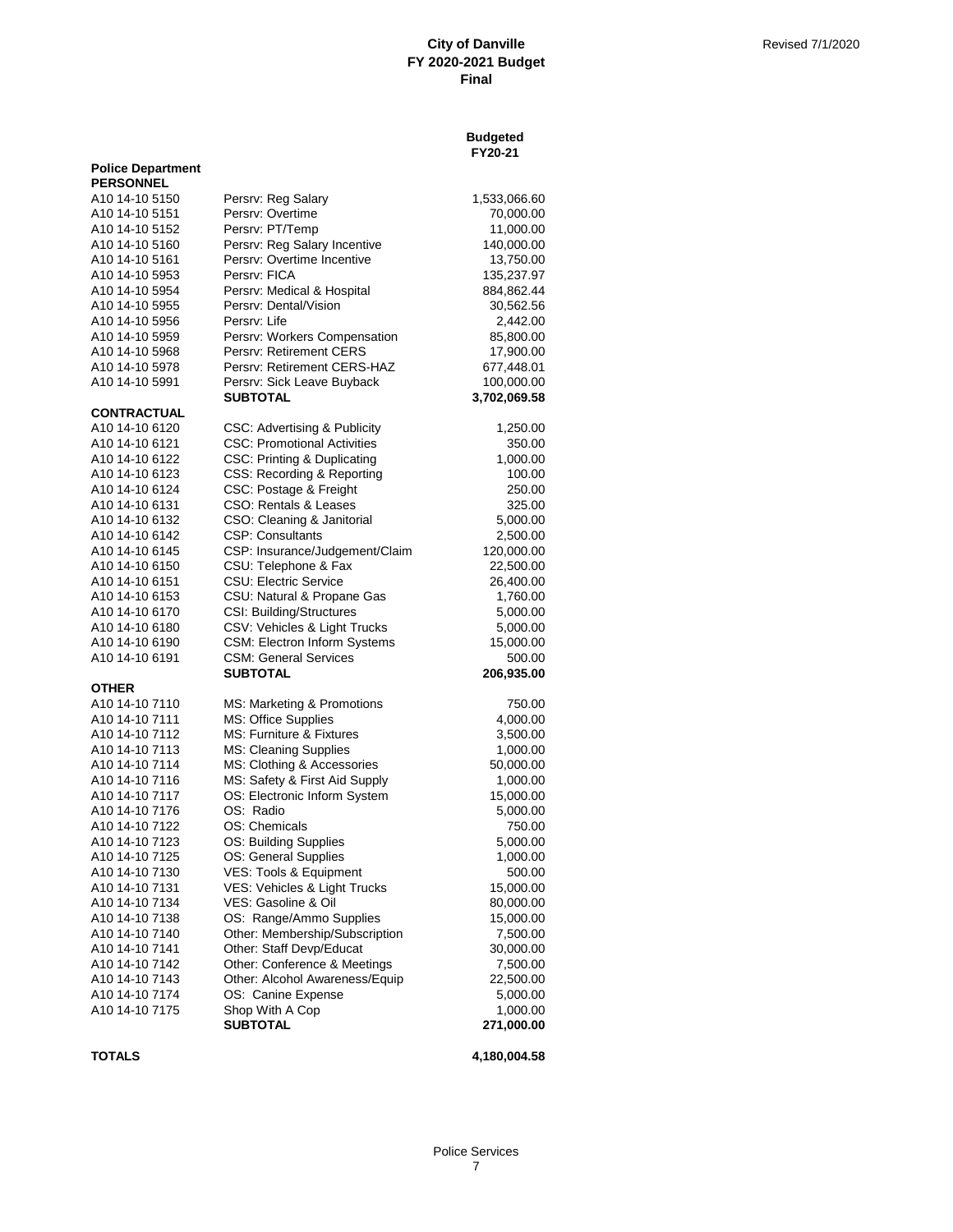| <b>Budgeted</b> |
|-----------------|
| FY20-21         |

| <b>Fire &amp; Emergency Services</b><br><b>PERSONNEL</b> |                                                 |                      |
|----------------------------------------------------------|-------------------------------------------------|----------------------|
| A10 14-20 5150                                           | Persrv: Reg Salary                              | 764,578.10           |
| A10 14-20 5151                                           | Persrv: Overtime                                | 317,738.52           |
| A10 14-20 5152                                           | Persrv: PT/Temp                                 | 140,000.00           |
| A10 14-20 5160                                           | Persrv: Reg Salary Incentive                    | 100,000.00           |
| A10 14-20 5161                                           | Persry: Overtime Incentive                      | 15,810.00            |
| A10 14-20 5214                                           | Persrv: Overtime FF Unscheduled                 | 50,000.00            |
| A10 14-20 5953                                           | Persrv: FICA                                    | 106,191.69           |
| A10 14-20 5954                                           | Persrv: Medical & Hospital                      | 507,669.40           |
| A10 14-20 5955                                           | Persry: Dental/Vision                           | 17,223.60            |
| A10 14-20 5956                                           | Persrv: Life                                    | 3,300.00             |
| A10 14-20 5959                                           | Persrv: Workers Compensation                    | 60,500.00            |
| A10 14-20 5968                                           | Persry: Retirement CERS                         | 6,200.00             |
| A10 14-20 5978                                           | Persrv: Retirement CERS-HAZ                     | 494,008.52           |
| A10 14-20 5991                                           | Persrv: Sick Leave Buyback                      | 150,000.00           |
|                                                          | <b>SUBTOTAL</b>                                 | 2,733,219.82         |
| <b>CONTRACTUAL</b>                                       |                                                 |                      |
| A10 14-20 6120                                           | CSC: Advertising & Publicity                    | 1,000.00             |
| A10 14-20 6124                                           | CSC: Postage & Freight                          | 500.00               |
| A10 14-20 6131                                           | CSO: Rentals & Leases                           | 100.00               |
| A10 14-20 6142                                           | <b>CSP: Consultants</b>                         | 5,000.00             |
| A10 14-20 6145                                           | CSP: Insurance/Judgement/Claim                  | 82,000.00            |
| A10 14-20 6150                                           | CSU: Telephone & Fax                            | 20,000.00            |
| A10 14-20 6151                                           | <b>CSU: Electric Service</b>                    | 24,200.00            |
| A10 14-20 6153                                           | CSU: Natural & Propane Gas                      | 5,500.00             |
| A10 14-20 6170                                           | <b>CSI: Building/Structures</b>                 | 7,500.00             |
| A10 14-20 6180                                           | CSV: Vehicles & Light Trucks                    | 1,000.00             |
| A10 14-20 6181                                           | CSV: Heavy Trucks & Equipment                   | 25,000.00            |
| A10 14-20 6182                                           | CSV: Machinery & Equipment                      | 4,000.00             |
| A10 14-20 6190                                           | CSM: Electron Inform Systems                    | 5,000.00             |
| A10 14-20 6191                                           | <b>CSM: General Services</b><br><b>SUBTOTAL</b> | 150.00<br>180,950.00 |
| <b>OTHER</b>                                             |                                                 |                      |
| A10 14-20 7110                                           | MS: Marketing & Promotions                      | 1,500.00             |
| A10 14-20 7111                                           | MS: Office Supplies                             | 1,500.00             |
| A10 14-20 7112                                           | MS: Furniture & Fixtures                        | 2,500.00             |
| A10 14-20 7113                                           | <b>MS: Cleaning Supplies</b>                    | 1,500.00             |
| A10 14-20 7114                                           | MS: Clothing & Accessories                      | 21,000.00            |
| A10 14-20 7116                                           | MS: Safety & First Aid Supply                   | 23,000.00            |
| A10 14-20 7117                                           | OS: Electronic Inform System                    | 25,000.00            |
| A10 14-20 7176                                           | OS: Radio                                       | 3,000.00             |
| A10 14-20 7122                                           | OS: Chemicals                                   | 1,500.00             |
| A10 14-20 7123                                           | OS: Building Supplies                           | 4,000.00             |
| A10 14-20 7124                                           | <b>OS: Construction Materials</b>               | 1,000.00             |
| A10 14-20 7125                                           | OS: General Supplies                            | 700.00               |
| A10 14-20 7129                                           | MS: Hydrants                                    | 500.00               |
| A10 14-20 7130                                           | VES: Tools & Equipment                          | 10,000.00            |
| A10 14-20 7131                                           | VES: Vehicles & Light Trucks                    | 5,000.00             |
| A10 14-20 7132                                           | VES: Heavy Trucks & Equipment                   | 15,000.00            |
| A10 14-20 7134                                           | VES: Gasoline & Oil                             | 25,500.00            |
| A10 14-20 7140                                           | Other: Membership/Subscription                  | 8,000.00             |
| A10 14-20 7141                                           | Other: Staff Devp/Educat                        | 15,000.00            |
| A10 14-20 7147                                           | Other: Fire Prevention                          | 1,000.00             |
| A10 14-20 7149                                           | Other: Miscellaneous                            | 500.00               |
|                                                          | <b>SUBTOTAL</b>                                 | 166,700.00           |

**TOTALS 3,080,869.82**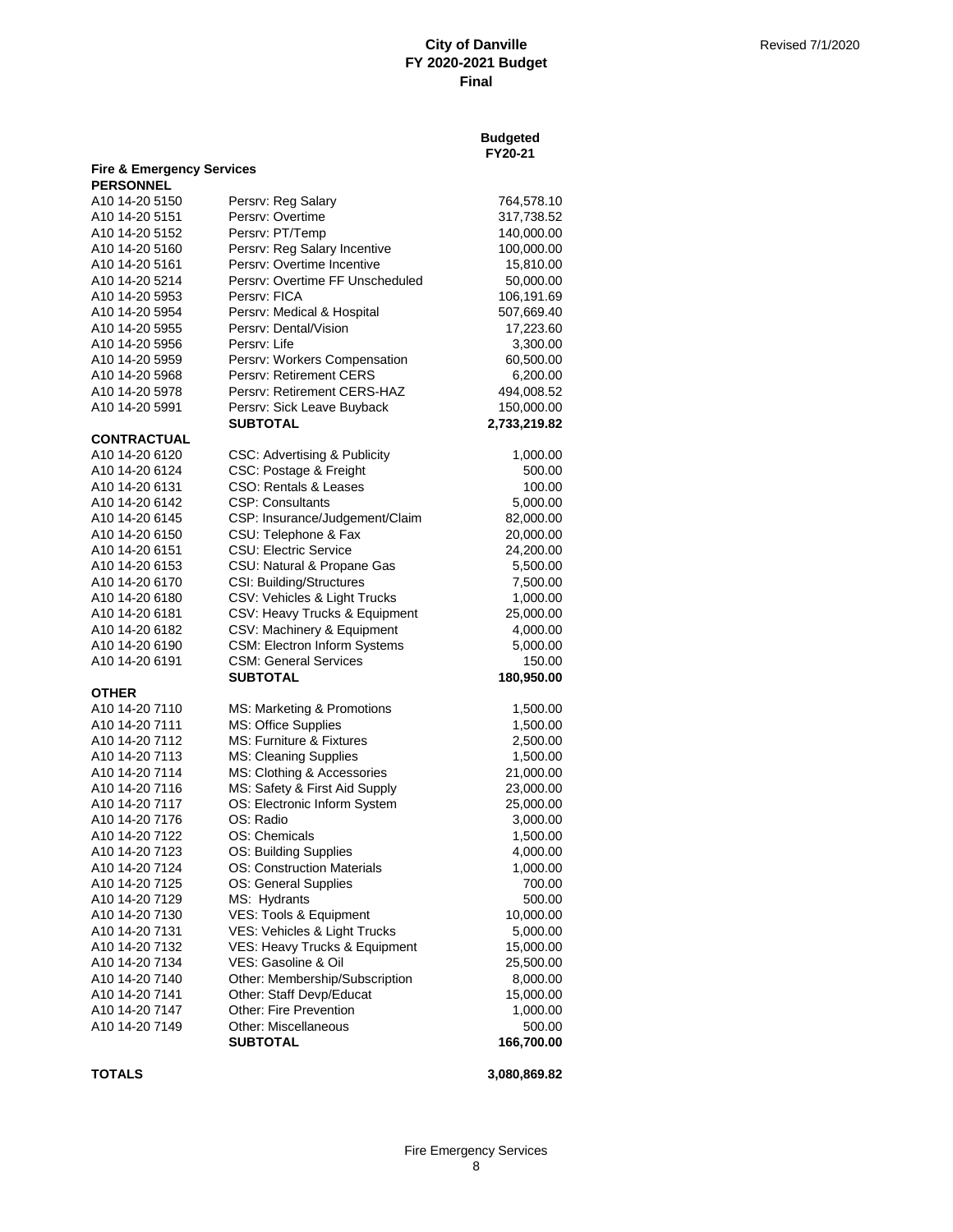### **Budgeted FY20-21**

### **Communications & Adm Services PERSONNEL**

| PERSONNEL          |                                         |            |
|--------------------|-----------------------------------------|------------|
| A10 14-30 5150     | Persrv: Reg Salary                      | 467,812.80 |
| A10 14-30 5151     | Persrv: Overtime Communication          | 75,000.00  |
| A10 14-30 5152     | Persrv: PT/Temp Communication           | 5,000.00   |
| A10 14-30 5953     | Persrv: FICA                            | 41,907.68  |
| A10 14-30 5954     | Persrv: Medical & Hospital              | 252,084.84 |
| A10 14-30 5955     | Persry: Dental                          | 8,066.16   |
| A10 14-30 5956     | Persrv: Life                            | 858.00     |
| A10 14-30 5959     | Persrv: Workers Compensation            | 1,540.00   |
| A10 14-30 5968     | Persrv: Retirement CERS                 | 133,006.76 |
|                    | <b>SUBTOTAL</b>                         | 985,276.24 |
| <b>CONTRACTUAL</b> |                                         |            |
| A10 14-30 6120     | <b>CSC: Advertising &amp; Publicity</b> | 1,000.00   |
| A10 14-30 6131     | <b>CSO: Rentals &amp; Leases</b>        | 360.00     |
| A10 14-30 6142     | <b>CSP: Consultants</b>                 | 10,000.00  |
| A10 14-30 6145     | CSP: Insurance/Judgement/Claim          | 15,400.00  |
| A10 14-30 6150     | CSU: Telephone & Fax                    | 25,300.00  |
| A10 14-30 6151     | <b>CSU: Electric Service</b>            | 10,000.00  |
| A10 14-30 6153     | CSU: Natural & Propane Gas              | 1,000.00   |
| A10 14-30 6170     | <b>CSI: Building/Structures</b>         | 1,000.00   |
| A10 14-30 6190     | <b>CSM: Electron Inform Systems</b>     | 20,000.00  |
| A10 14-30 6191     | <b>CSM: General Services</b>            | 100.00     |
|                    | <b>SUBTOTAL</b>                         | 84,160.00  |
| <b>OTHER</b>       |                                         |            |
| A10 14-30 7110     | MS: Marketing & Promotions              | 800.00     |
| A10 14-30 7111     | MS: Office Supplies                     | 1,800.00   |
| A10 14-30 7112     | MS: Furniture & Fixtures                | 1,500.00   |
| A10 14-30 7113     | <b>MS: Cleaning Supplies</b>            | 800.00     |
| A10 14-30 7114     | MS: Clothing & Accessories              | 2,000.00   |
| A10 14-30 7116     | MS: Safety & First Aid Supply           | 150.00     |
| A10 14-30 7117     | OS: Electronic Inform System            | 15,000.00  |
| A10 14-30 7123     | OS: Building Supplies                   | 100.00     |
| A10 1430-7124      | <b>OS: Construction Materials</b>       | 20,000.00  |
| A10 14-30 7125     | OS: General Supplies                    | 500.00     |
| A10 14-30 7140     | Other: Membership/Subscription          | 1,500.00   |
| A10 14-30 7141     | Other: Staff Devp/Educat                | 4,500.00   |
| A10 14-30 7149     | Other: Miscellaneous                    | 3,000.00   |
|                    | <b>SUBTOTAL</b>                         | 51,650.00  |
|                    |                                         |            |

**TOTALS 1,121,086.24**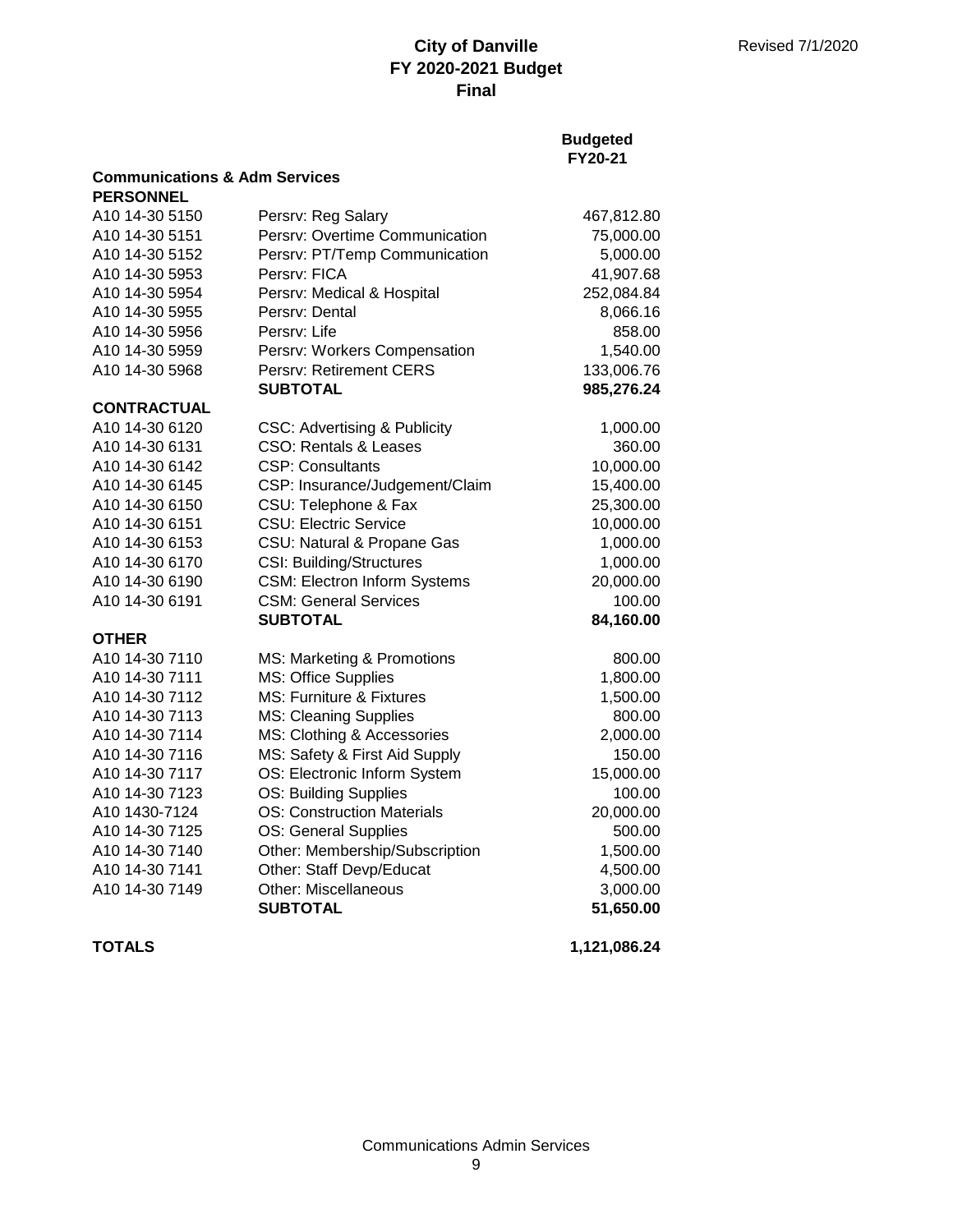## **Budgeted FY20-21**

| <b>PERSONNEL</b>   |                                         |            |
|--------------------|-----------------------------------------|------------|
| A10 14-40 5150     | Persrv: Reg Salary                      | 163,645.30 |
| A10 14-40 5152     | Persrv: Part-Time/Temp                  | 16,000.00  |
| A10 14-40 5953     | Persry: FICA                            | 13,742.87  |
| A10 14-40 5954     | Persrv: Medical & Hospital              | 95,677.68  |
| A10 14-40 5955     | Persry: Dental/Vision                   | 3,289.32   |
| A10 14-40 5956     | Persry: Life                            | 264.00     |
| A10 14-40 5959     | Persrv: Workers Compensation            | 2,750.00   |
| A10 14-40 5968     | <b>Persry: Retirement CERS</b>          | 39,373.06  |
|                    | <b>SUBTOTAL</b>                         | 334,742.22 |
| <b>CONTRACTUAL</b> |                                         |            |
| A10 14-40 6120     | <b>CSC: Advertising &amp; Publicity</b> | 500.00     |
| A10 14-40 6122     | <b>CSC: Printing &amp; Duplicating</b>  | 500.00     |
| A10 14-40 6123     | CSS: Recording & Reporting              | 100.00     |
| A10 14-40 6124     | CSC: Postage & Freight                  | 50.00      |
| A10 14-40 6130     | Cont Serv: Codes                        | 30,000.00  |
| A10 14-40 6142     | <b>CSC: Consultants</b>                 | 250.00     |
| A10 14-40 6145     | CSP: Insurance/Judgement/Claim          | 8,030.00   |
| A10 14-40 6150     | CSU: Telephone & Fax                    | 4,125.00   |
| A10 14-40 6180     | CSV: Vehicles & Light Trucks            | 100.00     |
| A10 14-40 6190     | <b>CSM: Electron Inform Systems</b>     | 8,000.00   |
|                    | <b>SUBTOTAL</b>                         | 51,655.00  |
| <b>OTHER</b>       |                                         |            |
| A10 14-40 7111     | <b>MS: Office Supplies</b>              | 2,000.00   |
| A10 14-40 7114     | MS: Clothing & Accessories              | 1,000.00   |
| A10 14-40 7117     | OS: Electronic Inform System            | 10,000.00  |
| A10 14-40 7125     | OS: General Supplies                    | 200.00     |
| A10 14-40 7131     | <b>VES: Vehicles and Light Tr</b>       | 250.00     |
| A10 14-40 7134     | VES: Gasoline & Oil                     | 1,250.00   |
| A10 14-40 7140     | Other: Membership/Subscription          | 1,000.00   |
| A10 14-40 7141     | Other: Staff Devp/Education             | 3,000.00   |
|                    | <b>SUBTOTAL</b>                         | 18,700.00  |

**Codes Enforcement**

**TOTALS 405,097.22**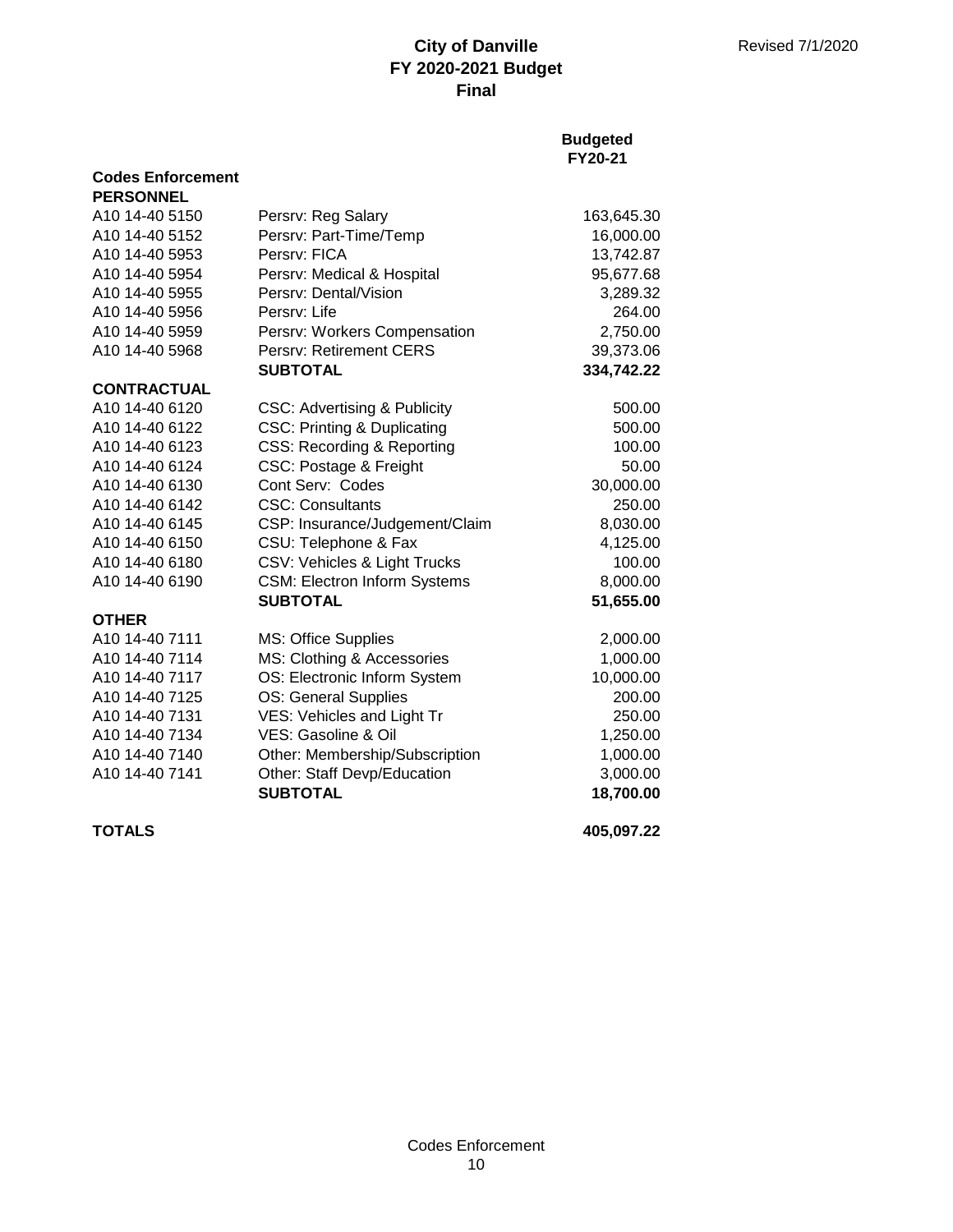| <b>Budgeted</b> |
|-----------------|
| FY20-21         |

| <b>Public Services</b><br><b>PERSONNEL</b> |                                                      |                        |
|--------------------------------------------|------------------------------------------------------|------------------------|
| A <sub>10</sub> 15-10 5150                 | Persrv: Reg Salary St & Roads                        | 206,878.10             |
| A10 15-10 5151                             | Persrv: Overtime Streets & Roads                     | 8,500.00               |
| A10 15-10 5152                             | Persrv: PT/Temp Streets & Roads                      | 50,000.00              |
| A <sub>10</sub> 15-10 5953                 | Persrv: FICA                                         | 20,301.42              |
| A10 15-10 5954                             | Persrv: Medical & Hospital                           | 149,069.48             |
| A10 15-10 5955                             | Persrv: Dental/Vision                                | 4,967.52               |
| A <sub>10</sub> 15-10 5956                 | Persrv: Life                                         | 462.00                 |
| A10 15-10 5959                             | Persrv: Workers Compensation                         | 13,200.00              |
| A10 15-10 5968                             | Persry: Retirement CERS                              | 51,819.97              |
| A 10 15-10 5991                            | Persrc: Sick Leave Buyback<br><b>SUBTOTAL</b>        | 5,000.00<br>510,198.50 |
| <b>CONTRACTUAL</b>                         |                                                      |                        |
| A10 15-10 6110                             | CS: Contract Labor                                   | 215,000.00             |
| A <sub>10</sub> 15-10 6120                 | CSC: Advertising & Publicity                         | 2,200.00               |
| A10 15-10 6122                             | <b>CSC: Printing &amp; Duplicat</b>                  | 50.00                  |
| A10 15-10 6123                             | CSS: Recording & Reporting                           | 50.00                  |
| A10 15-10 6130                             | CSO:Landscape/Flowers/Trees                          | 12,500.00              |
| A10 15-10 6131                             | CSO: Rentals & Leases                                | 1,000.00               |
| A10 15-10 6142                             | <b>CSP: Consultants</b>                              | 2,000.00               |
| A10 15-10 6143                             | CSP: Laboratory Analysis                             | 500.00                 |
| A <sub>10</sub> 15-10 6145                 | CSP: Insurance/Judgement/Claim                       | 58,140.00              |
| A10 15-10 6146                             | CSP: Street Lights/Signals                           | 500.00                 |
| A10 15-10 6150                             | CSU: Telephone & Fax                                 | 6,600.00               |
| A10 15-10 6152                             | CSU: Electric/Light/Signals                          | 550,000.00             |
| A <sub>10</sub> 15-10 6163                 | <b>CSW: Solid Waste Collection</b>                   | 8,000.00               |
| A <sub>10</sub> 15-10 6170                 | <b>CSI: Building/Structures</b>                      | 5,000.00               |
| A10 15-10 6172                             | CSI: Streets & Roads<br>CSV: Vehicles & Light Trucks | 5,000.00<br>1,500.00   |
| A10 15-10 6180<br>A10 15-10 6181           | CSV: Heavy Trucks & Equipment                        | 10,000.00              |
| A <sub>10</sub> 15-10 6182                 | CSV: Machinery & Equipment                           | 250.00                 |
| A10 15-10 6190                             | CSM: Electron Inform Systems                         | 1,000.00               |
| A10 15-10 6191                             | <b>CSM: General Services</b>                         | 1,000.00               |
|                                            | <b>SUBTOTAL</b>                                      | 880,290.00             |
| <b>OTHER</b>                               |                                                      |                        |
| A10 15-10 7111                             | MS: Office Supplies                                  | 250.00                 |
| A10 15-10 7113                             | MS: Cleaning Supplies                                | 1,500.00               |
| A10 15-10 7114                             | MS: Clothing & Accessories                           | 3,850.00               |
| A10 15-10 7116                             | MS: Safety & First Aid Supply                        | 2,000.00               |
| A10 15-10 7117<br>A10 15-10 7120           | OS: Electronic Inform System                         | 2,500.00               |
| A <sub>10</sub> 15-10 7121                 | OS: Landscape/Flowers/Trees                          | 25,000.00<br>5,000.00  |
| A10 15-10 7122                             | OS: Signs<br>OS: Chemicals                           | 30,000.00              |
| A10 15-10 7123                             | OS: Building Supplies                                | 3,000.00               |
| A10 15-10 7124                             | <b>OS: Construction Materials</b>                    | 150,000.00             |
| A10 15-10 7125                             | OS: General Supplies                                 | 2,500.00               |
| A10 15-10 7130                             | VES: Tools & Equipment                               | 10,000.00              |
| A10 15-10 7131                             | VES: Vehicles & Light Trucks                         | 10,000.00              |
| A10 15-10 7132                             | VES: Heavy Trucks & Equipment                        | 1,500.00               |
| A10 15-10 7133                             | VES: Machinery & Equipment                           | 15,000.00              |
| A10 15-10 7134                             | VES: Gasoline & Oil                                  | 20,500.00              |
| A10 15-10 7140                             | Other: Membership/Subscription                       | 1,500.00               |
| A10 15-10 7141                             | Other: Staff Devp/Educat                             | 5,000.00               |
|                                            | <b>SUBTOTAL</b>                                      | 289,100.00             |
|                                            |                                                      |                        |

**TOTALS 1,679,588.50**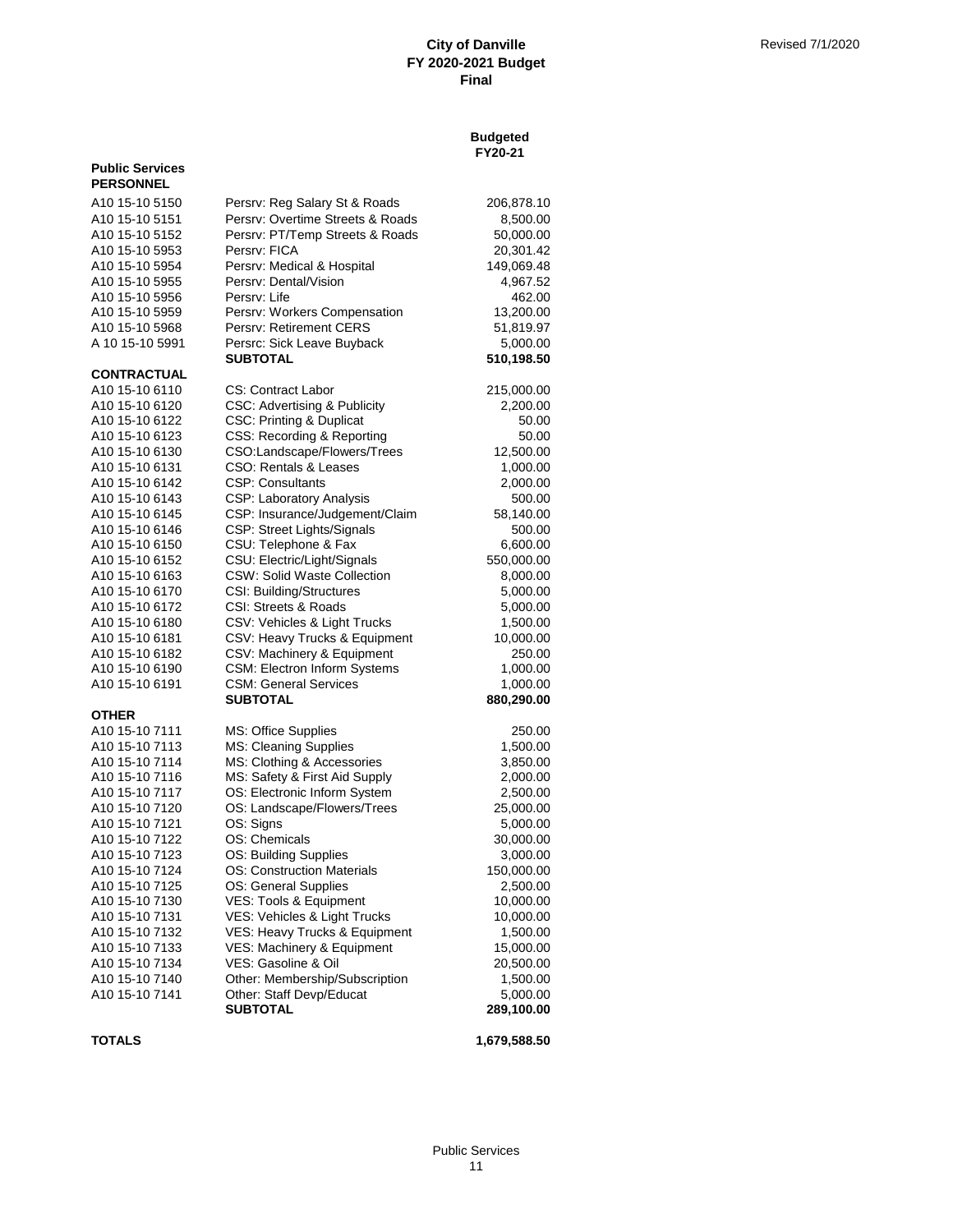### **Budgeted FY20-21**

| <b>Community Agencies</b>  |                                    |           |
|----------------------------|------------------------------------|-----------|
| A <sub>10</sub> 16-10 7171 | Grant - Child Development          | 5,000.00  |
| A <sub>10</sub> 16-10 7173 | <b>Grant - Family Services</b>     | 3,400.00  |
| A <sub>10</sub> 16-10 7178 | Grant - Senior Citizens            | 26,000.00 |
| A <sub>10</sub> 16-10 7183 | Grant - Veterans Day Appr.         | 200.00    |
| A <sub>10</sub> 16-10 7185 | Grant - Brass Band Festival        | 10,500.00 |
| A <sub>10</sub> 16-10 7193 | Grant - Nursing Home Ombudsmen     | 400.00    |
| A <sub>10</sub> 16-10 7199 | <b>Grant - Sister Cities</b>       | 300.00    |
| A <sub>10</sub> 16-10 7207 | Grant - Bluegrass Comm. Action     | 100.00    |
| A <sub>10</sub> 16-10 7212 | Grant - Pioneer School of Drama    | 440.00    |
| A <sub>10</sub> 16-10 7214 | Grant - CASA                       | 600.00    |
| A <sub>10</sub> 16-10 7215 | Grant - New Hope Food Pantry       | 1,100.00  |
| A <sub>10</sub> 16-10 7217 | Grant - West T Hill Theater        | 100.00    |
| A <sub>10</sub> 16-10 7218 | Grant - Centro Latino              | 100.00    |
| A <sub>10</sub> 16-10 7219 | Grant - Boyle/Mercer Helping Hands | 500.00    |
| A <sub>10</sub> 16-10 7221 | Grant - Grace Café                 | 400.00    |
| A <sub>10</sub> 16-10 7223 | Grant - Heart of Danville          | 25,000.00 |
| A10 16-10 7224             | Grant - Sheperd's House            | 3,000.00  |

**TOTALS 77,140.00**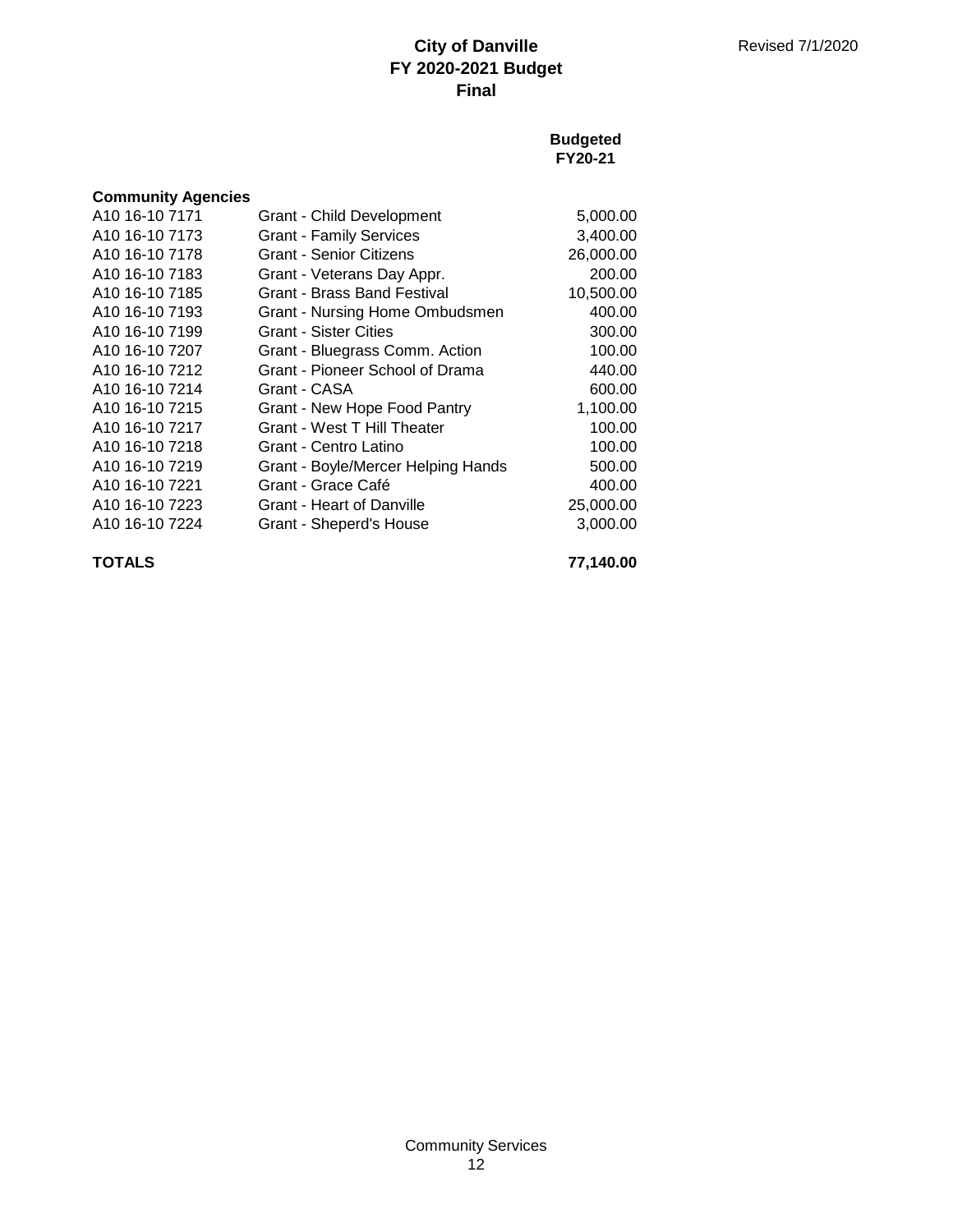### **Budgeted FY20-21**

| <b>Non-Departmental</b>    |                                      |            |
|----------------------------|--------------------------------------|------------|
| A10 19-10 5954             | Medical & Hospital                   | 25,000.00  |
| A <sub>10</sub> 19-10 5988 | Persry: Retirement Police/Fire       | 135,000.00 |
| A <sub>10</sub> 19-10 6145 | CSP: Insurance/Judgement/Claim       | 25,000.00  |
| A <sub>10</sub> 19-10 7162 | Grant - Planning & Zoning            | 50,000.00  |
| A <sub>10</sub> 19-10 7165 | Neighborhood Parks/Reserve           | 180,000.00 |
| A <sub>10</sub> 19-10 7166 | Disaster & Emergency                 | 11,000.00  |
| A <sub>10</sub> 19-10 7920 | Economic Develop. Initiative         | 70,000.00  |
| A <sub>10</sub> 19-10 7980 | Sister Cities - Expenses             | 10,000.00  |
| A10 19-10 7988             | <b>Worker's Comp Audit</b>           | 15,000.00  |
| A <sub>10</sub> 19-10 7991 | Op Transfer - Cemetery               | 243,083.00 |
| A <sub>10</sub> 19-10 7993 | Contingency - General Fund           | 192,794.06 |
| A10 19-10 7999             | <b>Operating Transfer to Museum</b>  | 26,105.00  |
| A <sub>10</sub> 19-10 8102 | <b>Operating Transfer to Garbage</b> | 49,240.00  |
| A <sub>10</sub> 19-10 8103 | <b>Operating Transfer to Parking</b> | 79,118.00  |
| A <sub>10</sub> 19-10 8106 | Operating Transfer: Parks and Rec    | 637,512.00 |
| A <sub>10</sub> 19-10 8107 | Allocations                          | 353,374.00 |

**TOTALS 2,102,226.06**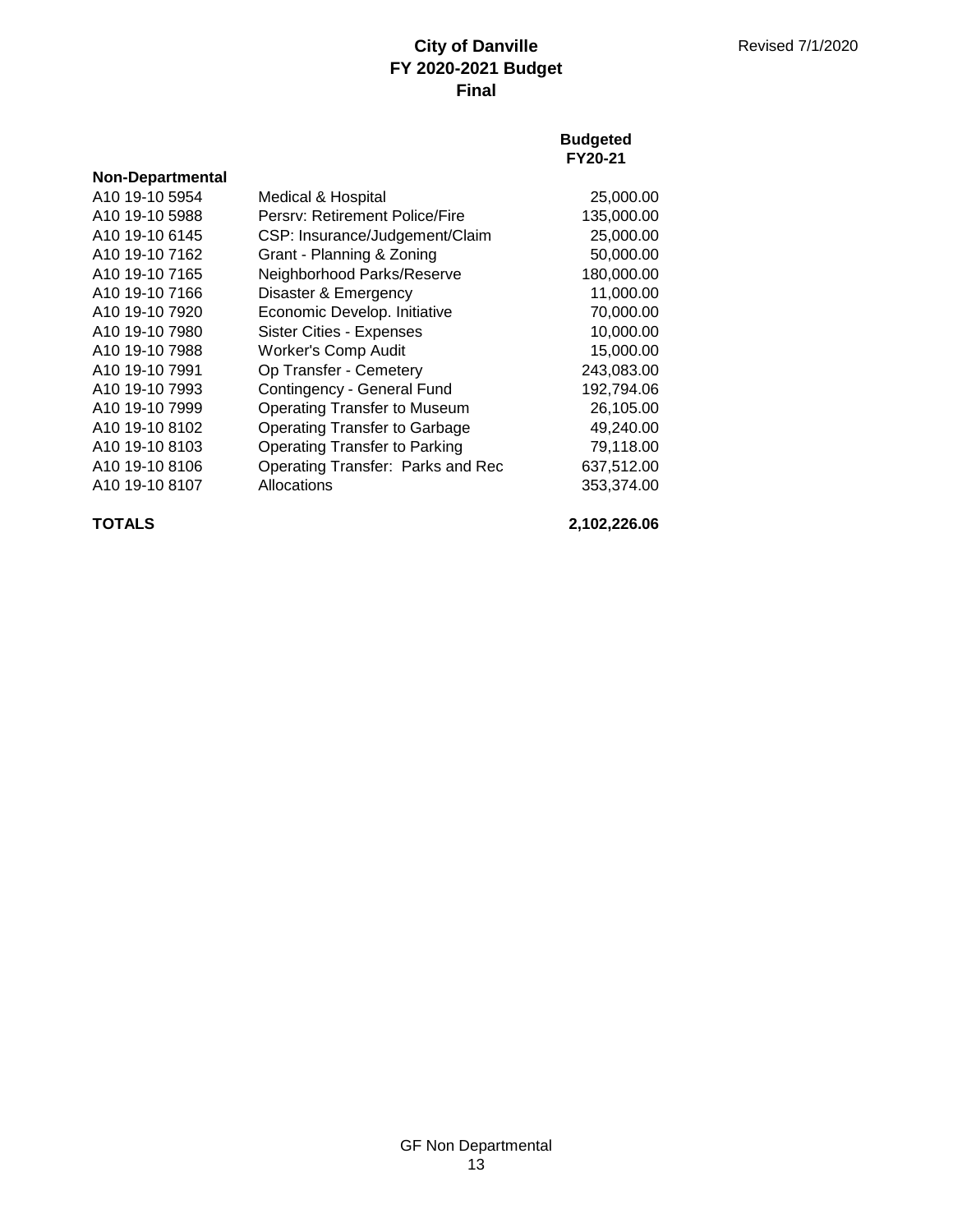### **Budgeted FY20-21**

| <b>Debt Service - GF</b> |                                      |            |
|--------------------------|--------------------------------------|------------|
| A10 19-20 8111           | Debt Service - City Hall             | 290,368.95 |
| A10 19-20 8112           | Debt Service - Fire Truck            | 36,230.22  |
| A10 19-20 8120           | Debt Service - PW Building/City Hall | 243,500.00 |
| A10 19-20 8121           | Fleet - Vehicles                     | 266,250.00 |
| A10 19-20 8122           | Debt Service - Fire Station/Truck    | 494.886.26 |
| A10 19-20 8126           | <b>Energy Efficiency</b>             | 78.945.84  |

**TOTALS 1,410,181.27**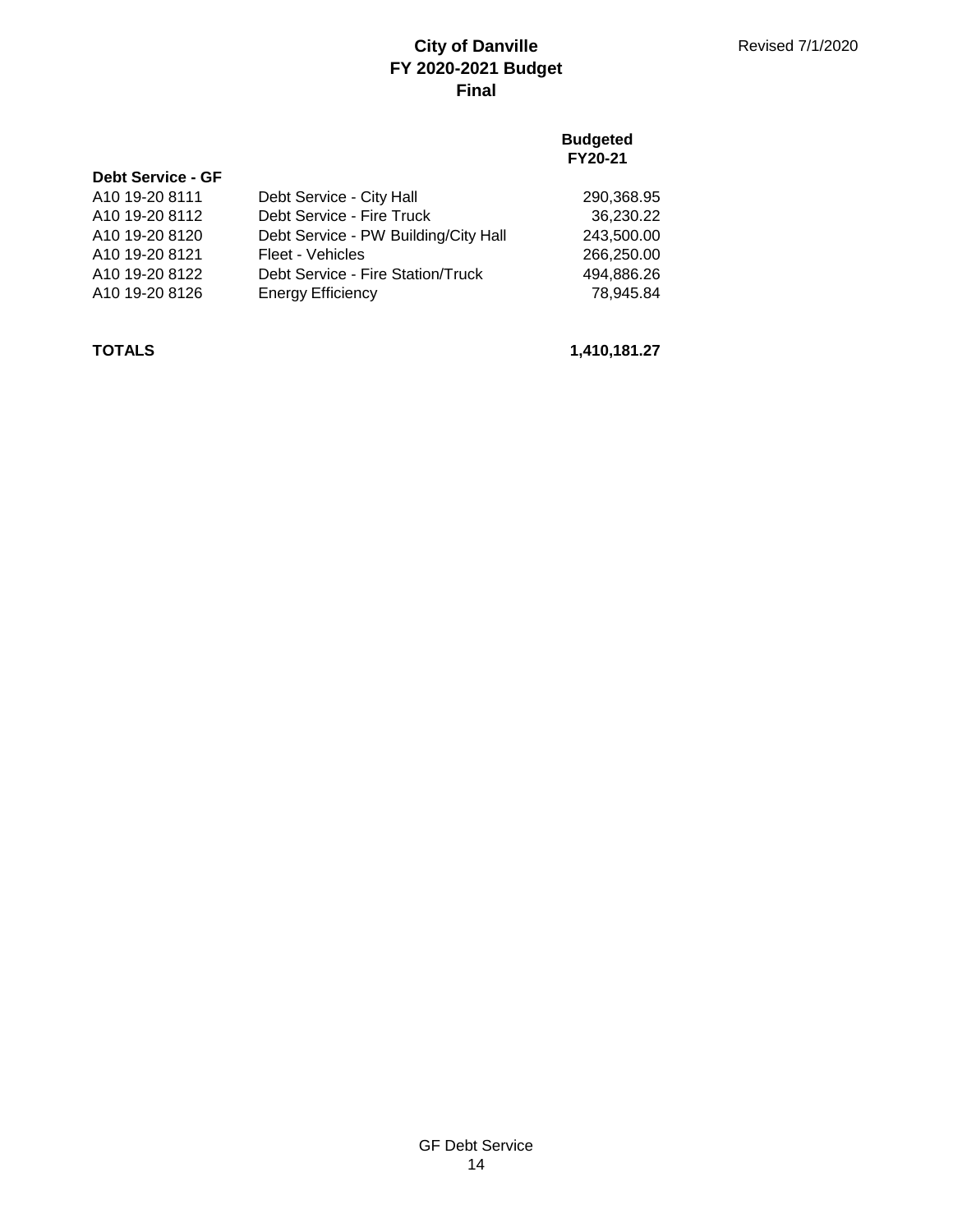**Budgeted FY20-21**

## **General Fund - Capital Expenditures**

| A10 20-00 9050 | Police: Capital                   | 165,000.00   |
|----------------|-----------------------------------|--------------|
| A10 20-00 9092 | PW - Facility                     | 560,000.00   |
| A10 20-00 9100 | <b>Fire: Facilities</b>           | 7,000,000.00 |
| A10 20-00 9102 | <b>Public Services: Equipment</b> | 140,000.00   |
| A10 20-00 9103 | <b>Communications: Equipment</b>  | 138,000.00   |
| A10 20-00 9107 | IT: Software                      | 175,000.00   |
| A10 20-00 9120 | Wayfinding                        | 2,860.00     |
| <b>TOTALS</b>  |                                   | 8,180,860.00 |

General Capital Improvements 15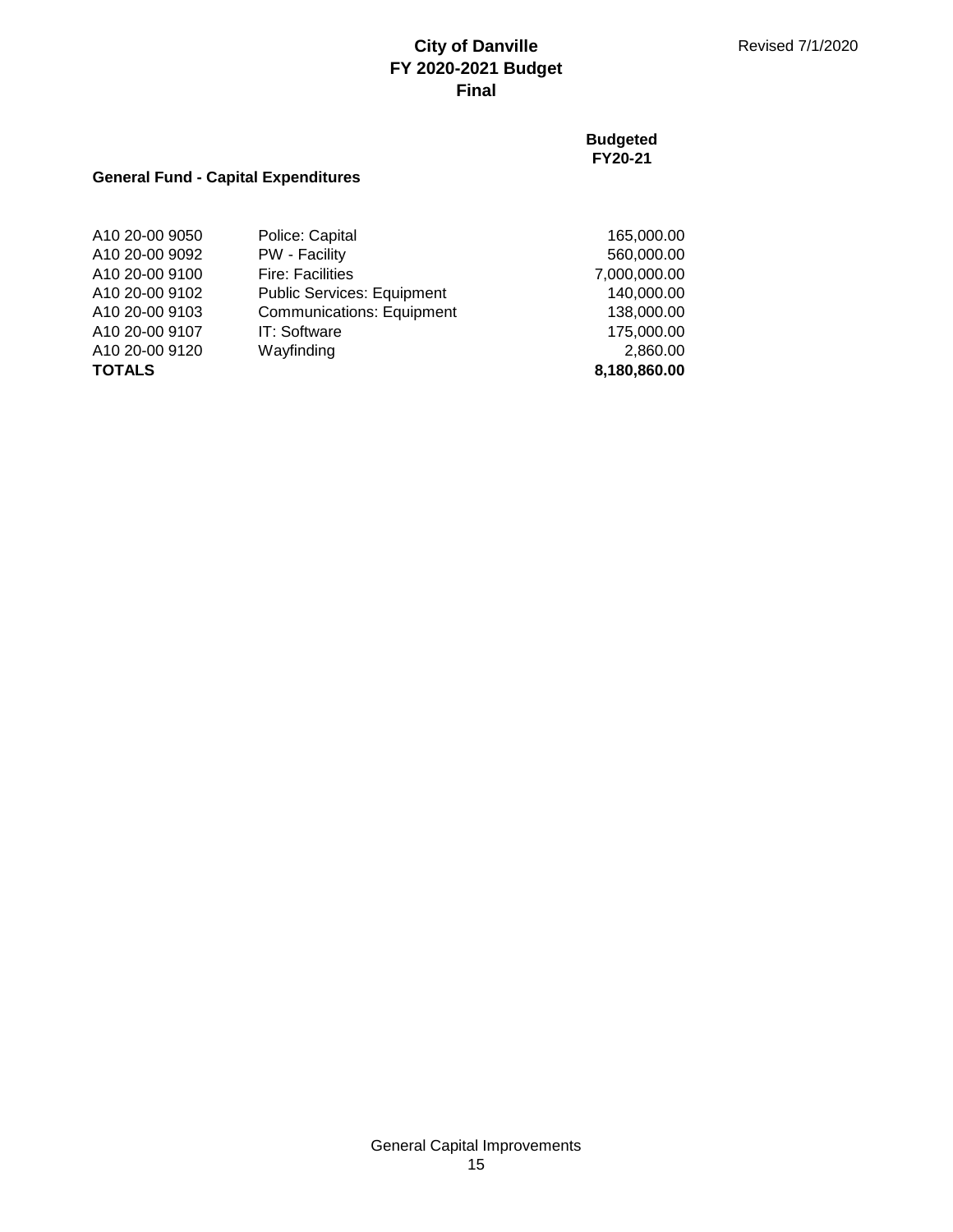| <b>RESOURCES</b>                                                        |                |          | <b>Budgeted</b><br><b>FY20-21</b> |
|-------------------------------------------------------------------------|----------------|----------|-----------------------------------|
| <b>REVENUES</b>                                                         | <b>REVENUE</b> | - \$     | 307,500                           |
| <b>TOTAL REVENUES</b>                                                   |                | \$       | 307,500                           |
| <b>FUND BALANCE (CARRY FORWARD)</b><br><b>TOTAL AVAILABLE RESOURCES</b> |                | \$<br>\$ | 907,086<br>1,214,586              |
| <b>APPROPRIATIONS</b>                                                   | OPERATING \$   |          | 650,000                           |
| <b>TOTAL APPROPRIATIONS</b>                                             |                | \$       | 650,000                           |
| <b>TOTAL FUND BALANCE</b>                                               |                | \$       | 564,586                           |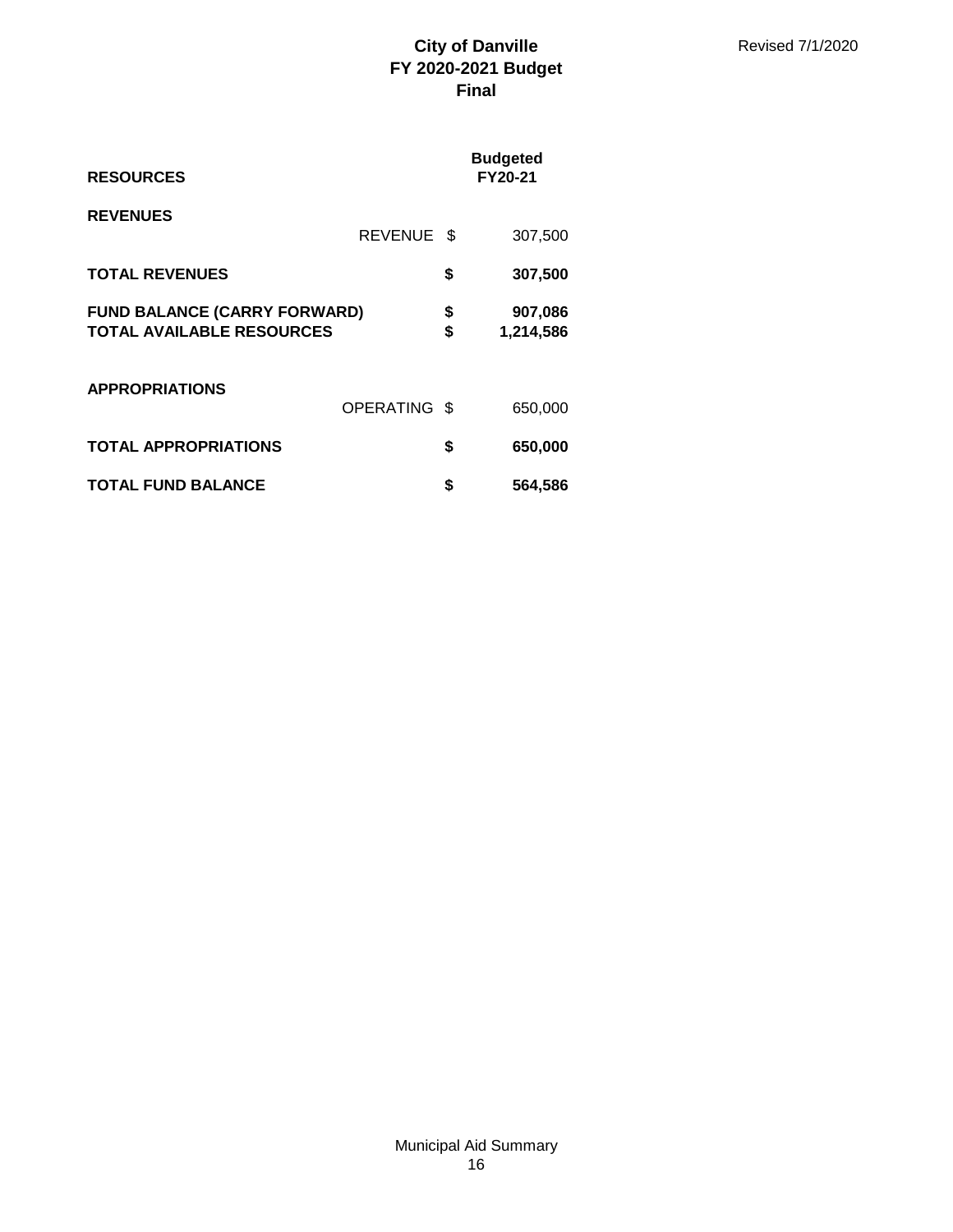### **Budgeted FY20-21**

## **Municipal Aid - Revenue**

| A <sub>11</sub> 00-00 4760<br>A <sub>11</sub> 00-00 4935<br>A11 00-00 4940<br><b>TOTALS</b> | Other Rev: Invest Interest<br>Intergov Rev: LGEAF Mineral<br>Intergov Rev: Mun Aid | 3,500.00<br>4,000.00<br>300,000.00<br>307,500.00 |
|---------------------------------------------------------------------------------------------|------------------------------------------------------------------------------------|--------------------------------------------------|
| <b>Municipal Aid - Expenses</b>                                                             |                                                                                    |                                                  |
| A <sub>11</sub> 15-10 6172                                                                  | CSI: Streets & Roads                                                               | 500,000.00                                       |
| A11 15-10 7001                                                                              | Op Transfer to General Fund                                                        | 25,000.00                                        |
| A <sub>11</sub> 15-10 9118                                                                  | <b>CAP: Streets/Roads</b>                                                          | 125,000.00                                       |
| <b>TOTALS</b>                                                                               |                                                                                    | 650,000.00                                       |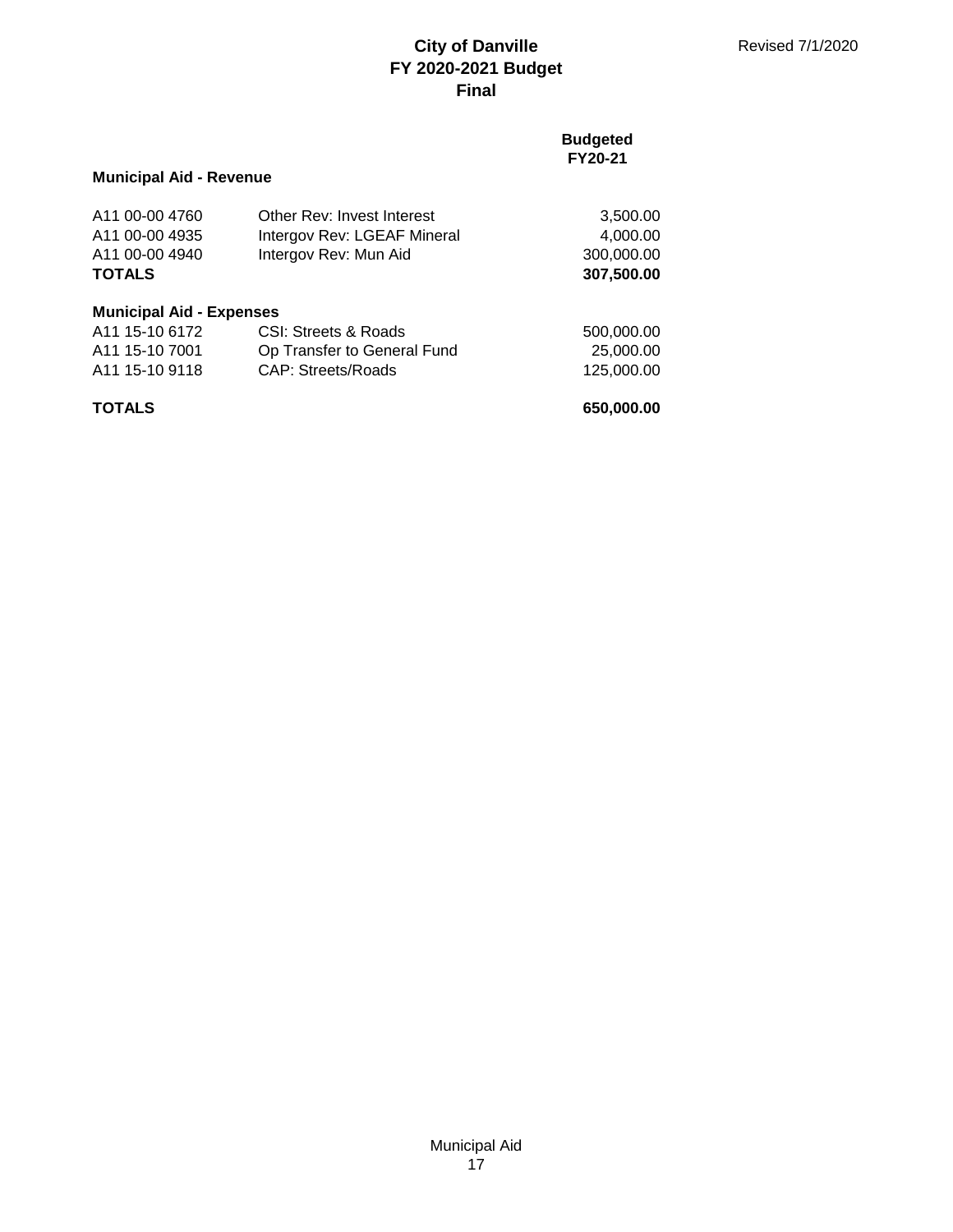|                                                                         |                   |          | <b>Budgeted</b><br>FY20-21 |
|-------------------------------------------------------------------------|-------------------|----------|----------------------------|
| <b>RESOURCES</b>                                                        |                   |          |                            |
| <b>REVENUES</b>                                                         | OTHER REVENUES \$ |          | 27,100                     |
| <b>TOTAL REVENUES</b>                                                   |                   | \$       | 27,100                     |
| <b>FUND BALANCE (CARRY FORWARD)</b><br><b>TOTAL RESOURCES AVAILABLE</b> |                   | \$<br>\$ | 8,610<br>35,710            |
| <b>APPROPRIATIONS</b>                                                   | OPERATING \$      |          | 27,090                     |
| <b>TOTAL APPROPRIATIONS</b>                                             |                   | \$       | 27,090                     |
| <b>FUND BALANCE</b>                                                     |                   | \$       | 8,620                      |

## Police Safety Fund Summary 18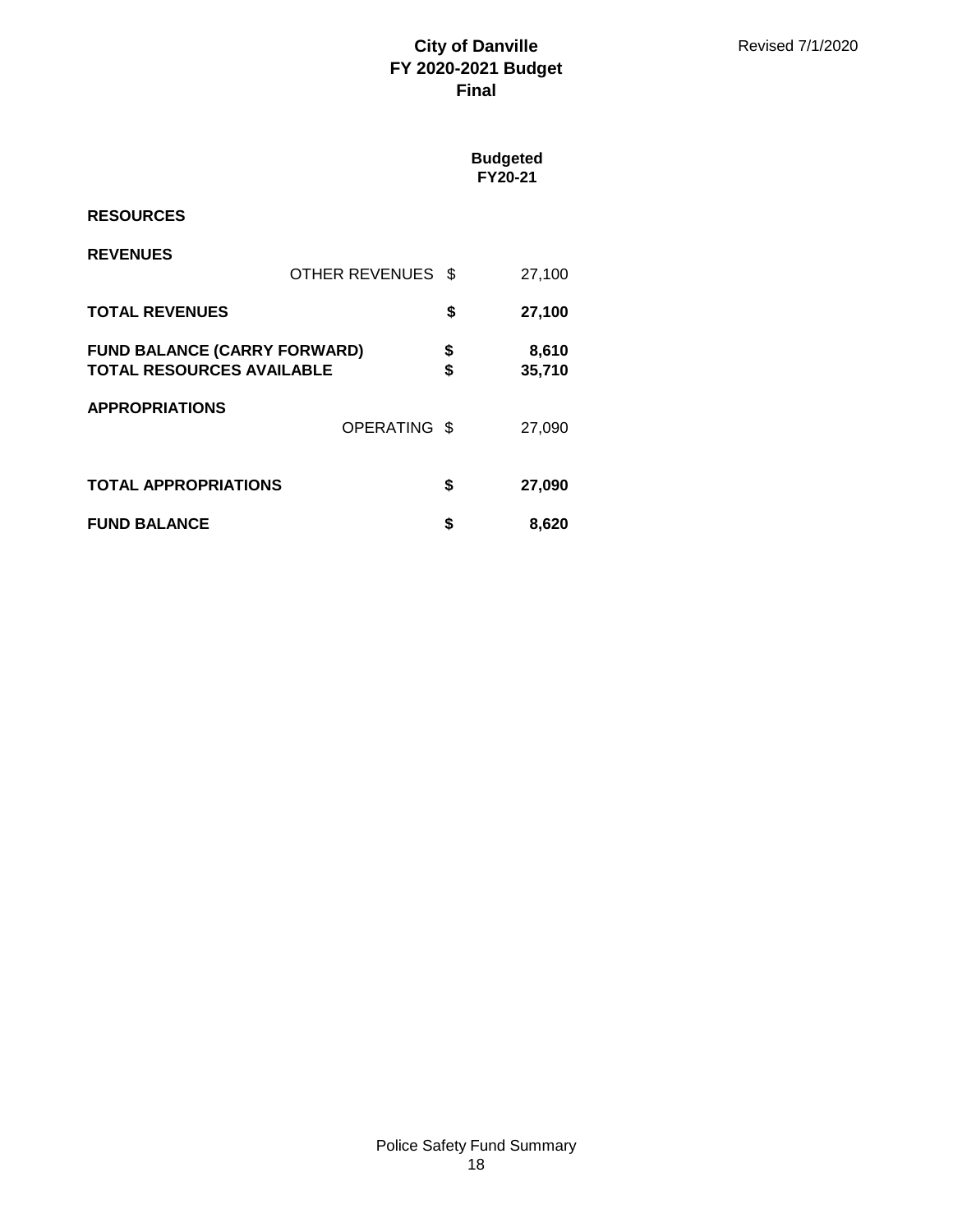### **Budgeted FY20-21**

| <b>Police Safety Fund - Revenues</b>     |                              |           |  |  |
|------------------------------------------|------------------------------|-----------|--|--|
| A16 00-00 4760                           | Other Rev: Invest Interest   | 100.00    |  |  |
| A16 00-00 4987                           | Intergov: Highway Safety     | 27,000.00 |  |  |
| <b>TOTALS</b>                            |                              | 27,100.00 |  |  |
| <b>Police Safety Fund - Expenditures</b> |                              |           |  |  |
| A16 14-40 5151                           | Persry: Overtime Hwy. Safety | 18,400.00 |  |  |
| A <sub>16</sub> 14-40 5953               | Persry: FICA                 | 1,407.60  |  |  |
| A <sub>16</sub> 14-40 5978               | Persry: Retirement CERS-HAZ  | 7,282.72  |  |  |
| <b>TOTALS</b>                            |                              | 27,090.32 |  |  |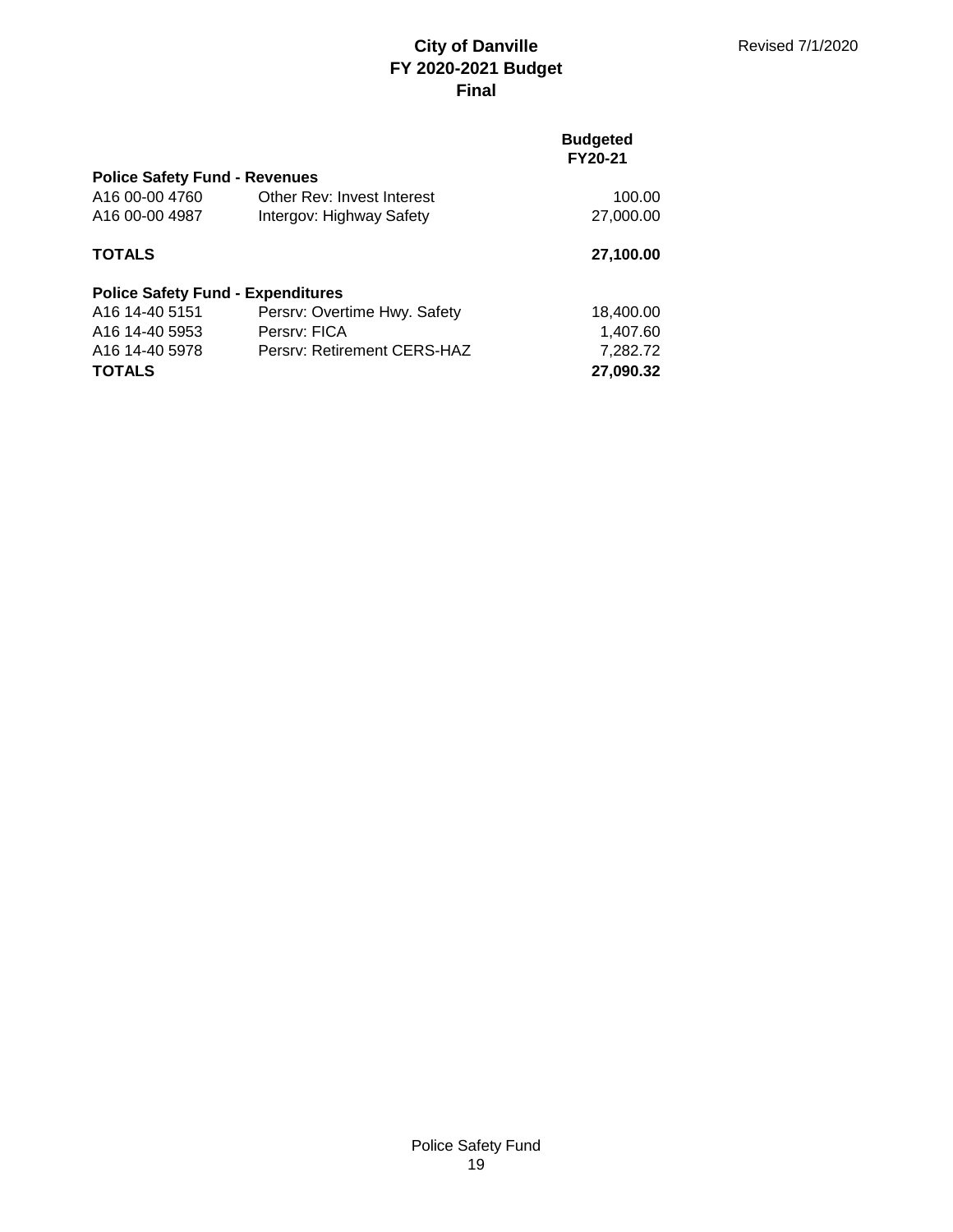| <b>RESOURCES</b>                                                        |                   |          | <b>Budgeted</b><br><b>FY20-21</b> |
|-------------------------------------------------------------------------|-------------------|----------|-----------------------------------|
| <b>REVENUES</b>                                                         | OTHER REVENUES \$ |          | 5,050                             |
| <b>TOTAL REVENUES</b>                                                   |                   | \$       | 5,050                             |
| <b>FUND BALANCE (CARRY FORWARD)</b><br><b>TOTAL RESOURCES AVAILABLE</b> |                   | \$<br>\$ | 3,309<br>8,359                    |
| <b>APPROPRIATIONS</b>                                                   | OPERATING \$      |          | 5,000                             |
| <b>TOTAL APPROPRIATIONS</b>                                             |                   | \$       | 5,000                             |
| <b>FUND BALANCE</b>                                                     |                   | \$       | 3,359                             |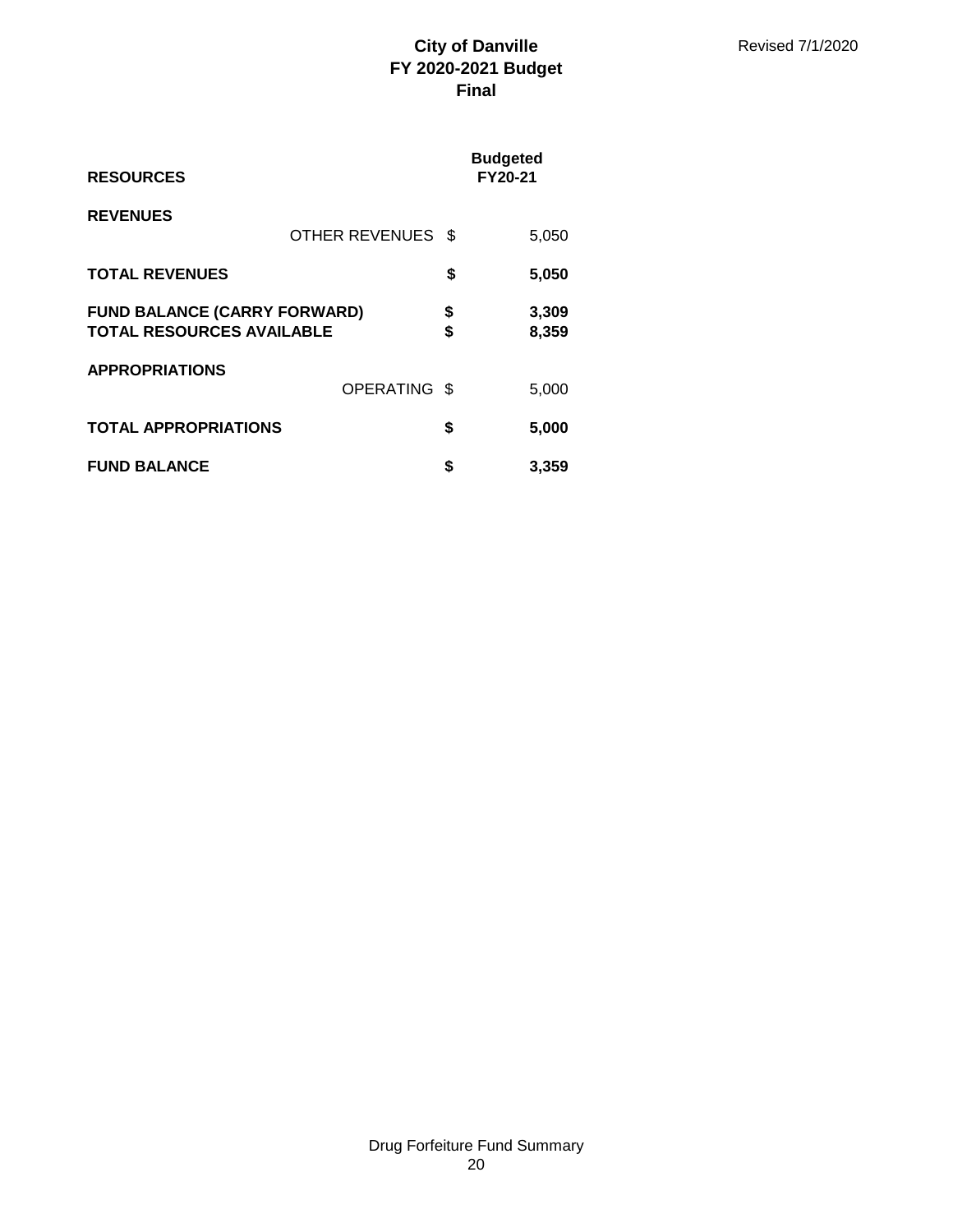|                                            |                            | <b>Budgeted</b><br>FY20-21 |
|--------------------------------------------|----------------------------|----------------------------|
| <b>Drug Forfeiture Fund - Revenues</b>     |                            |                            |
| A17 00-00 4335                             | Pen & Forfeits: Drug Fees  | 5,000.00                   |
| A <sub>17</sub> 00-00 4760                 | Other Rev: Invest Interest | 50.00                      |
| <b>TOTALS</b>                              |                            | 5,050.00                   |
| <b>Drug Forfeiture Fund - Expenditures</b> |                            |                            |
| A17 00-00 7125                             | OS: General Supplies       | 5,000.00                   |
| <b>TOTALS</b>                              |                            | 5,000.00                   |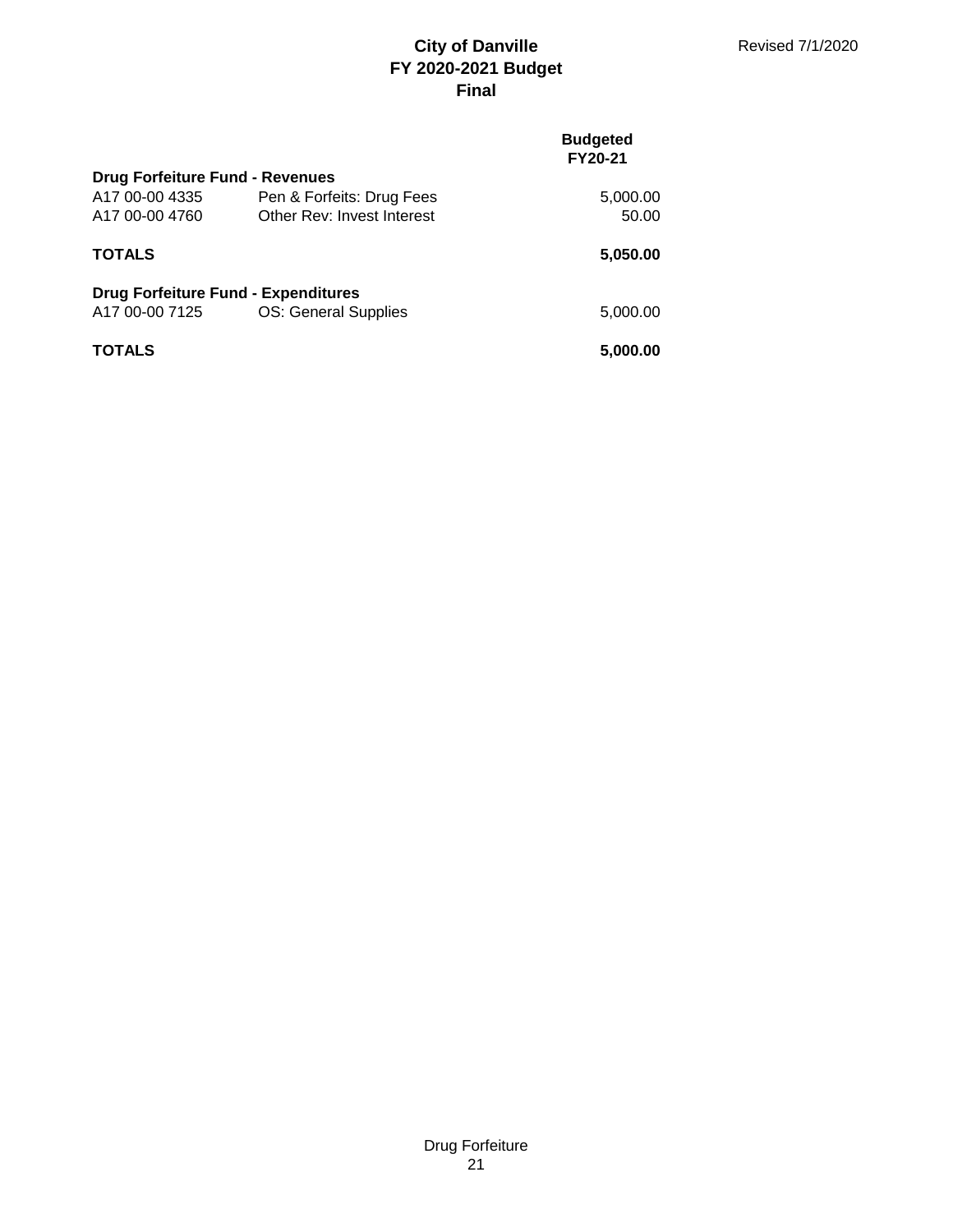| <b>RESOURCES</b>                                                        |                | <b>Budgeted</b><br><b>FY20-21</b> |                    |
|-------------------------------------------------------------------------|----------------|-----------------------------------|--------------------|
| <b>REVENUES</b>                                                         | OPERATING \$   |                                   | 2,000              |
| <b>TOTAL REVENUES</b>                                                   |                | \$                                | 2,000              |
| <b>FUND BALANCE (CARRY FORWARD)</b><br><b>TOTAL RESOURCES AVAILABLE</b> |                | \$<br>\$                          | 279,472<br>281,472 |
| <b>APPROPRIATIONS</b>                                                   | CONTRACTUAL \$ |                                   | 175,000            |
| <b>TOTAL APPROPRIATIONS</b>                                             |                | \$                                | 175,000            |
| <b>FUND BALANCE</b>                                                     |                | \$                                | 106,472            |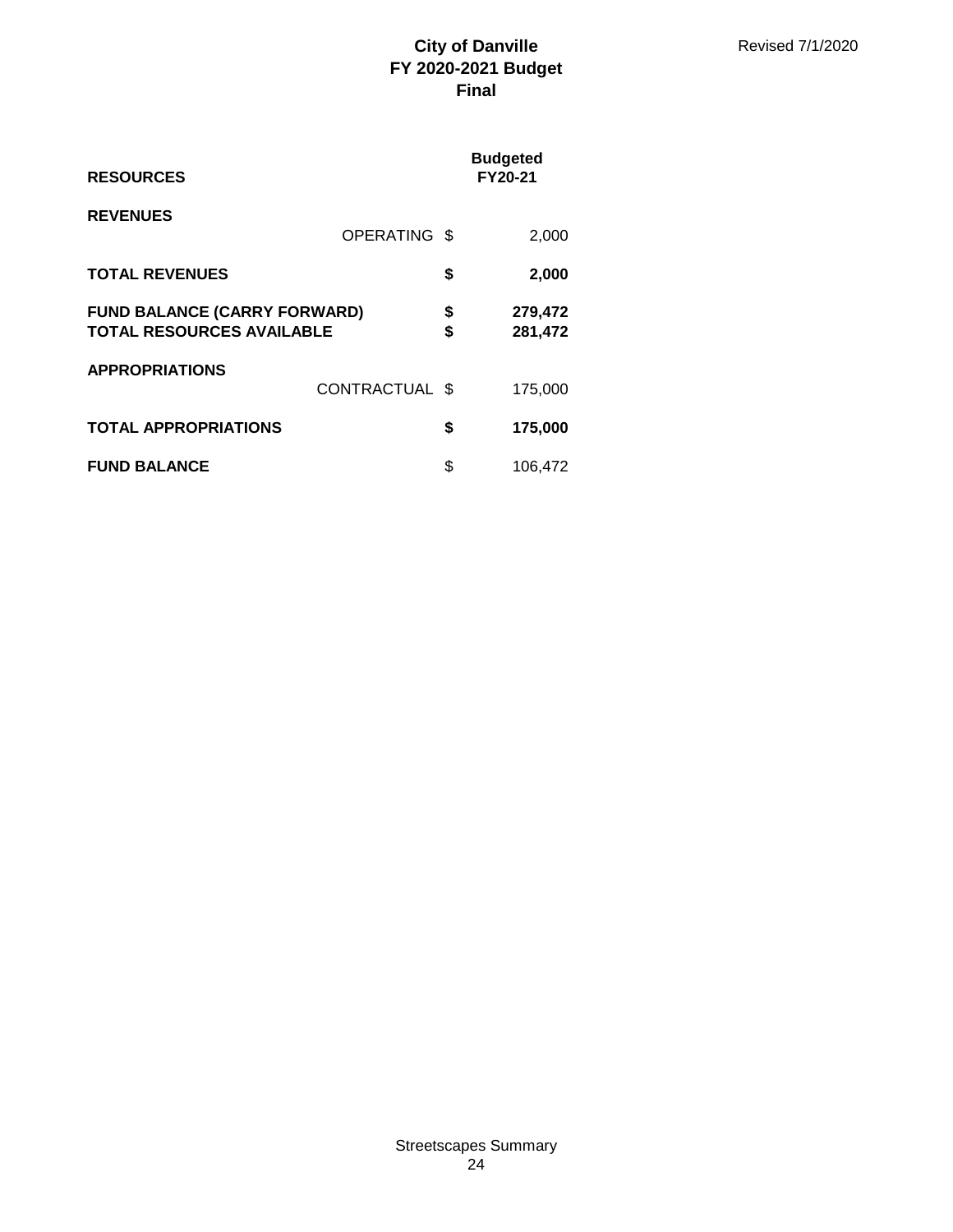|                                    |                                | <b>Budgeted</b><br>FY20-21 |
|------------------------------------|--------------------------------|----------------------------|
| <b>Streetscapes - Revenues</b>     |                                |                            |
| A23 00-00 4760                     | Other Rev: Invest Interest     | 2,000.00                   |
| TOTALS                             |                                | 2,000.00                   |
| <b>Streetscapes - Expenditures</b> |                                |                            |
| A23 00-00 7145                     | Other: Streetscape Improvement | 175,000.00                 |
| TOTALS                             |                                | 175,000.00                 |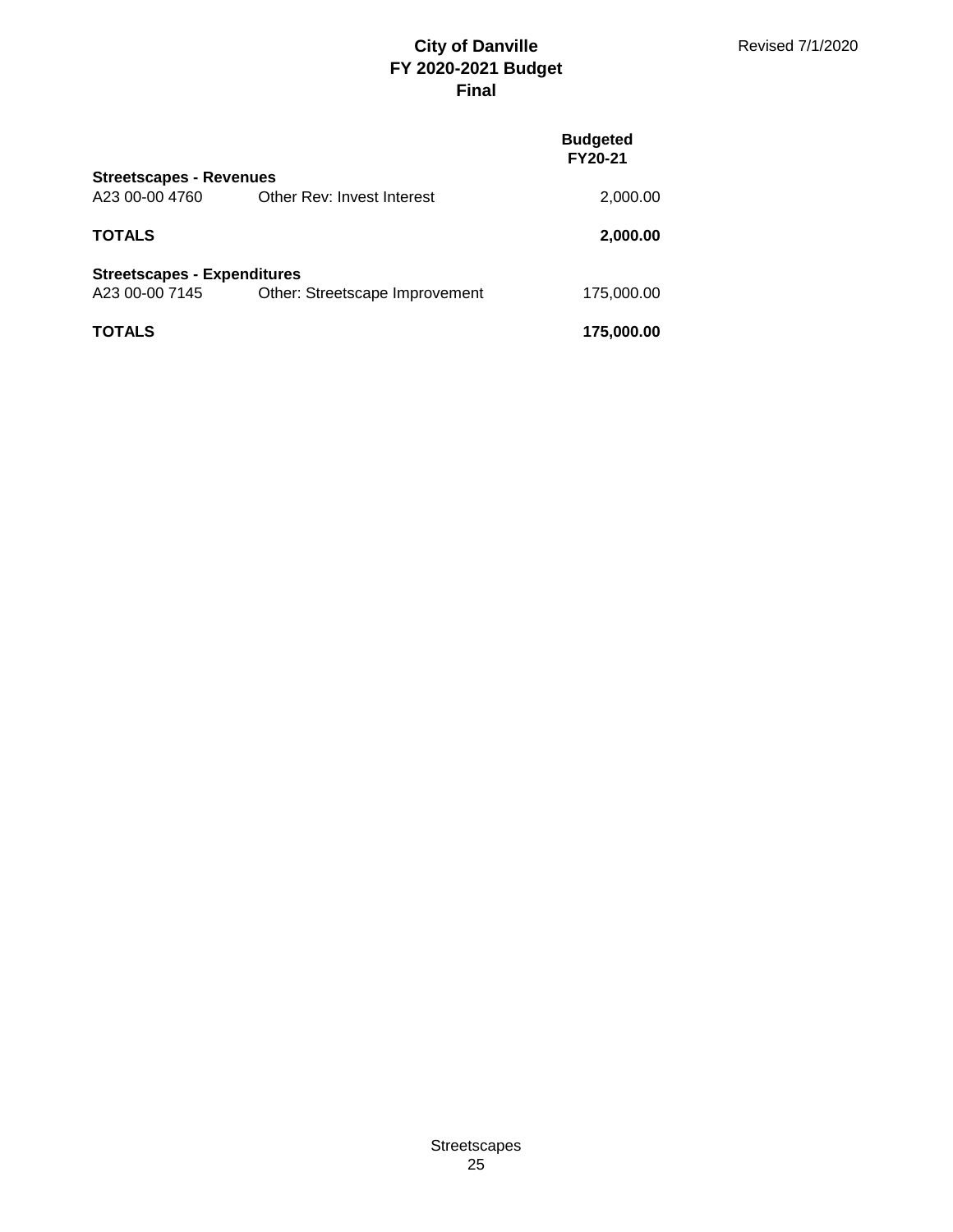# **Budgeted**

**FY20-21**

## **RESOURCES**

### **REVENUES**

| TRANSFER FROM GENERAL FUND \$ 637,512 |  |
|---------------------------------------|--|
| PARK REVENUE \$ 695,100               |  |

### **TOTAL REVENUE \$1,332,612**

### **FUND BALANCE (CARRY FORWARD) TOTAL AVAILABLE RESOURCES \$1,332,612**

### **APPROPRIATIONS**

| TOTAL APPROPRIATIONS      |                |
|---------------------------|----------------|
|                           | \$1,332,612    |
| CAPITAL \$ 303,500        |                |
| COMMUNITY PARKS \$ 5,000  |                |
|                           | POOL \$ 44,609 |
| FITNESS CENTER \$ 189,864 |                |
| MILLENNIUM PARK \$789,639 |                |

## **FUND BALANCE \$ 0**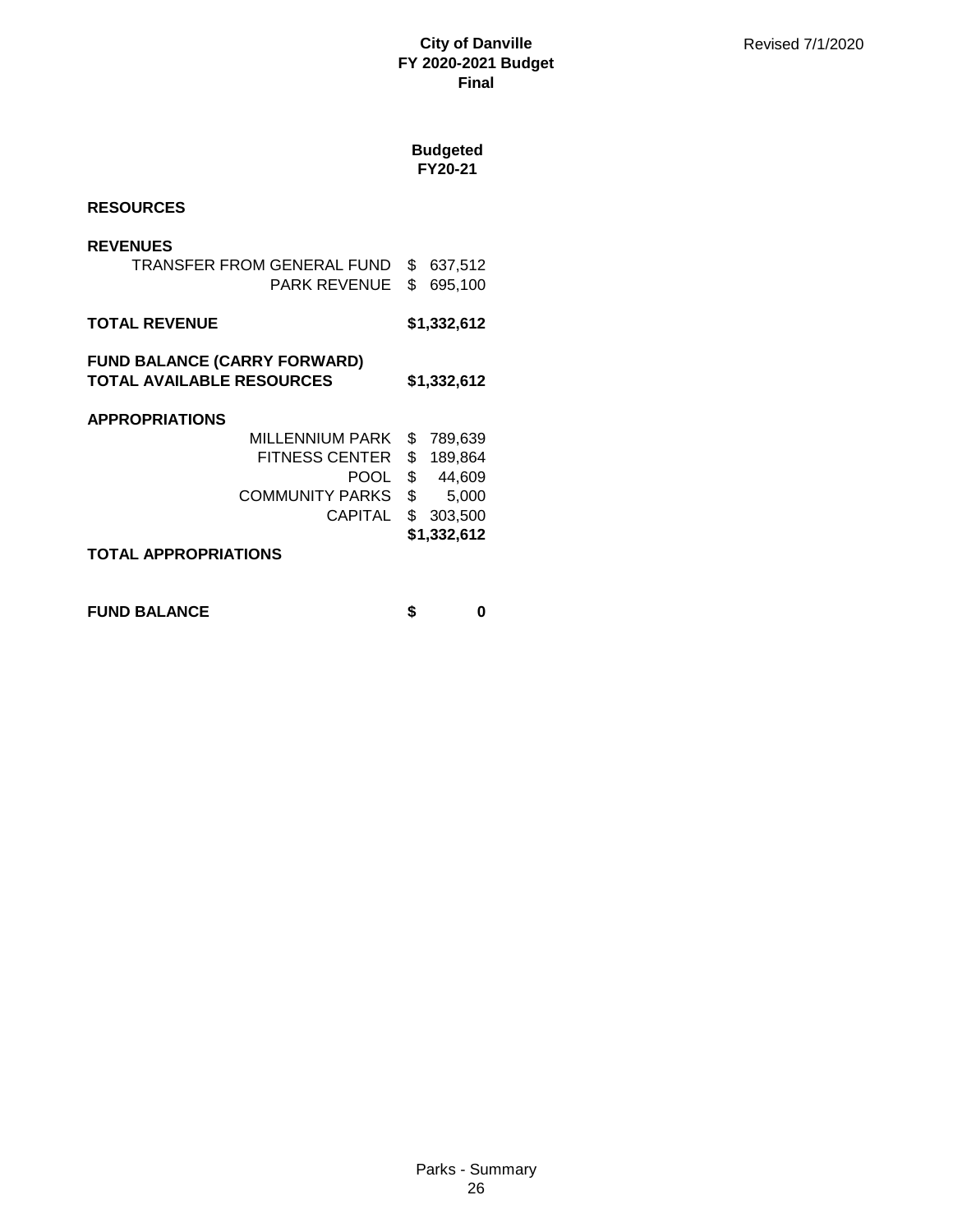|                                        |                                          | <b>Budgeted</b><br>FY20-21 |
|----------------------------------------|------------------------------------------|----------------------------|
| <b>Parks and Recreation - Revenues</b> |                                          |                            |
| <b>Operating</b>                       |                                          |                            |
| A24 00-00 4003                         | Op Transfer - General Fund               | 637,512.00                 |
| A24 00-00 4950                         | <b>Transfer from County - Operations</b> | 322,000.00                 |
| A24 00-00 4650                         | Services: Program Revenue                | 79,000.00                  |
| A24 00-00 4590                         | Services: Rentals                        | 23,000.00                  |
| A24 00-00 4660                         | Concessions                              | 54,000,00                  |
| A24 00-00 4670                         | Sponsorships & Sales                     | 20,500.00                  |
| A24 00-00 4651                         | Service: Fees                            | 54,600,00                  |
| A24 00-00 4760                         | Other Rev: Invest Interest               | 2,000.00                   |
| A24 00-00 4994                         | Grants: Parks                            | 140,000.00                 |
|                                        | <b>SUBTOTAL</b>                          | 1,332,612.00               |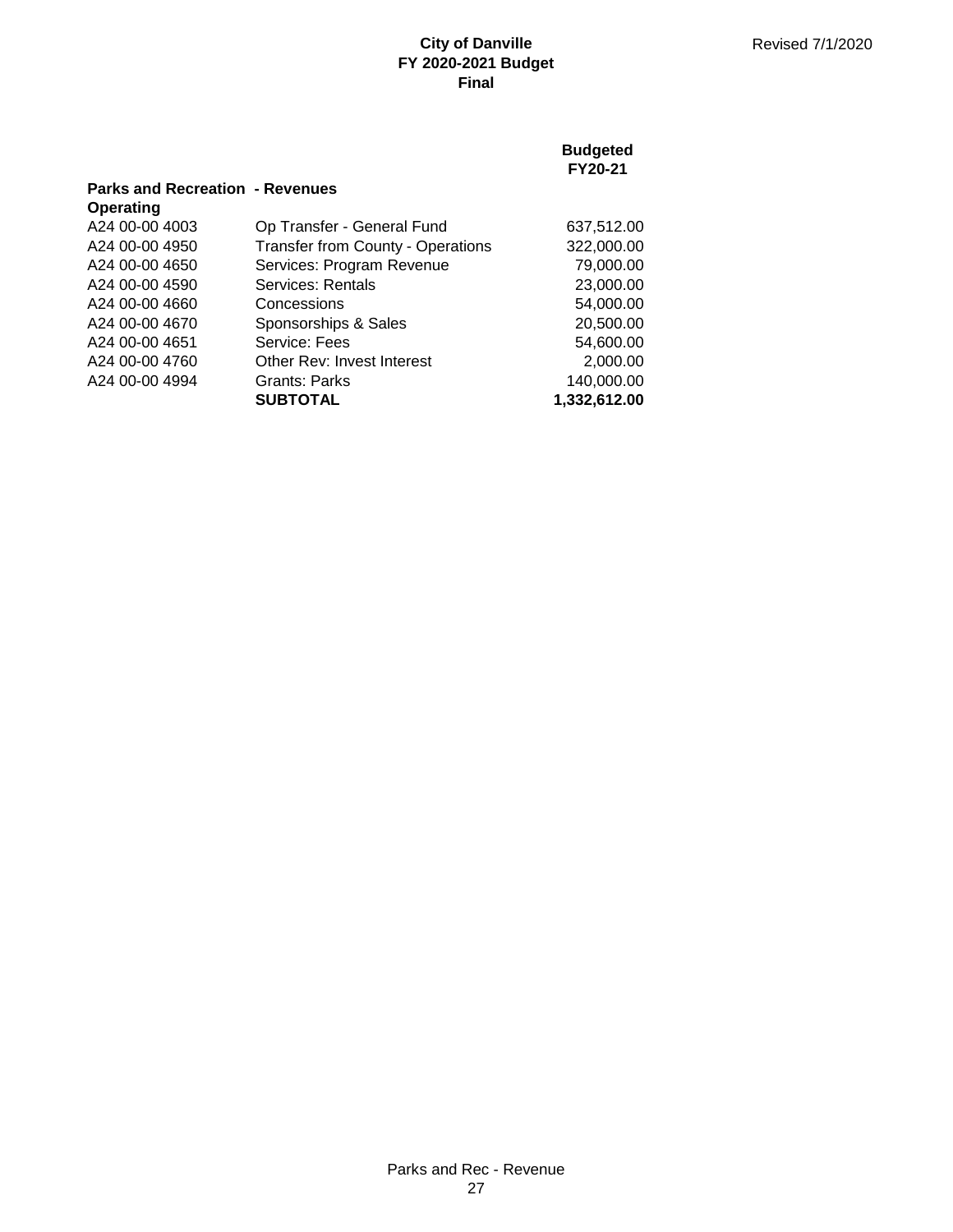## **Budgeted FY20-21**

| <b>PERSONNEL</b>   |                                         |            |
|--------------------|-----------------------------------------|------------|
| A24 30-01 5150     | Persrv: Regular Salaries                | 233,500.00 |
| A24 30-01 5152     | Persrv: Part-Time/Temp                  | 126,500.00 |
| A24 30-01 5953     | Persry: FICA                            | 27,540.00  |
| A24 30-01 5954     | Persrv: Medical & Hospital              | 68,673.36  |
| A24 30-01 5955     | Persrv: Dental/Vision                   | 1,910.64   |
| A24 30-01 5956     | Persrv: Life                            | 330.00     |
| A24 30-01 5959     | Persrv: Workers Compensation            | 11,000.00  |
| A24 30-01 5968     | Persrv: Retirement CERS                 | 56,180.10  |
|                    | <b>SUBTOTAL</b>                         | 525,634.10 |
| <b>CONTRACTUAL</b> |                                         |            |
| A24 30-01 6110     | <b>CS: Contract Labor</b>               | 7,000.00   |
| A24 30-01 6120     | <b>CSC: Advertising &amp; Publicity</b> | 1,000.00   |
| A24 30-01 6124     | CSC: Postage & Freight                  | 500.00     |
| A24 30-01 6131     | <b>CSO: Rentals &amp; Leases</b>        | 6,000.00   |
| A24 30-01 6145     | CSP: Insurance/Judgement/Claim          | 45,000.00  |
| A24 30-01 6150     | CSU: Telephone & Fax                    | 13,000.00  |
| A24 30-01 6151     | <b>CSU: Electric Service</b>            | 50,000.00  |
| A24 30-01 6154     | <b>CSU: Stormwater</b>                  | 4,000.00   |
| A24 30-01 6155     | CSW: Water                              | 6,305.00   |
| A24 30-01 6170     | <b>CSI: Building/Structures</b>         | 3,500.00   |
| A24 30-01 6190     | <b>CSM: Electron Inform Systems</b>     | 2,500.00   |
|                    | <b>SUBTOTAL</b>                         | 138,805.00 |
| <b>OTHER</b>       |                                         |            |
| A24 30-01 7111     | MS: Office Supplies                     | 2,000.00   |
| A24 30-01 7300     | MS: Program Supplies                    | 42,000.00  |
| A24 30-01 7320     | MS: Concession                          | 30,000.00  |
| A24 30-01 7117     | OS: Electronic Inform System            | 5,000.00   |
| A24 30-01 7124     | <b>OS: Construction Materials</b>       | 30,000.00  |
| A24 30-01 7131     | VES: Vehicles & Light Trucks            | 10,000.00  |
| A24 30-01 7134     | VES: Gasoline & Oil                     | 6,000.00   |
| A24 30-01 7140     | Other: Membership/Subscription          | 200.00     |
|                    | <b>SUBTOTAL</b>                         | 125,200.00 |
| <b>TOTALS</b>      |                                         | 789,639.10 |

**Millennium Park**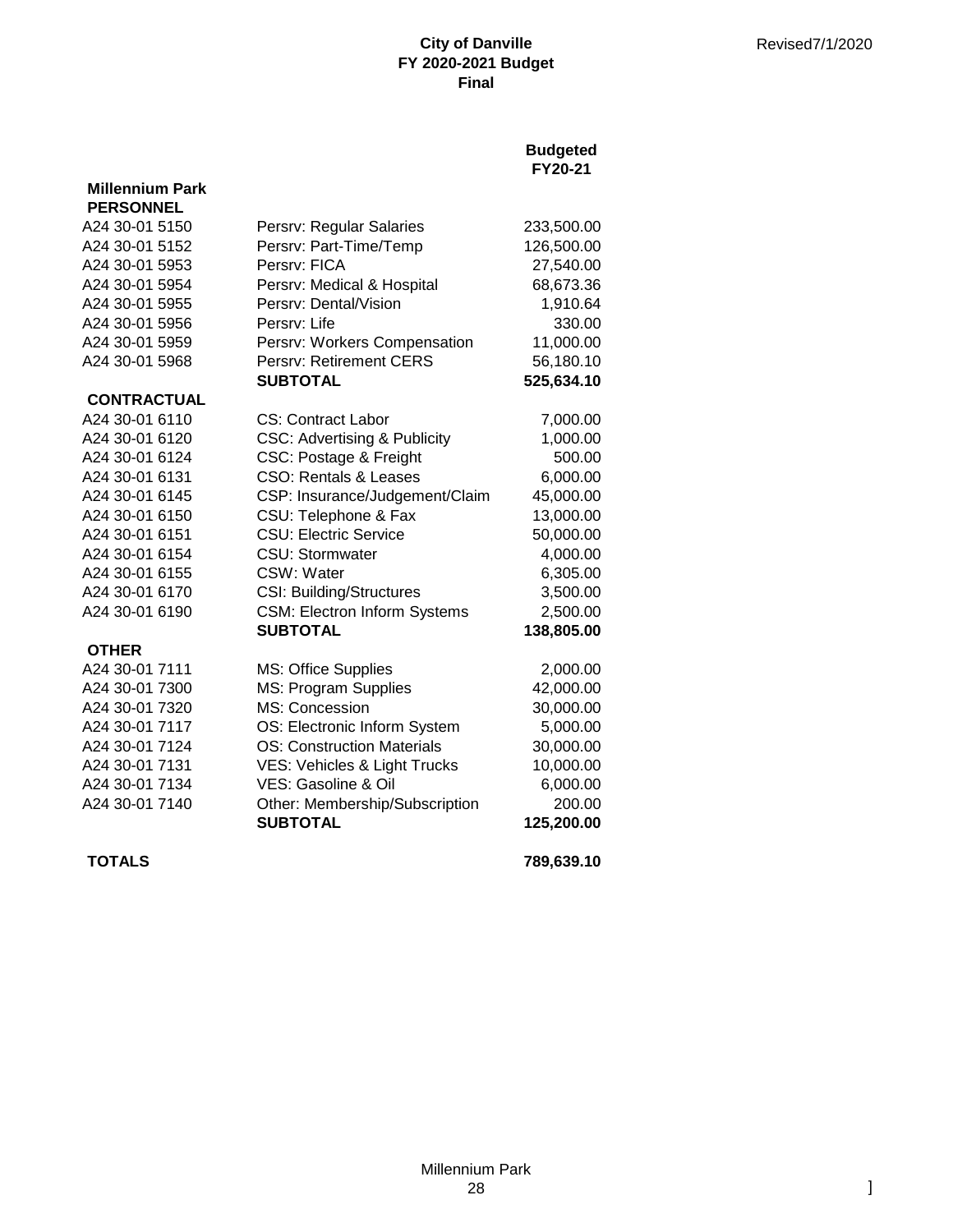## **Budgeted FY20-21**

| <b>PERSONNEL</b>   |                                     |            |
|--------------------|-------------------------------------|------------|
| A24 30-02 5150     | Persrv: Regular Salaries            | 26,500.00  |
| A24 30-02 5152     | Persrv: Part-Time/Temp              | 52,500.00  |
| A24 30-02 5953     | Persry: FICA                        | 6,043.50   |
| A24 30-02 5954     | Persrv: Medical & Hospital          | 28,346.86  |
| A24 30-02 5955     | Persrv: Dental/Vision               | 1,031.64   |
| A24 30-02 5956     | Persry: Life                        | 66.00      |
| A24 30-02 5959     | Persrv: Workers Compensation        | 3,000.00   |
| A24 30-02 5968     | Persrv: Retirement CERS             | 6,375.90   |
|                    | <b>SUBTOTAL</b>                     | 123,863.90 |
| <b>CONTRACTUAL</b> |                                     |            |
| A24 30-02 6110     | <b>CS: Contract Labor</b>           | 2,000.00   |
| A24 30-02 6145     | CSP: Insurance/Judgement/Claim      | 10,000.00  |
| A24 30-02 6151     | <b>CSU: Electric Service</b>        | 11,000.00  |
| A24 30-02 6154     | <b>CSU: Stormwater</b>              | 1,500.00   |
| A24 30-02 6155     | CSW: Water                          | 13,500.00  |
| A24 30-02 6190     | <b>CSM: Electron Inform Systems</b> | 5,000.00   |
|                    | <b>SUBTOTAL</b>                     | 43,000.00  |
| <b>OTHER</b>       |                                     |            |
| A24 30-02 7111     | <b>MS: Office Supplies</b>          | 500.00     |
| A24 30-02-7113     | <b>MS: Cleaning Supplies</b>        | 12,000.00  |
| A24 30-02 7117     | OS: Electronic Inform System        | 5,000.00   |
| A24 30-02 7125     | OS: General Supplies                | 5,000.00   |
| A24 30-02-7141     | Other: Staff Devp/Educat            | 500.00     |
|                    | <b>SUBTOTAL</b>                     | 23,000.00  |
|                    |                                     |            |

**Fitness Center**

**TOTALS 189,863.90**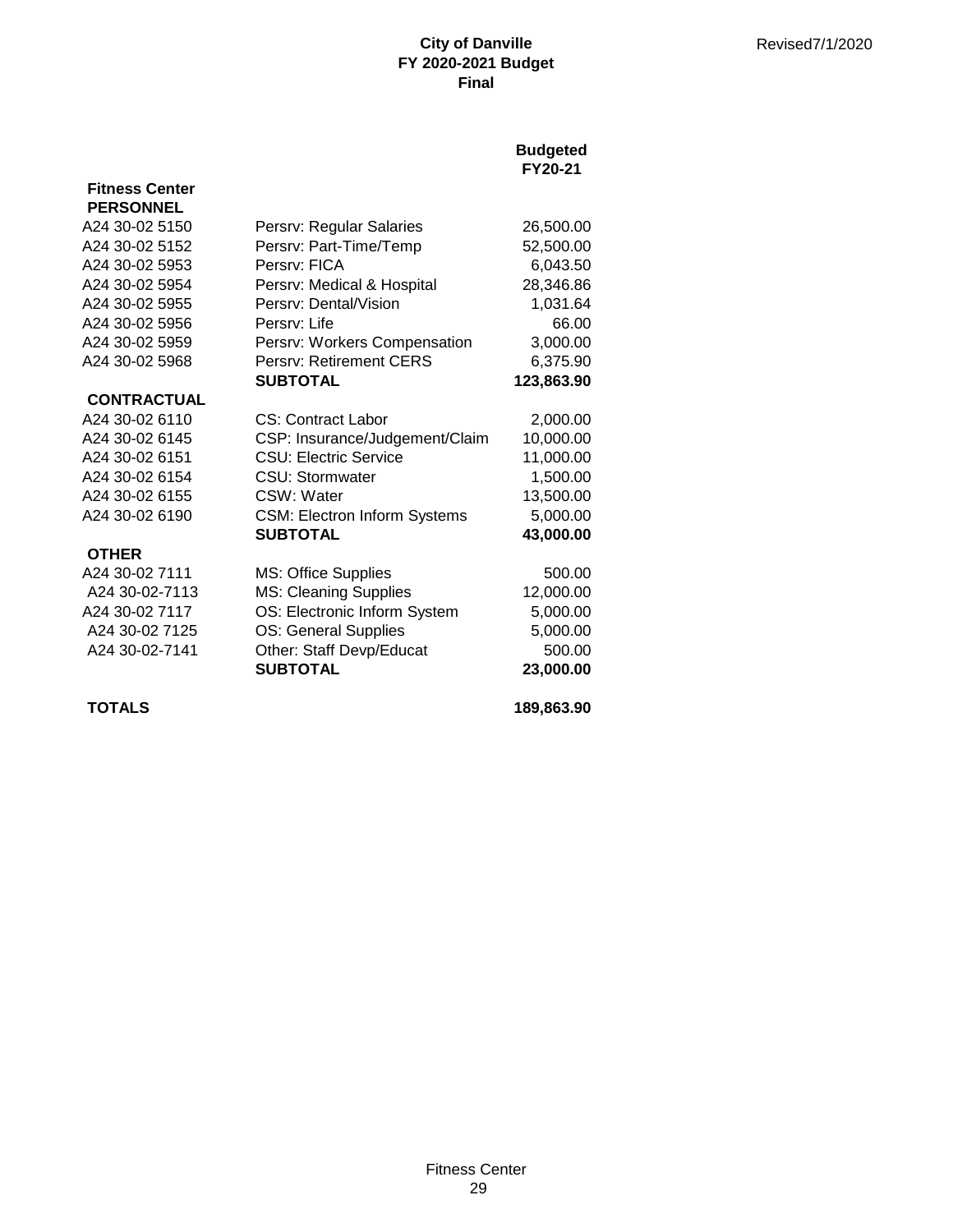## **Budgeted FY20-21**

| <b>PERSONNEL</b>   |                                   |           |
|--------------------|-----------------------------------|-----------|
| A24 30-03 5152     | Persrv: Part-Time/Temp            | 14,500.00 |
| A24 30-03 5953     | Persry: FICA                      | 1,109.25  |
| A24 30-03 5959     | Persrv: Workers Compensation      | 3,000.00  |
|                    | <b>SUBTOTAL</b>                   | 18,609.25 |
| <b>CONTRACTUAL</b> |                                   |           |
| A24 30-03 6145     | CSP: Insurance/Judgement/Claim    | 5,000.00  |
| A24 30-03 6151     | <b>CSU: Electric Service</b>      | 3,500.00  |
| A24 30-03 6154     | CSU: Stormwater                   | 500.00    |
| A24 30-03 6155     | CSW: Water                        | 1,000.00  |
|                    | <b>SUBTOTAL</b>                   | 10,000.00 |
| <b>OTHER</b>       |                                   |           |
| A24 30-03 7122     | OS: Chemicals                     | 4,000.00  |
| A24 30-03 7124     | <b>OS: Construction Materials</b> | 8,500.00  |
| A24 30-03 7125     | <b>OS: General Supplies</b>       | 3,000.00  |
| A24 30-03 7140     | Other: Membership/Subscription    | 500.00    |
|                    | <b>SUBTOTAL</b>                   | 16,000.00 |
| <b>TOTALS</b>      |                                   | 44,609.25 |

**Pool**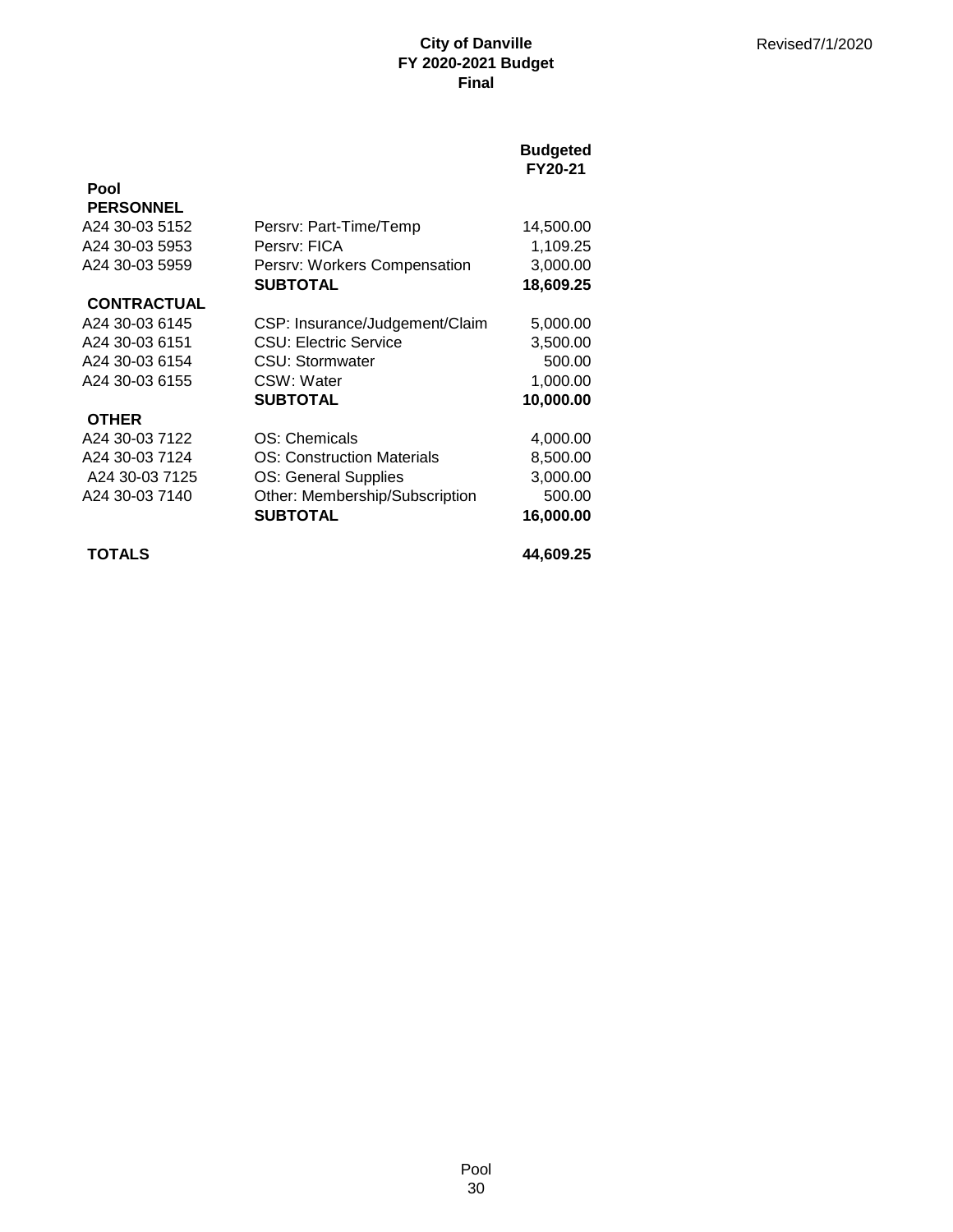## **Budgeted FY20-21**

## **Community Parks**

## **CONTRACTUAL**

| <b>TOTALS</b>  |                              | 5,000.00 |
|----------------|------------------------------|----------|
|                | <b>SUBTOTAL</b>              | 5.000.00 |
| A24 30-04 6154 | CSU: Stormwater              | 1.000.00 |
| A24 30-04 6151 | <b>CSU: Electric Service</b> | 1.000.00 |
| A24 30-04 6131 | CSO: Rentals & Leases        | 3.000.00 |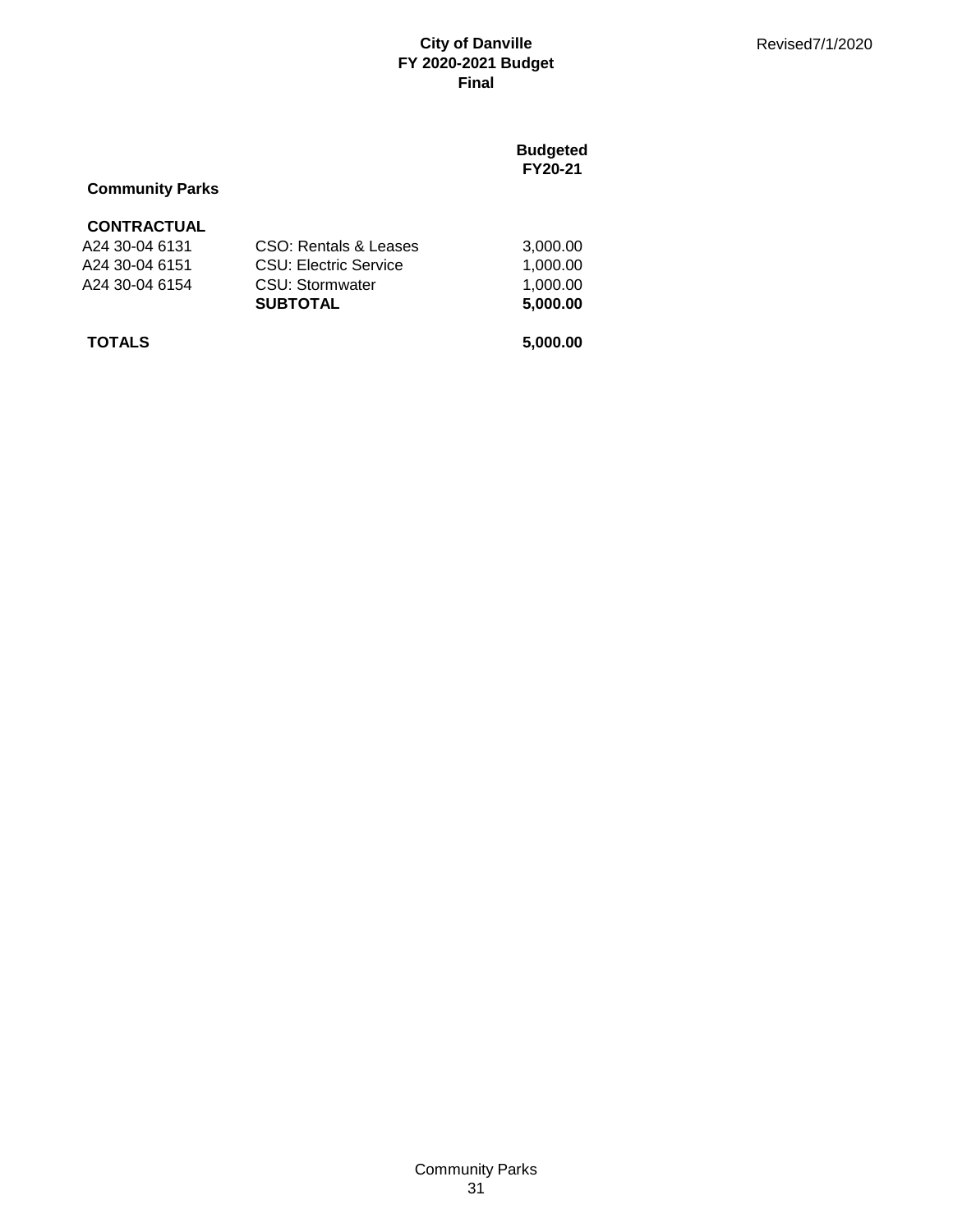|                                     |                                   | <b>Budgeted</b><br>FY21-20 |
|-------------------------------------|-----------------------------------|----------------------------|
| <b>Parks Capital - Expenditures</b> |                                   |                            |
| A24 30-90 9107                      | <b>Registration Software</b>      | 7,500.00                   |
| A24 30-90 9000                      | Trash Cans w/ Lids                | 30,000.00                  |
| A24 30-90 9130                      | Striping and Sealing - Millinneum | 13,000.00                  |
| A24 30-90 9130                      | Mill and patching - Fitness       | 23,000.00                  |
| A24 30-90 9000                      | <b>ADA Structure</b>              | 200,000.00                 |
| A24 30-90 9140                      | Renovate ball fields              | 20,000.00                  |
| A24 30-90 9140                      | Cowan Park                        | 10,000.00                  |
|                                     |                                   |                            |

**TOTALS 303,500.00**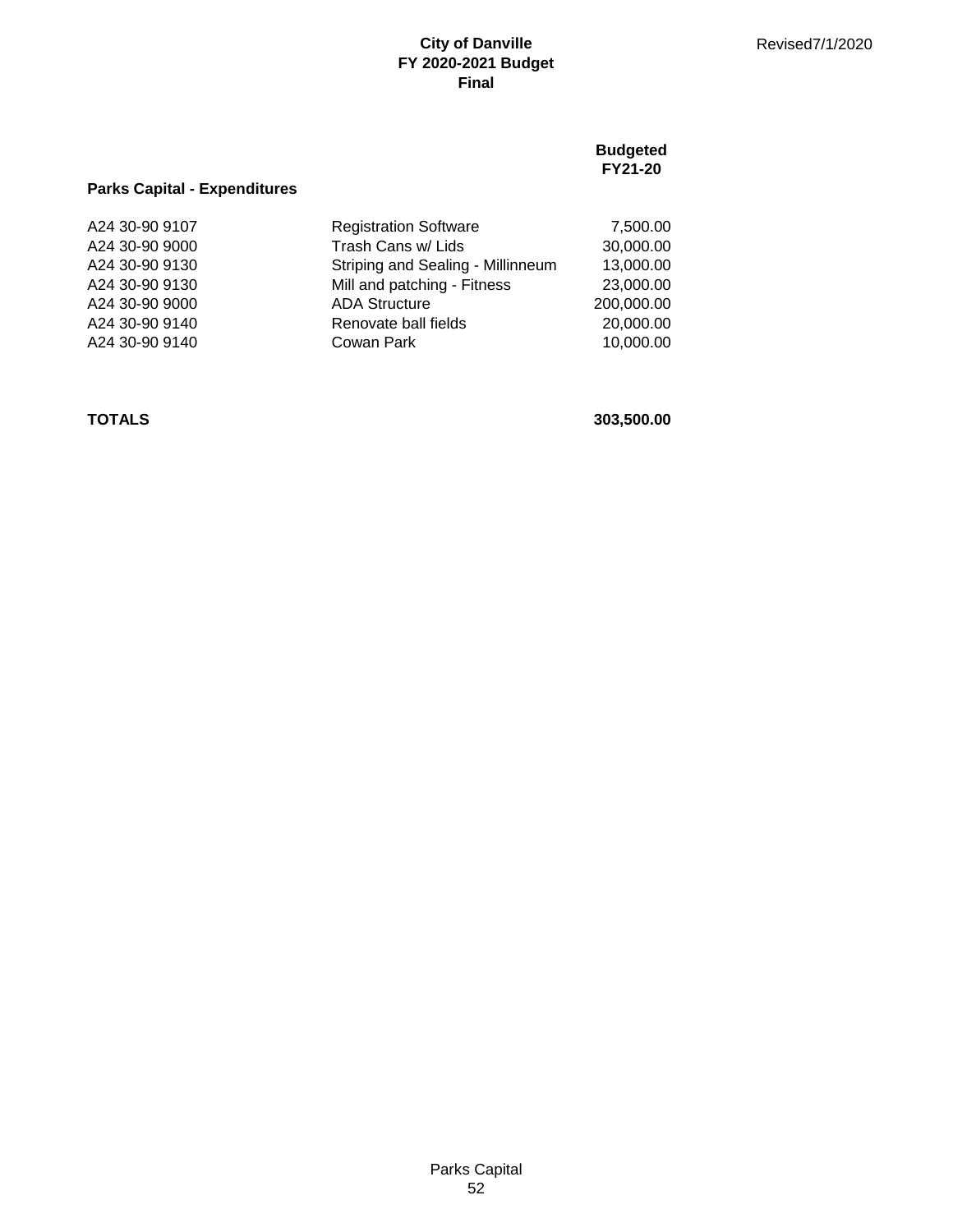| <b>RESOURCES</b>                                                        |                     |          | <b>Budgeted</b><br>FY20-21 |
|-------------------------------------------------------------------------|---------------------|----------|----------------------------|
| <b>CEMETERY FUND SUMMARY</b><br><b>REVENUES</b>                         |                     |          |                            |
|                                                                         | <b>TRANSFERS</b>    | \$.      | 243,083                    |
|                                                                         | SERVICES \$         |          | 63,000                     |
|                                                                         | OTHER               | \$       | 4,500                      |
| <b>TOTAL REVENUES</b>                                                   |                     | \$       | 310,583                    |
| <b>FUND BALANCE (CARRY FORWARD)</b><br><b>TOTAL RESOURCES AVAILABLE</b> |                     | \$<br>\$ | 89,682<br>400,265          |
| <b>EXPENDITURES</b>                                                     |                     |          |                            |
|                                                                         | <b>PERSONNEL</b>    | \$       | 123,170                    |
|                                                                         | <b>CONTRACTUAL</b>  | \$       | 128,220                    |
|                                                                         | OTHER               | \$       | 40,950                     |
|                                                                         | <b>DEBT SERVICE</b> | \$       | 24,925                     |
|                                                                         | <b>CAPITAL</b>      | \$       | 83,000                     |
| <b>TOTAL EXPENDITURES</b><br><b>PENSION ADJUSTMENT</b>                  |                     | \$       | 400,265                    |
| <b>FUND BALANCE</b>                                                     |                     | \$       | O                          |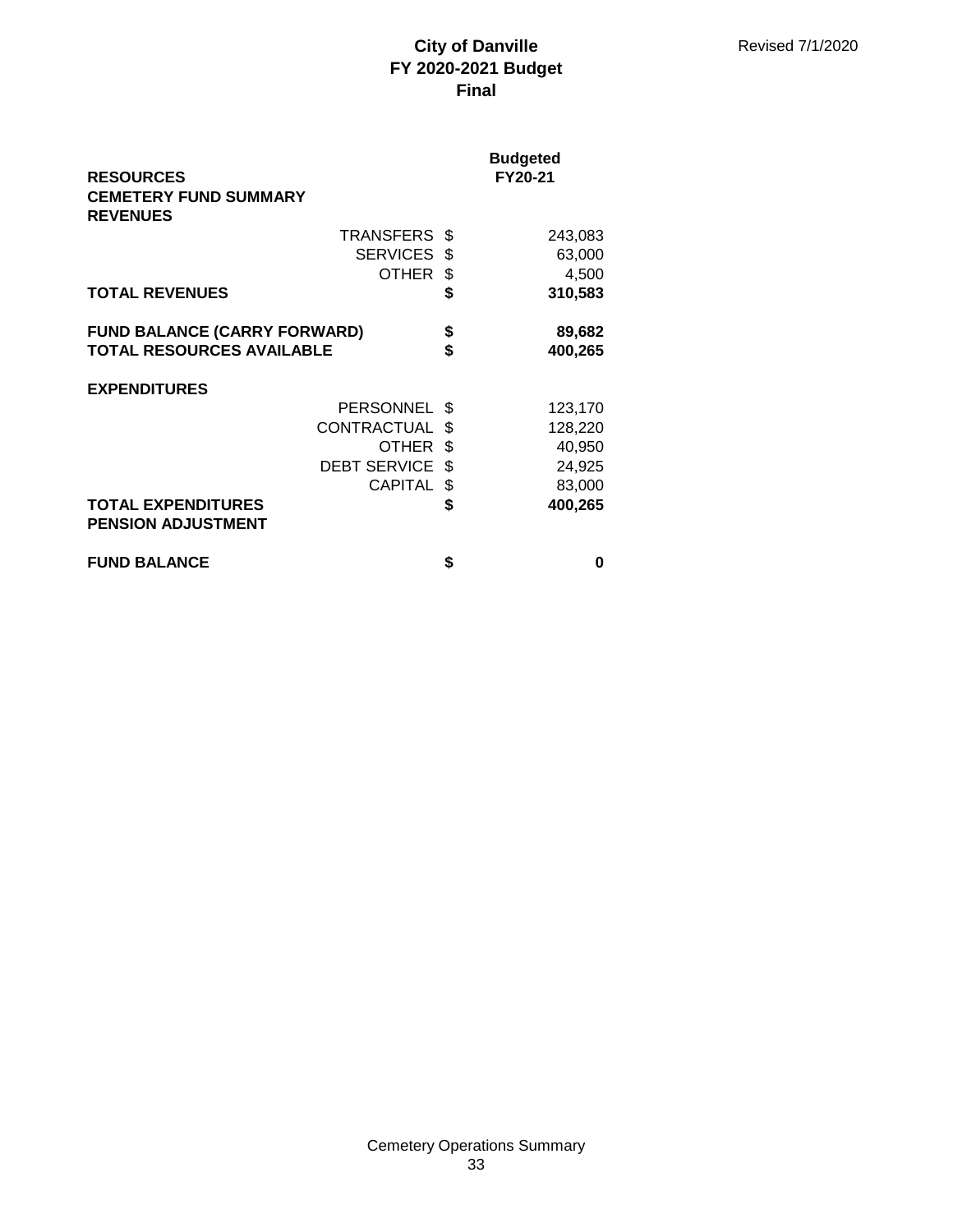|                                                    |                                                           | <b>Budgeted</b><br>FY20-21 |
|----------------------------------------------------|-----------------------------------------------------------|----------------------------|
| <b>Cemetery - Revenues</b>                         |                                                           |                            |
| A40 00-00 4500                                     | Op Transfer - General Fund                                | 243,083.00                 |
| A40 00-00 4530                                     | Services: Cemetery Lot Sales                              | 18,000.00                  |
| A40 00-00 4531                                     | Services: Cemetery Job Work<br>Other Rev: Invest Interest | 45,000.00                  |
| A40 00-00 4760                                     |                                                           | 4,500.00                   |
| TOTALS                                             |                                                           | 310,583.00                 |
| <b>Cemetery - Expenditures</b><br><b>PERSONNEL</b> |                                                           |                            |
| A40 18-00 5150                                     | PERSRV: Regular Cem. Salaries                             | 56,296.50                  |
| A40 18-00 5151                                     | PERSRV: Overtime Reg. Salary                              | 5,000.00                   |
| A40 18-00 5953                                     | Persrv: FICA                                              | 4,689.18                   |
| A40 18-00 5954                                     | Persrv: Medical & Hospital                                | 37,164.96                  |
| A40 18-00 5955                                     | Persrv: Dental/Vision                                     | 1,235.04                   |
| A40 18-00 5956                                     | Persry: Life                                              | 132.00                     |
| A40 18-00 5959                                     | Persrv: Workers Compensation                              | 3,905.00                   |
| A40 18-00 5968                                     | Persrv: Retirement CERS                                   | 14,747.94                  |
| <b>CONTRACTUAL</b>                                 | <b>SUBTOTAL</b>                                           | 123,170.62                 |
| A40 18-00 6110                                     | CS: Contract Labor                                        | 85,000.00                  |
| A40 18-00 6120                                     | CSC: Advertising & Publicity                              | 200.00                     |
| A40 18-00 6122                                     | CSC: Printing & Duplicating                               | 200.00                     |
| A40 18-00 6123                                     | CSS: Recording & Reporting                                | 700.00                     |
| A40 18-00 6124                                     | CSC: Postage & Freight                                    | 50.00                      |
| A40 18-00 6130                                     | CSO: Landscape/Flowers/Trees                              | 5,000.00                   |
| A40 18-00 6140                                     | CSP: Audit/Budget/Fin-Repo                                | 20.00                      |
| A40 18-00 6142                                     | <b>CSP: Consultants</b>                                   | 31,000.00                  |
| A40 18-00 6145                                     | CSP: Insurance/Judgement/Claim                            | 3,025.00                   |
| A40 18-00 6150                                     | CSU: Telephone & Fax                                      | 775.00                     |
| A40 18-00 6180                                     | CSV: Vehicles & Light Trucks                              | 250.00                     |
| A40 18-00 6182                                     | CSV: Machinery & Equipment                                | 1,500.00                   |
| A40 18-00 6191                                     | <b>CSM: General Services</b>                              | 500.00                     |
|                                                    | <b>SUBTOTAL</b>                                           | 128,220.00                 |
| <b>OTHER</b><br>A40 18-00 7111                     |                                                           | 100.00                     |
| A40 18-00 7114                                     | MS: Office Supplies<br>MS: Clothing & Accessories         | 1,100.00                   |
| A40 18-00 7116                                     | MS: Safety & First Aid Supply                             | 500.00                     |
| A40 18-00 7117                                     | OS: Electronic Inform System                              | 500.00                     |
| A40 18-00 7120                                     | OS: Landscape/Flowers/Trees                               | 6,000.00                   |
| A40 18-00 7121                                     | OS: Signs                                                 | 100.00                     |
| A40 18-00 7122                                     | OS: Chemicals                                             | 100.00                     |
| A40 18-00 7123                                     | OS: Building Supplies                                     | 50.00                      |
| A40 18-00 7124                                     | <b>OS: Construction Materials</b>                         | 20,000.00                  |
| A40 18-00 7125                                     | OS: General Supplies                                      | 2,000.00                   |
| A40 18-00 7130                                     | VES: Tools & Equipment                                    | 1,000.00                   |
| A40 18-00 7131                                     | VES: Vehicles & Light Trucks                              | 1,000.00                   |
| A40 18-00 7134                                     | VES: Gasoline & Oil                                       | 7,000.00                   |
| A40 18-00 7141                                     | Other: Staff Devp/Educat                                  | 500.00                     |
| A40 18-00 7149                                     | Other: Miscellaneous                                      | 1,000.00                   |
|                                                    | <b>SUBTOTAL</b>                                           | 40,950.00                  |
| <b>Cemetery Debt Service</b>                       |                                                           |                            |
| A40 18-00 8121                                     | Fleet                                                     | 24,925.00                  |
|                                                    | <b>SUBTOTAL</b>                                           | 24,925.00                  |
| <b>Cemetery Capital - Expenditures</b>             |                                                           |                            |
| A40 18-00 9000                                     | Equipment/upgrades                                        | 83,000.00                  |
|                                                    | <b>SUBTOTAL</b>                                           | 83,000.00                  |
|                                                    |                                                           |                            |
| <b>TOTALS</b>                                      |                                                           | 400,265.62                 |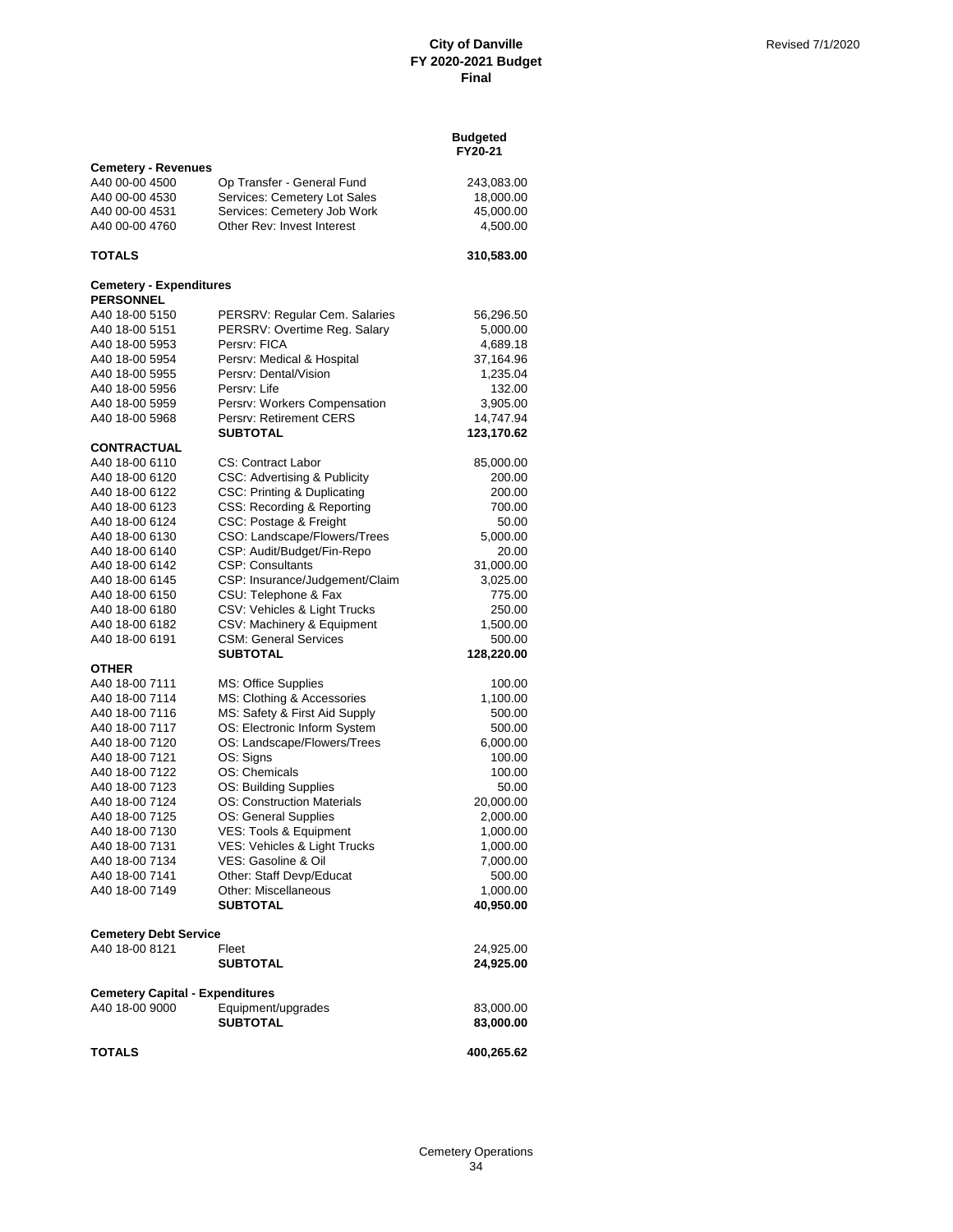| <b>RESOURCES</b>                                                        |                                                                                   |                                 | <b>Budgeted</b><br>FY20-21                                   |
|-------------------------------------------------------------------------|-----------------------------------------------------------------------------------|---------------------------------|--------------------------------------------------------------|
| <b>REVENUES</b><br><b>TOTAL REVENUES</b>                                | <b>OPERATING REVENUES</b><br>OTHER REVENUES                                       | \$<br>\$<br>\$                  | 580,000<br>10,500<br>590,500                                 |
| <b>FUND BALANCE (CARRY FORWARD)</b><br><b>TOTAL RESOURCES AVAILABLE</b> |                                                                                   | \$<br>\$                        | 822,284<br>1,412,784                                         |
| <b>EXPENDITURES</b><br><b>TOTAL EXPENDITURES</b>                        | PERSONNEL<br>CONTRACTUAL<br><b>OTHER</b><br><b>DEBT SERVICE</b><br><b>CAPITAL</b> | S<br>\$<br>\$<br>\$<br>\$<br>\$ | 403,234<br>31,100<br>112,062<br>73,647<br>325,000<br>945,044 |
| <b>PENSION ADJUSTMENT</b><br><b>FUND BALANCE</b>                        |                                                                                   | \$                              | 467,740                                                      |
|                                                                         |                                                                                   |                                 |                                                              |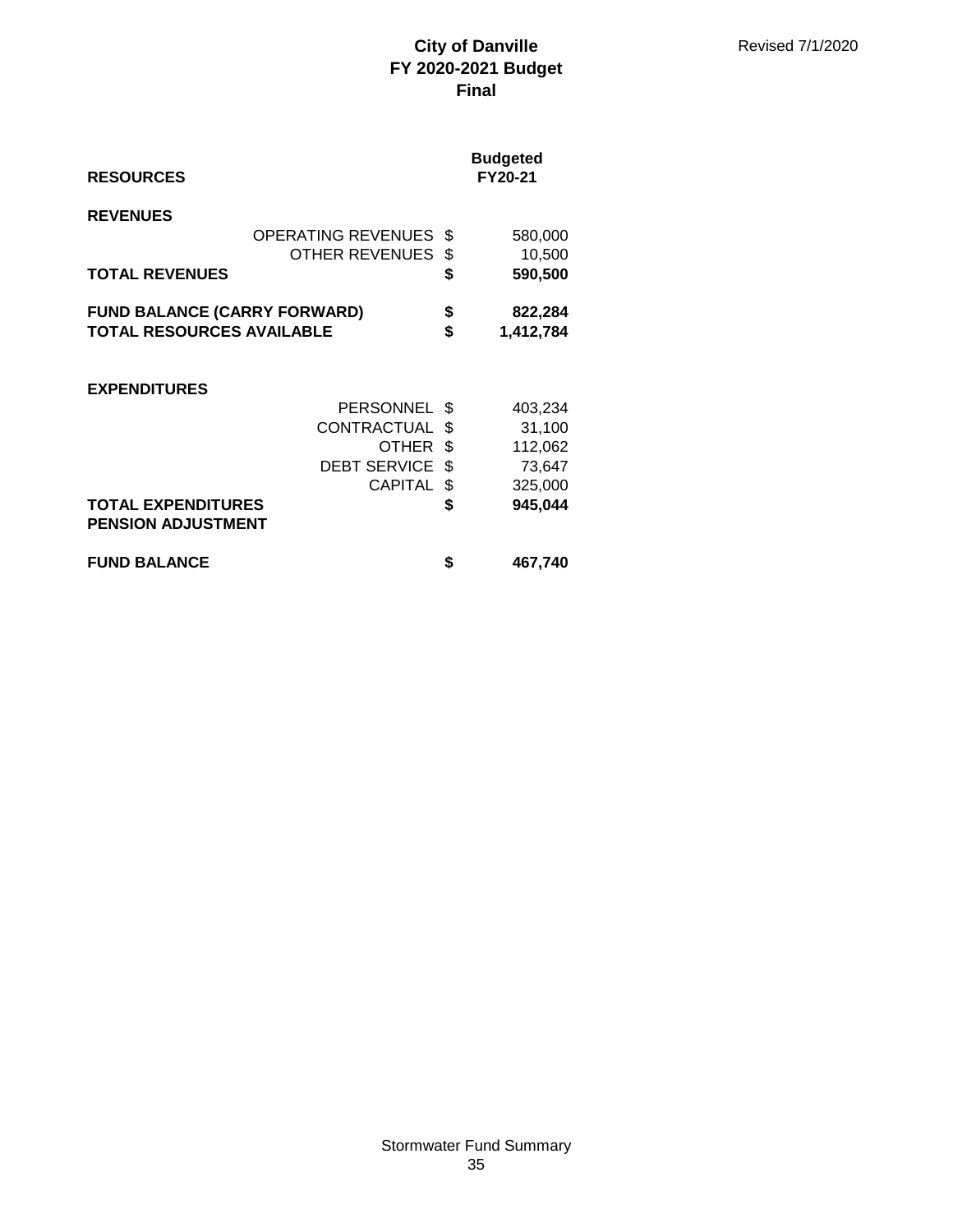|                                                      |                                     | <b>Budgeted</b><br>FY20-21 |
|------------------------------------------------------|-------------------------------------|----------------------------|
| <b>Stormwater - Revenues</b>                         |                                     |                            |
| A45 00-00 4004                                       | <b>Operating Rev: Fees</b>          | 580,000.00                 |
| A45 00-00 4760                                       | Other Rev: Invest Interest          | 10,500.00                  |
|                                                      |                                     | 590,500.00                 |
| <b>Stormwater - Expenditures</b><br><b>PERSONNEL</b> |                                     |                            |
| A45 00-00 5150                                       | <b>Regular Storm Water Salaries</b> | 146,334.50                 |
| A45 00-00 5151                                       | Overtime Regular Salaries           | 2,500.00                   |
| A45 00-00 5152                                       | PT/Temp                             | 5,000.00                   |
| A45 00-00 5953                                       | Persry: FICA                        | 11,768.34                  |
| A45 00-00 5954                                       | Persrv: Medical & Hospital          | 190,718.48                 |
| A45 00-00 5955                                       | Persry: Dental/Vision               | 2,148.84                   |
| A45 00-00 5956                                       | Persrv: Life                        | 264.00                     |
| A45 00-00 5959                                       | Persrv: Workers Compensation        | 8,690.00                   |
| A45 00-00 5968                                       | Persrv: Retirement CERS             | 35,809.58                  |
|                                                      | <b>SUBTOTAL</b>                     | 403233.74                  |
| <b>CONTRACTUAL</b>                                   |                                     |                            |
| A45 00-00 6120                                       | CSC: Advertising & Publicity        | 350.00                     |
| A45 00-00 6122                                       | CSC: Printing & Duplication         | 1,500.00                   |
| A45 00-00 6124                                       | CSC: Postage & Freight              | 50.00                      |
| A45 00-00 6142                                       | <b>CSP: Consultants</b>             | 1,000.00                   |
| A45 00-00 6145                                       | CSP: Insurance/Judgement/Claim      | 6,500.00                   |
| A45 00-00 6150                                       | CSU: Telephone & Fax                | 2,200.00                   |
| A45 00-00 6154                                       | CSU: Stormwater                     | 11,000.00                  |
| A45 00-00 6172                                       | CSI: Street & Roads                 | 7,500.00                   |
| A45 00-00 6191                                       | <b>CSM: General Services</b>        | 1,000.00                   |
| <b>OTHER</b>                                         | <b>SUBTOTAL</b>                     | 31,100.00                  |
| A45 00-00 7111                                       | MS: Office Supply                   | 350.00                     |
| A45 00-00 7114                                       | MS: Clothing & Accessories          | 2,200.00                   |
| A45 00-00 7116                                       | MS: Safety & First Aid              | 500.00                     |
| A45 00-00 7117                                       | OS: Electronic Inform System        | 1,250.00                   |
| A45 00-00 7124                                       | <b>OS: Construction Materials</b>   | 16,500.00                  |
| A45 00-00 7125                                       | OS: General Supplies                | 1,000.00                   |
| A45 00-00 7131                                       | VES: Vehicles & Light Trucks        | 3,800.00                   |
| A45 00-00 7133                                       | VES: Machinery & Equipment          | 1,000.00                   |
| A45 00-00 7134                                       | VES: Gasoline & Oil                 | 8,000.00                   |
| A45 00-00 7141                                       | Other: Staff Devpl/Education        | 750.00                     |
| A45 00-00-7992                                       | Interfund Charge                    | 76,712.40                  |
|                                                      | <b>SUBTOTAL</b>                     | 112,062.40                 |
| <b>Stormwater - Debt Service</b>                     |                                     |                            |
| A45 00-00 8201                                       | Loan KLC                            | 54,346.87                  |
| A45 00-00 8121                                       | Fleet                               | 19,300.00                  |
|                                                      | <b>SUBTOTAL</b>                     | 73,646.87                  |
| <b>Stormwater Capital - Expenditures</b>             |                                     |                            |
| A45 00-00 9000                                       | Equipment                           | 50,000.00                  |
| A45 00-00 9998                                       | Reserved                            | 25,000.00                  |
| A45 00-00 9001                                       | Engineering                         | 50,000.00                  |
| A45 00-00 9002                                       | <b>Project Costs</b>                | 200,000.00                 |
|                                                      | <b>SUBTOTAL</b>                     | 325,000.00                 |
| <b>TOTALS</b>                                        |                                     | 945,043.01                 |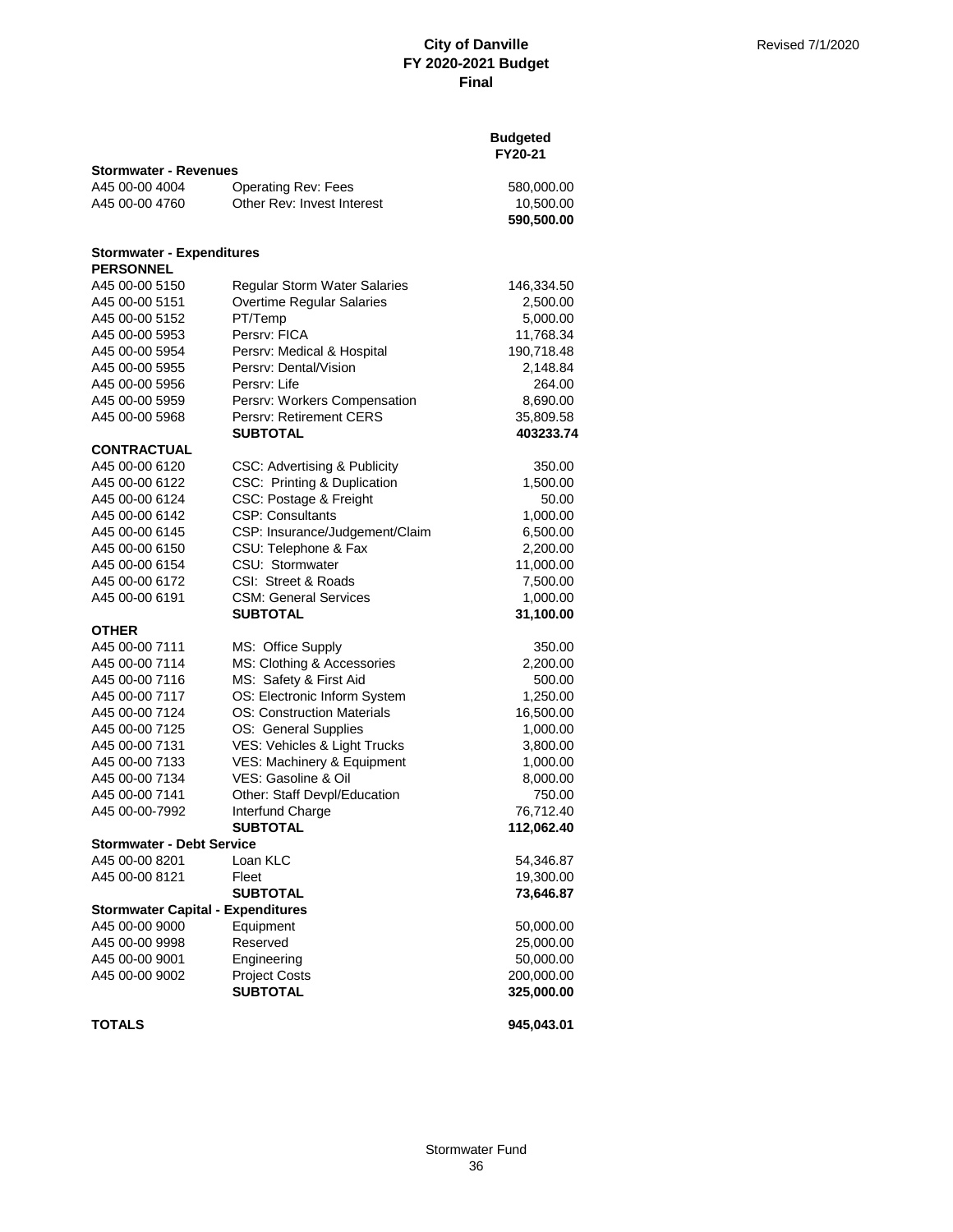| <b>RESOURCES</b>                                                        |                  |          | <b>Budgeted</b><br>FY20-21 |
|-------------------------------------------------------------------------|------------------|----------|----------------------------|
| <b>REVENUES</b>                                                         |                  |          |                            |
|                                                                         | FEES             | - \$     | 1,020,000                  |
| TRANSFER FROM GENERAL FUND                                              |                  | \$.      | 49,240                     |
|                                                                         | OTHER            | S        | 100                        |
| <b>TOTAL REVENUES</b>                                                   |                  | S        | 1,069,340                  |
| <b>FUND BALANCE (CARRY FORWARD)</b><br><b>TOTAL RESOURCES AVAILABLE</b> |                  | \$<br>\$ | 3,960<br>1,073,300         |
|                                                                         |                  |          |                            |
| <b>APPROPRIATIONS</b>                                                   | <b>OPERATING</b> |          |                            |
|                                                                         |                  | \$       | 1,073,300                  |
| <b>TOTAL APPROPRIATIONS</b>                                             |                  | \$       | 1,073,300                  |
| <b>FUND BALANCE</b>                                                     |                  | S        |                            |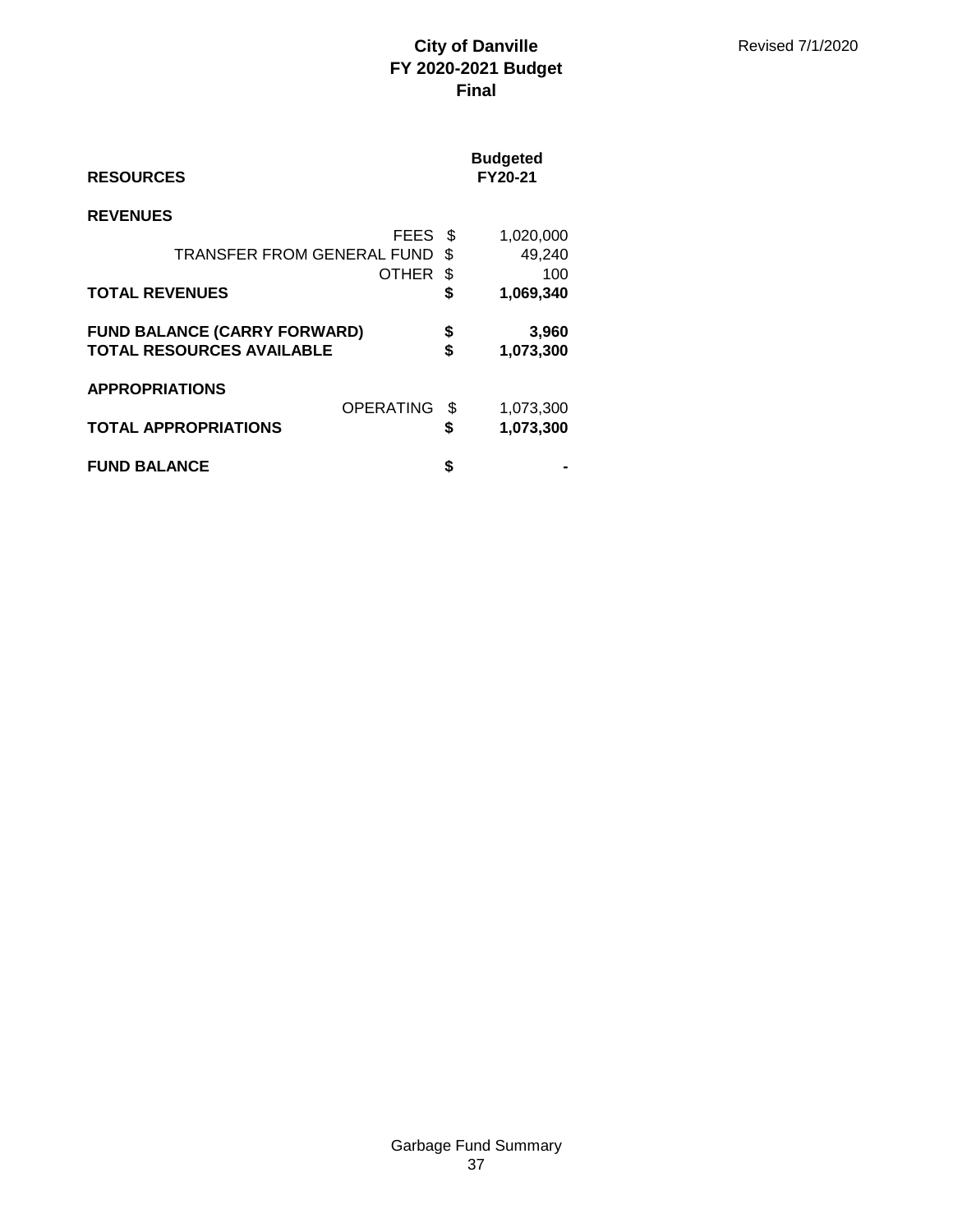### **Budgeted FY20-21**

| <b>Garbage Fund - Revenues</b>     |                                   |              |
|------------------------------------|-----------------------------------|--------------|
| A46 00-00 4001                     | Refuse & Recycling Fee            | 1,020,000.00 |
| A46 00-00 4003                     | <b>Transfer from General Fund</b> | 49,240.00    |
| A46 00-00 4760                     | Interest Earned                   | 100.00       |
| <b>TOTALS</b>                      |                                   | 1,069,340.00 |
| <b>Garbage Fund - Expenditures</b> |                                   |              |
| A46 00-00 6160                     | CSW: Solid Waste Contract         | 1,060,800.00 |
| A46 00-00 6164                     | CSW: KY Env Remediation Fee       | 12,500.00    |
| <b>TOTALS</b>                      |                                   | 1,073,300.00 |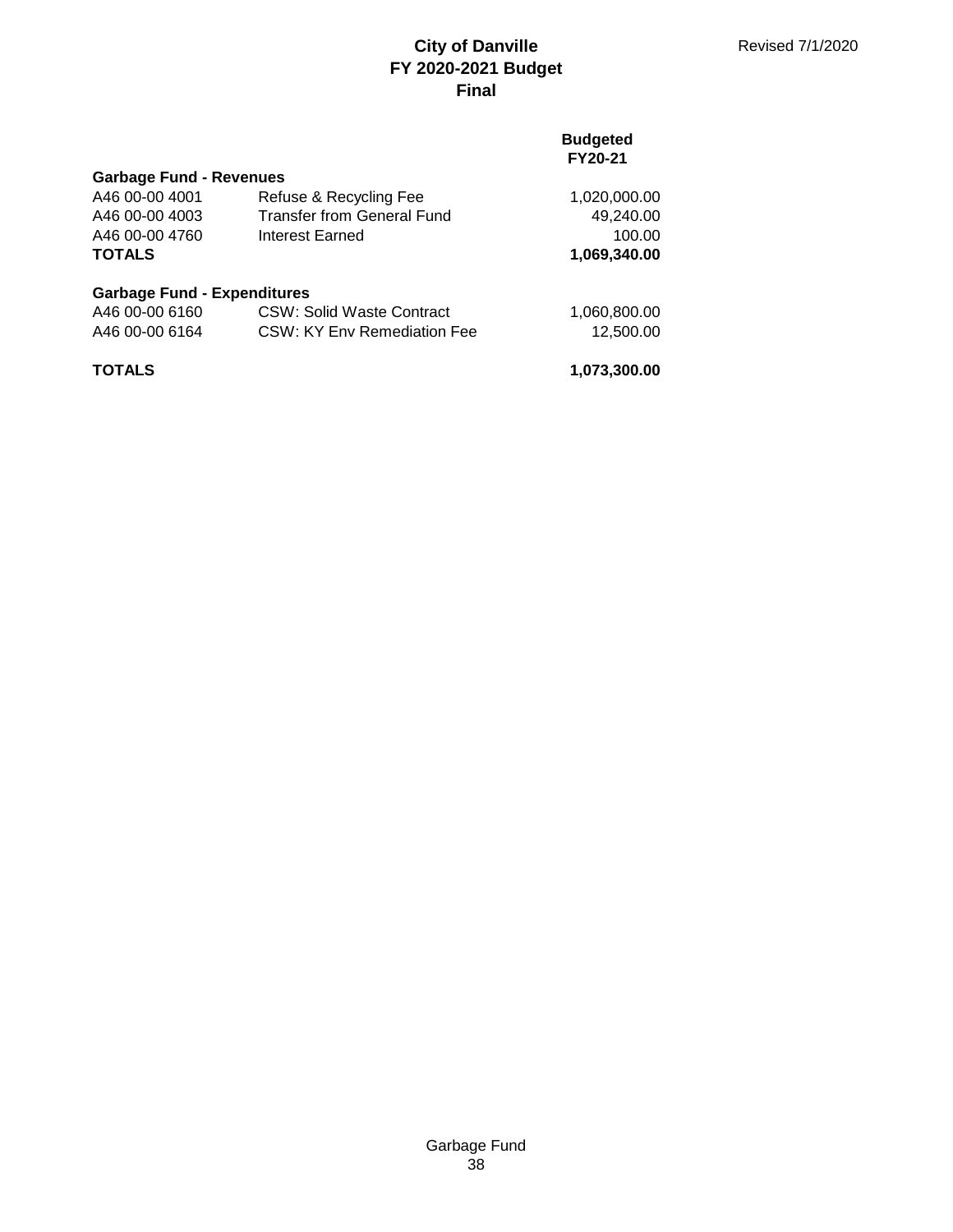| <b>RESOURCES</b>                                         |                                       | <b>Budgeted</b><br>FY20-21 |
|----------------------------------------------------------|---------------------------------------|----------------------------|
| <b>REVENUES</b>                                          | <b>OPERATING</b>                      | \$<br>9,473,500            |
|                                                          | NON-OPERATING                         | \$<br>4,982,500            |
| <b>TOTAL REVENUE</b>                                     |                                       | \$<br>14,456,000           |
| <b>FUND BALANCE (CARRY FORWARD)</b>                      |                                       | \$<br>10,991,848           |
| <b>TOTAL AVAILABLE RESOURCES</b>                         |                                       | \$<br>25,447,848           |
| <b>APPROPRIATIONS</b>                                    | <b>WATER TREATMENT PLANT</b>          | \$<br>2,161,575            |
|                                                          | <b>WATER DISTRIBUTION &amp; SALES</b> | \$<br>1,079,649            |
|                                                          | WASTEWATER TREATMENT PLANT            | \$<br>1,274,243            |
|                                                          | <b>SEWER COLLECTION &amp; REHAB</b>   | \$<br>686,470              |
|                                                          | PERRYVILLE UTILITY                    | \$<br>171,295              |
|                                                          | <b>NON-CAPITAL OUTLAYS &amp; IMPR</b> | \$<br>25,000               |
|                                                          | NON-DEPARTMENTAL                      | \$<br>1,667,476            |
|                                                          | UTILITY DEBT SERVICE                  | \$<br>2,756,859            |
|                                                          | <b>UTILITY CAPITAL</b>                | \$<br>11,000,000           |
| <b>TOTAL APPROPRIATIONS</b><br><b>PENSION ADJUSTMENT</b> |                                       | \$<br>20,822,567           |
| <b>FUND BALANCE</b>                                      |                                       | \$<br>4,625,281            |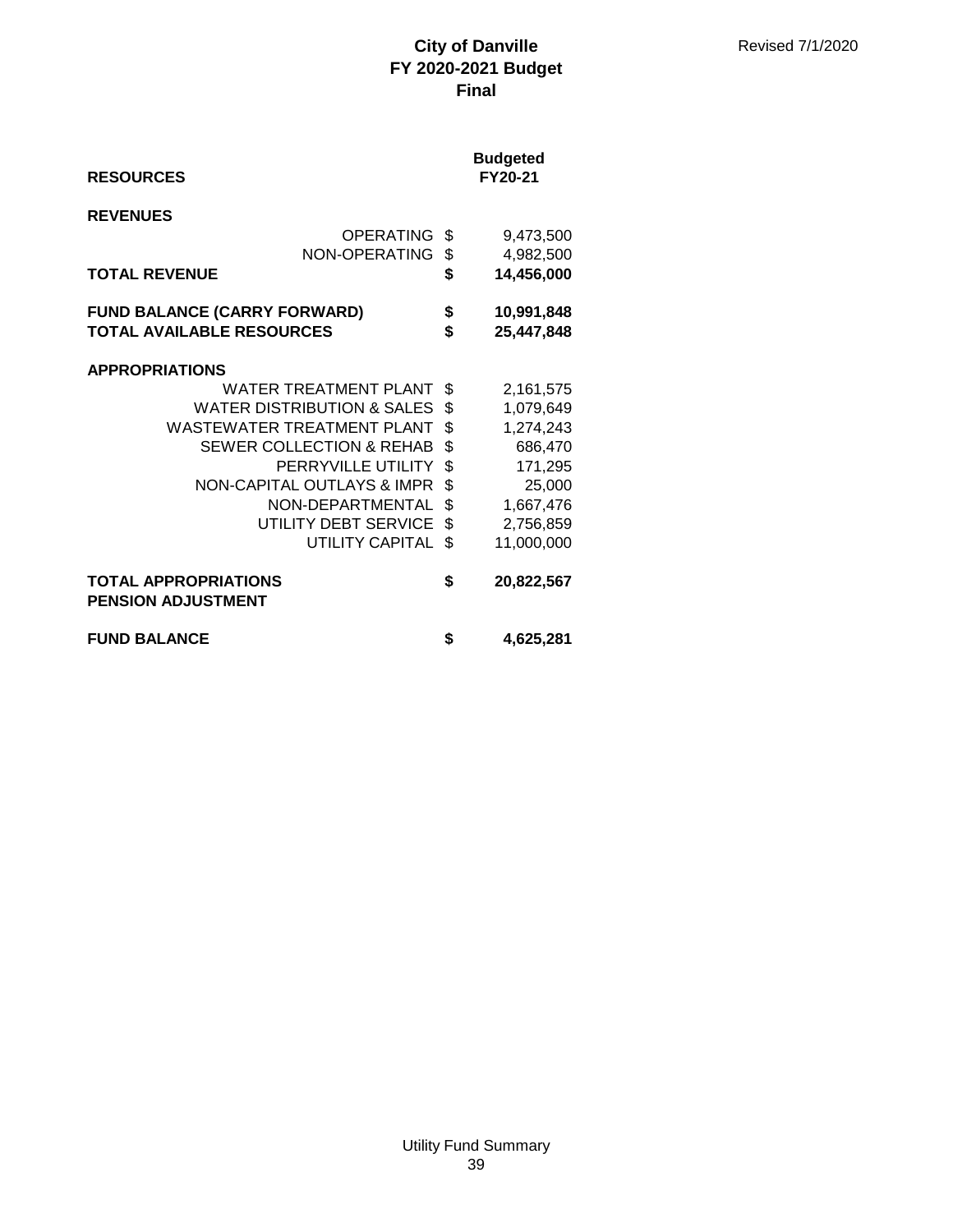**Budgeted FY20-21**

|                      | <b>Utility Fund - Revenues</b>      |              |  |
|----------------------|-------------------------------------|--------------|--|
| <b>Operating</b>     |                                     |              |  |
| A60 00-00 4745       | Other Rev: Insurance Proc           | 500.00       |  |
| A60 00-00 4750       | Other Rev: Sale of Property         | 500.00       |  |
| A60 00-00 4799       | Other Rev: Miscellaneous            | 500.00       |  |
| A60 00-00 4810       | <b>Operating Rev: Water Service</b> | 4,550,000.00 |  |
| A60 00-00 4811       | <b>Operating Rev: Sewer Service</b> | 4,500,000.00 |  |
| A60 00-00 4812       | Operating Rev: Surcharge            | 85,000.00    |  |
| A60 00-00 4813       | <b>Operating Rev: Tap Fees</b>      | 8,500.00     |  |
| A60 00-00 4814       | <b>Operating Rev: Labor</b>         | 12,500.00    |  |
| A60 00-00 4815       | <b>Operating Rev: Penalty</b>       | 100,000.00   |  |
| A60 00-00 4816       | Operating Rev: Turn On Fees         | 40,000.00    |  |
| A60 00-00 4817       | Operating Rev: Sewer BOD Fee        | 1,000.00     |  |
| A60 00-00 4818       | Operating Rev: Fire Protect SF      | 95,000.00    |  |
| A60 00-00 4820       | <b>Operating Rev: Stock Sold</b>    | 40,000.00    |  |
| A60 00-00 4822       | <b>Operating Rev: Miscellaneous</b> | 15,000.00    |  |
| A60 00-00 4825       | Operating Rev: Kentucky River       | 25,000.00    |  |
|                      | <b>SUBTOTAL</b>                     | 9,473,500.00 |  |
| <b>Non-Operating</b> |                                     |              |  |
| A60 00-00 4832       | Non-Oper Rev: Revenue Interest      | 35,000.00    |  |
| A60 00-00 4833       | Non-Oper Rev: Deprec Fund Int       | 1,750.00     |  |
| A60 00-00 4834       | Non-Oper Rev: Meter Depos Int       | 5,000.00     |  |
| A60 00-00 4835       | Non-Oper Rev: Bond Fund Int         | 35,000.00    |  |
| A60 00-00 4840       | Non-Oper Rev: Payroll Acct Int      | 700.00       |  |
| A60 00-00 4843       | <b>KIA</b>                          | 4,900,000.00 |  |
| A60 00-00 4845       | 220 Tax Refund                      | 5,000.00     |  |
| A60 00-00 4860       | Cash Short/Over                     | 50.00        |  |
|                      | <b>SUBTOTAL</b>                     | 4,982,500.00 |  |

**TOTALS 14,456,000.00**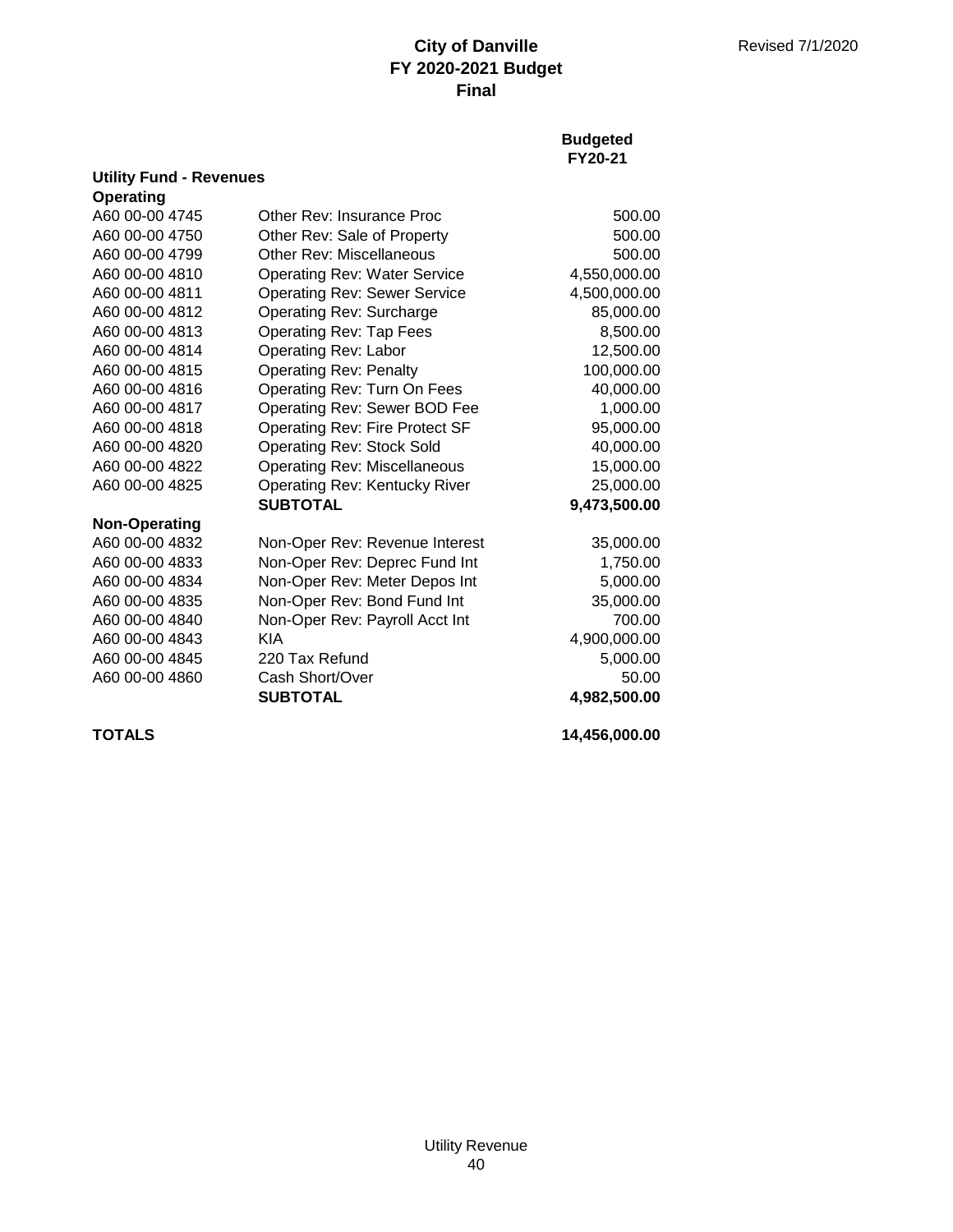**Budgeted**

|                              |                                    | FY20-21    |
|------------------------------|------------------------------------|------------|
| <b>Water Treatment Plant</b> |                                    |            |
| <b>PERSONNEL</b>             |                                    |            |
| A60 18-10 5150               | Persry: Reg Salary Production      | 317,629.00 |
| A60 18-10 5151               | Persrv: Overtime Production        | 10,000.00  |
| A60 18-10 5953               | Persry: FICA                       | 25,063.62  |
| A60 18-10 5954               | Persrv: Medical & Hospital         | 188,054.44 |
| A60 18-10 5955               | Persry: Dental/Vision              | 7,225.20   |
|                              | Persrv: Life                       |            |
| A60 18-10 5956               |                                    | 660.00     |
| A60 18-10 5959               | Persrv: Workers Compensation       | 14,465.00  |
| A60 18-10 5968               | Persrv: Retirement CERS            | 78,827.54  |
| A60 18-10 5991               | Persrv: Sick Leave Buyback         | 15,000.00  |
|                              | SUBTOTAL                           | 656,924.80 |
| <b>CONTRACTUAL</b>           |                                    |            |
| A60 18-10 6110               | <b>CS: Contract Labor</b>          | 2,500.00   |
| A60 18-10 6120               | CSC: Advertising & Publicity       | 750.00     |
| A60 18-10 6122               | CSC: Printing & Duplicating        | 1,000.00   |
| A60 18-10 6124               | CSC: Postage & Freight             | 1,500.00   |
| A60 18-10 6131               | CSO: Rentals & Leases              | 1,500.00   |
| A60 18-10 6132               | CSO: Cleaning & Janitorial         | 1,500.00   |
| A60 18-10 6142               | <b>CSP: Consultants</b>            | 500.00     |
| A60 18-10 6143               | CSP: Laboratory Analysis           | 30,000.00  |
| A60 18-10 6145               | CSP: Insurance/Judgement/Claim     | 95,000.00  |
| A60 18-10 6150               | CSU: Telephone & Fax               | 20,000.00  |
| A60 18-10 6151               | <b>CSU: Electric Service</b>       | 435,000.00 |
| A60 18-10 6153               | CSU: Natural & Propane Gas         | 2,500.00   |
| A60 18-10 6162               | <b>CSW: Landfill Charges</b>       | 75,000.00  |
|                              |                                    |            |
| A60 18-10 6170               | CSI: Building/Structures           | 1,000.00   |
| A60 18-10 6183               | Maintenance                        | 23,333.00  |
| A60 18-10 6184               | <b>Electrical Repairs</b>          | 23,333.00  |
| A60 18-10 6185               | <b>Systems Service and Repairs</b> | 23,333.00  |
| A60 18-10 6180               | CSV: Vehicles & Light Trucks       | 250.00     |
| A60 18-10 6182               | CSV: Machinery & Equipment         | 250.00     |
| A60 18-10 6190               | CSM: Electron Inform Systems       | 3,500.00   |
| A60 18-10 6191               | <b>CSM: General Service</b>        | 250.00     |
|                              | <b>SUBTOTAL</b>                    | 741,999.00 |
| <b>OTHER</b>                 |                                    |            |
| A60 18-10 7111               | MS: Office Supplies                | 500.00     |
| A60 18-10 7112               | MS: Furniture & Fixtures           | 250.00     |
| A60 18-10 7113               | <b>MS: Cleaning Supplies</b>       | 250.00     |
| A60 18-10 7114               | MS: Clothing & Accessories         | 3,700.00   |
| A60 18-10 7116               | MS: Safety & First Aid Supply      | 2,000.00   |
| A60 18-10 7117               | OS: Electronic Inform System       | 10,000.00  |
| A60 18-10 7187               | <b>Plant Maintenance</b>           | 17,500.00  |
| A60 18-10 7188               | Lab Supplies                       | 31,500.00  |
| A60 18-10 7189               | <b>Electrical Repairs</b>          | 21,000.00  |
| A60 18-10 7119               | OS: Lake Pump Station              | 10,000.00  |
| A60 18-10 7122               | OS: Chemicals                      | 650,000.00 |
| A60 18-10 7123               |                                    |            |
|                              | OS: Building Supplies              | 1,500.00   |
| A60 18-10 7124               | <b>OS: Construction Materials</b>  | 1,000.00   |
| A60 18-10 7130               | VES: Tools & Equipment             | 1,000.00   |
| A60 18-10 7131               | VES: Vehicles & Light Trucks       | 1,000.00   |
| A60 18-10 7133               | VES: Machinery & Equipment         | 250.00     |
| A60 18-10 7134               | VES: Gasoline & Oil                | 5,000.00   |
| A60 18-10 7135               | <b>VES: Miscellaneous</b>          | 200.00     |
| A60 18-10 7140               | Other: Membership/Subscription     | 2,500.00   |
| A60 18-10 7141               | Other: Staff Devp/Educat           | 3,500.00   |
|                              | <b>SUBTOTAL</b>                    | 762,650.00 |
|                              |                                    |            |

**TOTALS 2,161,573.80**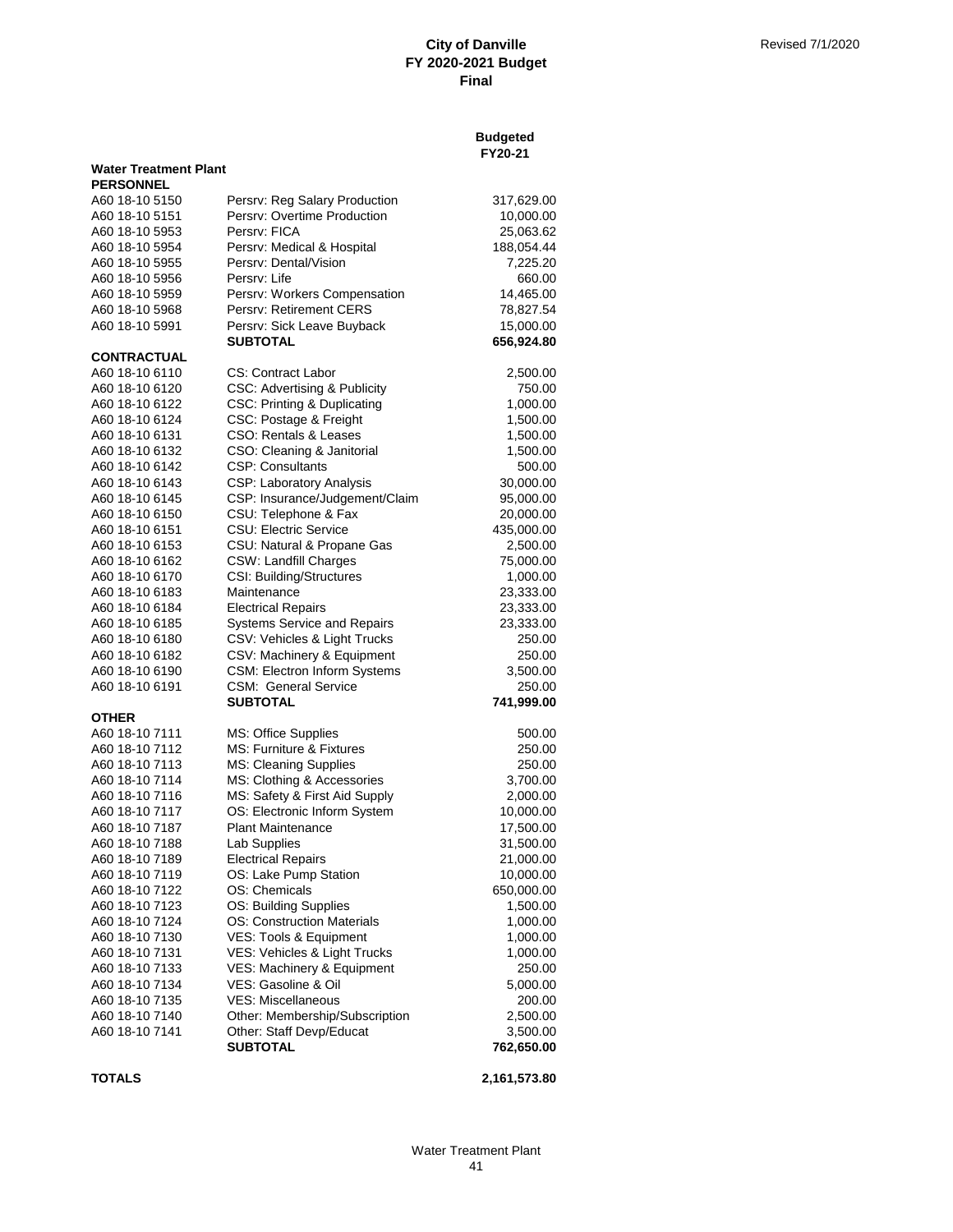|                                       |                                                 | <b>Budgeted</b><br>FY20-21 |
|---------------------------------------|-------------------------------------------------|----------------------------|
| <b>Water Distribution &amp; Sales</b> |                                                 |                            |
| <b>PERSONNEL</b><br>A60 18-15 5150    | Persrv: Reg SalaryDistribution                  | 384,633.80                 |
| A60 18-15 5151                        | Persry: Overtime Distribution                   | 20,000.00                  |
| A60 18-15 5953                        | Persrv: FICA                                    | 30,954.49                  |
| A60 18-15 5954                        | Persrv: Medical & Hospital                      | 202,333.04                 |
| A60 18-15 5955                        | Persrv: Dental/Vision                           | 9,464.88                   |
| A60 18-15 5956                        | Persrv: Life                                    | 858.00                     |
| A60 18-15 5959                        | Persrv: Workers Compensation                    | 20,900.00                  |
| A60 18-15 5968                        | Persrv: Retirement CERS                         | 97,354.89                  |
| A60 18-15 5991                        | Persrv: Sick Leave Buyback                      | 50,000.00                  |
|                                       | <b>SUBTOTAL</b>                                 | 816,499.10                 |
| CONTRACTUAL                           |                                                 |                            |
| A60 18-15 6110                        | CS: Contract Labor                              | 1,000.00                   |
| A60 18-15 6111                        | CS: Uniform & Clothing Services                 | 2,500.00                   |
| A60 18-15 6120                        | <b>CSC: Advertising &amp; Publicity</b>         | 100.00                     |
| A60 18-15 6122                        | <b>CSC: Printing &amp; Duplicating</b>          | 100.00                     |
| A60 18-15 6142                        | <b>CSP: Consultants</b>                         | 2,500.00                   |
| A60 18-15 6145                        | CSP: Insurance/Judgement/Claim                  | 55,000.00                  |
| A60 18-15 6150                        | CSU: Telephone & Fax                            | 10,000.00                  |
| A60 18-15 6151                        | CSU: Electric Service                           | 6,600.00                   |
| A60 18-15 6153                        | CSU: Natural & Propane Gas                      | 1,500.00                   |
| A60 18-15 6163                        | <b>CSW: Solid Waste Collection</b>              | 500.00                     |
| A60 18-15 6170                        | CSI: Building/Structures                        | 250.00                     |
| A60 18-15 6178                        | CSI: Water Lines/Fire Hydrants                  | 1,000.00                   |
| A60 18-15 6179                        | <b>CSI: Water Meters</b>                        | 1,000.00                   |
| A60 18-15 6180                        | CSV: Vehicles & Light Trucks                    | 500.00                     |
| A60 18-15 6181                        | CSV: Heavy Trucks & Equipment                   | 500.00                     |
| A60 18-15 6182                        | CSV: Machinery & Equipment                      | 2,000.00                   |
| A60 18-15 6190                        | CSM: Electron Inform Systems<br><b>SUBTOTAL</b> | 2,500.00<br>87,550.00      |
| OTHER                                 |                                                 |                            |
| A60 18-15 7111                        | MS: Office Supplies                             | 1,000.00                   |
| A60 18-15 7112                        | MS: Furniture & Fixtures                        | 250.00                     |
| A60 18-15 7113                        | MS: Cleaning Supplies                           | 500.00                     |
| A60 18-15 7114                        | MS: Clothing & Accessories                      | 5,500.00                   |
| A60 18-15 7116                        | MS: Safety & First Aid Supply                   | 2,500.00                   |
| A60 18-15 7117                        | OS: Electronic Inform System                    | 5,000.00                   |
| A60 18-15 7123                        | OS: Building Supplies                           | 1,000.00                   |
| A60 18-15 7124                        | <b>OS: Construction Materials</b>               | 4,000.00                   |
| A60 18-15 7125                        | OS: General Supplies                            | 500.00                     |
| A60 18-15 7129                        | OS: Water Lines & Fire Hydrant                  |                            |
| A60 18-15 7226                        | Hydrants                                        | 34,200.00                  |
| A60 18-15 7227                        | <b>Water lines</b>                              | 43,200.00                  |
| A60 18-15 7228                        | Service connections                             | 12,600.00                  |
| A60 18-15 7130                        | VES: Tools & Equipment                          | 15,000.00                  |
| A60 18-15 7131                        | VES: Vehicles & Light Trucks                    | 5,000.00                   |
| A60 18-15 7132                        | VES: Heavy Trucks & Equipment                   | 350.00                     |
| A60 18-15 7133                        | VES: Machinery & Equipment                      | 1,000.00                   |
| A60 18-15 7134                        | VES: Gasoline & Oil                             | 22,000.00                  |
| A60 18-15 7135                        | VES: Miscellaneous                              | 3,000.00                   |
| A60 18-15 7136                        | OS: Water Meters                                | 15,000.00                  |
| A60 18-15 7140                        | Other: Membership/Subscription                  | 1,500.00                   |
| A60 18-15 7141                        | Other: Staff Devp/Educat                        | 2,500.00                   |
|                                       | <b>SUBTOTAL</b>                                 | 175,600.00                 |

**TOTALS 1,079,649.10**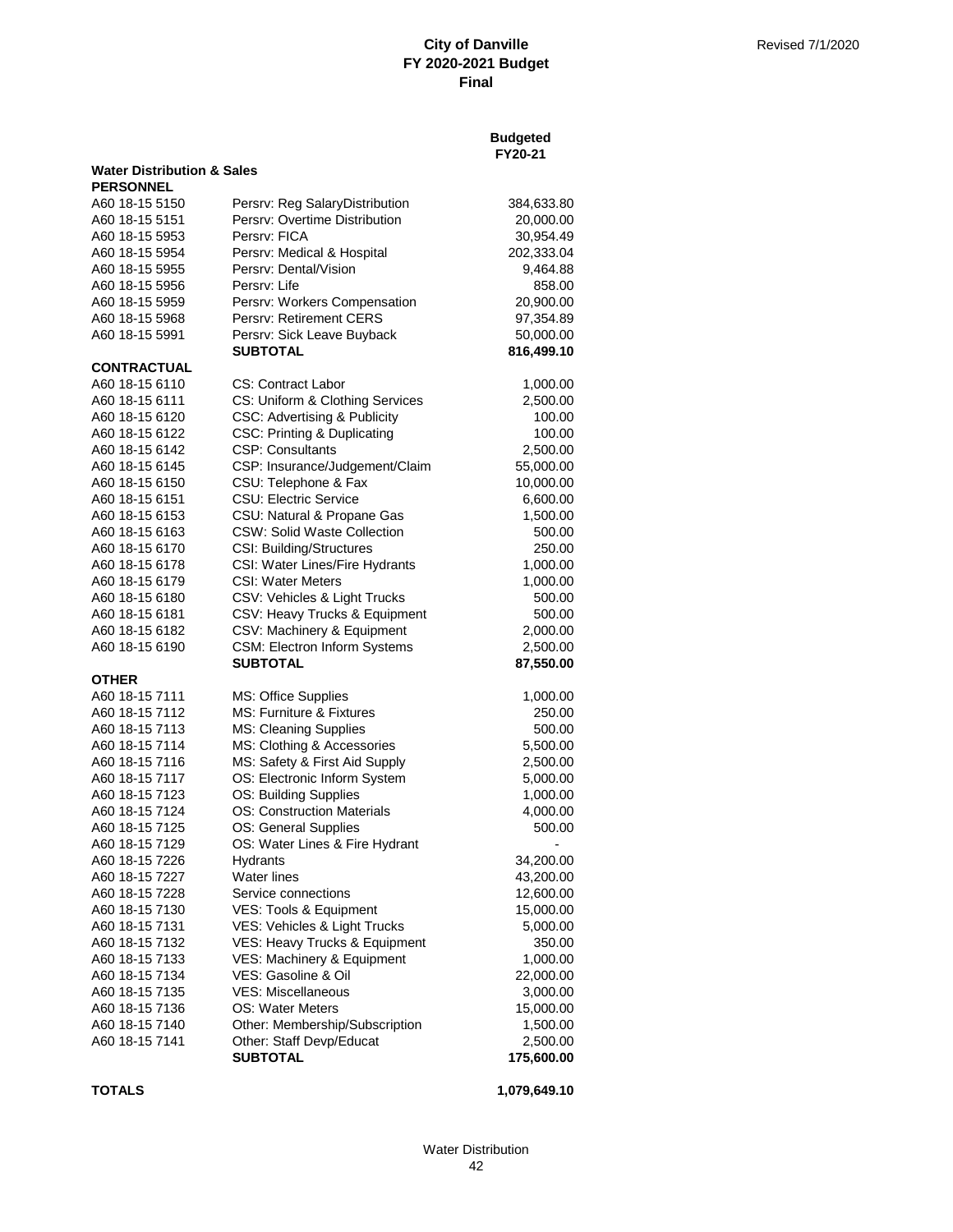|                                   |                                    | <b>Budgeted</b><br>FY20-21 |
|-----------------------------------|------------------------------------|----------------------------|
| <b>Wastewater Treatment Plant</b> |                                    |                            |
| <b>PERSONNEL</b>                  |                                    |                            |
| A60 18-20 5150                    | Persrv: Reg Salary Treatment       | 317,981.30                 |
| A60 18-20 5151                    | Persry: Overtime Treatment         | 10,000.00                  |
| A60 18-20 5953                    | Persrv: FICA                       | 25,090.57                  |
| A60 18-20 5954                    | Persrv: Medical & Hospital         | 174,050.80                 |
| A60 18-20 5955                    | Persry: Dental/Vision              | 5,476.20                   |
| A60 18-20 5956                    | Persrv: Life                       | 594.00                     |
| A60 18-20 5959                    | Persrv: Workers Compensation       | 12,787.50                  |
| A60 18-20 5968                    | Persry: Retirement CERS            | 78,912.30                  |
| A60 18-20 5991                    | Persrv: Sick Leave Buyback         | 10,000.00                  |
|                                   | <b>SUBTOTAL</b>                    | 634,892.67                 |
| <b>CONTRACTUAL</b>                |                                    |                            |
| A60 18-20 6120                    | CSC: Advertising & Publicity       | 500.00                     |
| A60 18-20 6124                    | CSC: Postage & Freight             | 300.00                     |
| A60 18-20 6132                    | CSO: Cleaning & Janitorial         | 1,500.00                   |
| A60 18-20 6142                    | <b>CSP: Consultants</b>            | 500.00                     |
| A60 18-20 6143                    | <b>CSP: Laboratory Analysis</b>    | 30,000.00                  |
| A60 18-20 6145                    | CSP: Insurance/Judgement/Claim     | 41,800.00                  |
| A60 18-20 6150                    | CSU: Telephone & Fax               | 7,250.00                   |
| A60 18-20 6151                    | <b>CSU: Electric Service</b>       | 340,000.00                 |
| A60 18-20 6163                    | <b>CSW: Solid Waste Collection</b> | 10,000.00                  |
| A60 18-20 6164                    | <b>CSW: Solid Waste Disposal</b>   | 35,000.00                  |
| A60 18-20 6186                    | UV System                          | 2,000.00                   |
| A60 18-20 6185                    | <b>System Service</b>              | 30,000.00                  |
| A60 18-20 6183                    | <b>Plant Maintenance</b>           | 4,000.00                   |
| A60 18-20 6187                    | <b>Pre-Treatment</b>               | 4,000.00                   |
| A60 18-20 6176                    | <b>CSI: Sewer Lift Stations</b>    | 500.00                     |
| A60 18-20 6180                    | CSV: Vehicles & Light Trucks       | 100.00                     |
| A60 18-20 6182                    | CSV: Machinery & Equipment         | 500.00                     |
| A60 18-20 6190                    | CSM: Electron Inform Systems       | 1,000.00                   |
|                                   | <b>SUBTOTAL</b>                    | 508,950.00                 |
| <b>OTHER</b>                      |                                    |                            |
| A60 18-20 7111                    | MS: Office Supplies                | 100.00                     |
| A60 18-20 7113                    | MS: Cleaning Supplies              | 300.00                     |
| A60 18-20 7114                    | MS: Clothing & Accessories         | 4,400.00                   |
| A60 18-20 7116                    | MS: Safety & First Aid Supply      | 2,000.00                   |
| A60 18-20 7117                    | OS: Electronic Inform System       | 2,500.00                   |
| A60 18-20 7122                    | OS: Chemicals                      | 70,000.00                  |
| A60 18-20 7190                    | UV System                          | 15,200.00                  |
| A60 18-20 7191                    | <b>System Service</b>              | 10,000.00                  |
| A60 18-20 7187                    | <b>Plant Maintenance</b>           | 8,000.00                   |
| A60 18-20 7192                    | Pre-Treatment                      | 6,800.00                   |
| A60 18-20 7131                    | VES: Vehicles & Light Trucks       | 500.00                     |
| A60 18-20 7132                    | VES: Heavy Trucks & Equipment      | 500.00                     |
| A60 18-20 7133                    | VES: Machinery & Equipment         | 500.00                     |
| A60 18-20 7134                    | VES: Gasoline & Oil                | 5,600.00                   |
| A60 18-20 7135                    | <b>VES: Miscellaneous</b>          | 500.00                     |
| A60 18-20 7140                    | Other: Membership/Subscription     | 1,000.00                   |
| A60 18-20 7141                    | Other: Staff Devp/Educat           | 2,500.00                   |
|                                   | <b>SUBTOTAL</b>                    | 130,400.00                 |
| <b>TOTALS</b>                     |                                    | 1,274,242.67               |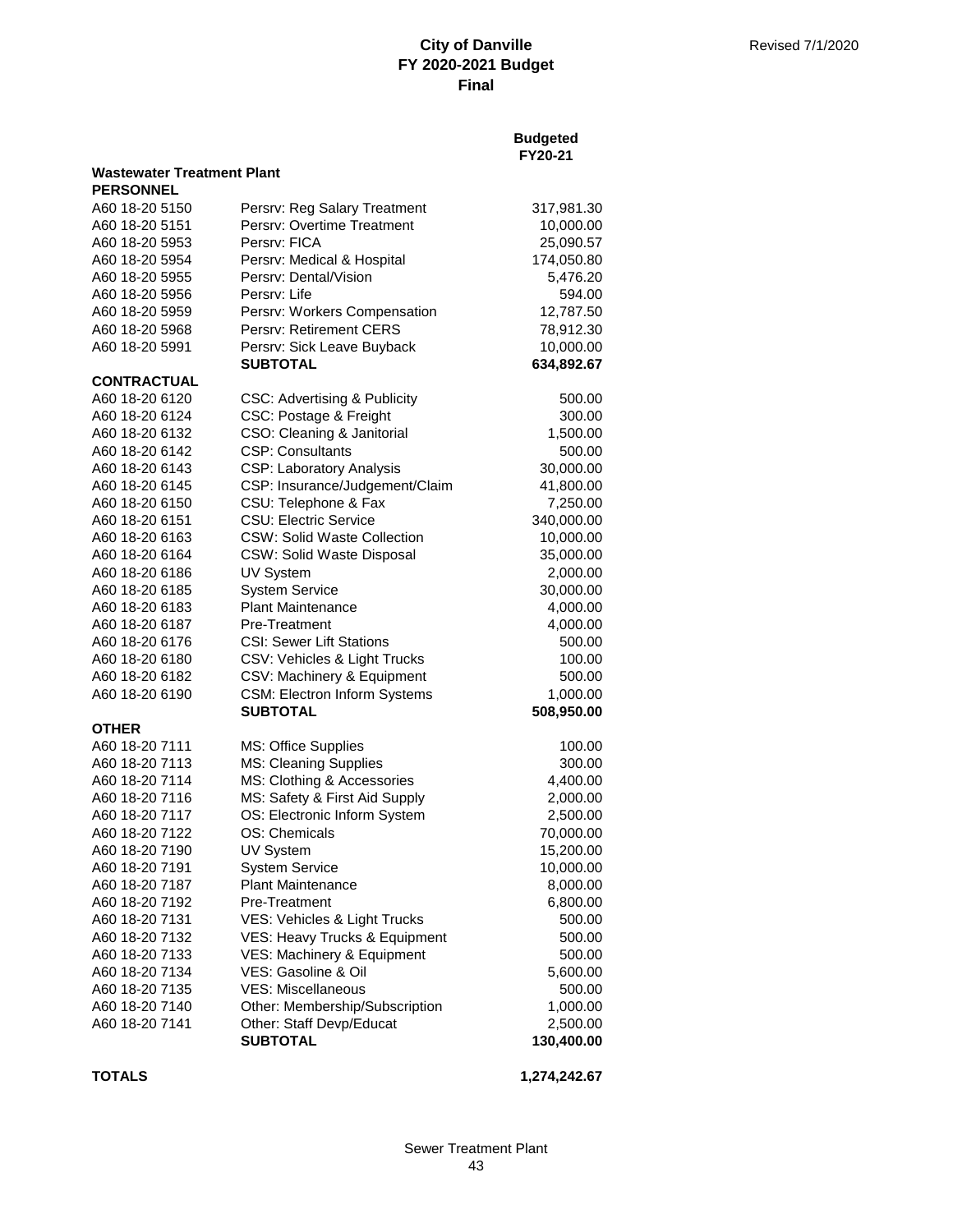## **Budgeted FY20-21**

| <b>Sewer Collection &amp; Rehab</b> |                                     |            |
|-------------------------------------|-------------------------------------|------------|
| <b>PERSONNEL</b>                    |                                     |            |
| A60 18-25 5150                      | Persrv: Reg Salary Rehab            | 239,573.10 |
| A60 18-25 5151                      | Persrv: Overtime Rehabilitation     | 5,000.00   |
| A60 18-25 5953                      | Persrv: FICA                        | 18,709.84  |
| A60 18-25 5954                      | Persrv: Medical & Hospital          | 108,200.40 |
| A60 18-25 5955                      | Persrv: Dental/Vision               | 3,612.60   |
| A60 18-25 5956                      | Persrv: Life                        | 330.00     |
| A60 18-25 5959                      | Persrv: Workers Compensation        | 12,100.00  |
| A60 18-25 5968                      | Persrv: Retirement CERS             | 58,844.29  |
|                                     | <b>SUBTOTAL</b>                     | 446,370.23 |
| <b>CONTRACTUAL</b>                  |                                     |            |
| A60 18-25 6123                      | CSS: Recording & Reporting          | 1,000.00   |
| A60 18-25 6131                      | CSO: Rentals & Leases               | 1,250.00   |
| A60 18-25 6132                      | CSO: Cleaning & Janitorial          | 750.00     |
| A60 18-25 6142                      | <b>CSP: Consultants</b>             | 250.00     |
| A60 18-25 6145                      | CSP: Insurance/Judgement/Claim      | 38,500.00  |
| A60 18-25 6150                      | CSU: Telephone & Fax                | 5,000.00   |
| A60 18-25 6151                      | <b>CSU: Electric Service</b>        | 85,000.00  |
| A60 18-25 6153                      | CSU: Natural & Propane Gas          | 1,500.00   |
| A60 18-25 6163                      | <b>CSW: Solid Waste Collection</b>  | 900.00     |
| A60 18-25 6176                      | <b>CSI: Sewer Lift Stations</b>     | 45,000.00  |
| A60 18-25 6177                      | <b>CSI: Sewer Lines</b>             | 2,000.00   |
| A60 18-25 6181                      | CSV: Heavy Trucks & Equipment       | 250.00     |
| A60 18-25 6182                      | CSV: Machinery & Equipment          | 500.00     |
| A60 18-25 6190                      | <b>CSM: Electron Inform Systems</b> | 2,000.00   |
|                                     | <b>SUBTOTAL</b>                     | 183,900.00 |
| <b>OTHER</b>                        |                                     |            |
| A60 18-25 7111                      | MS: Office Supplies                 | 500.00     |
| A60 18-25 7113                      | MS: Cleaning Supplies               | 250.00     |
| A60 18-25 7114                      | MS: Clothing & Accessories          | 2,450.00   |
| A60 18-25 7116                      | MS: Safety & First Aid Supply       | 1,500.00   |
| A60 18-25 7117                      | OS: Electronic Inform System        | 1,000.00   |
| A60 18-25 7123                      | OS: Building Supplies               | 500.00     |
| A60 18-25 7124                      | <b>OS: Construction Materials</b>   | 2,000.00   |
| A60 18-25 7125                      | OS: General Supplies                | 500.00     |
| A60 18-25 7127                      | <b>OS: Sewer Lift Stations</b>      | 10,000.00  |
| A60 18-25 7128                      | OS: Sewer Line                      | 15,000.00  |
| A60 18-25 7130                      | VES: Tools & Equipment              | 2,500.00   |
| A60 18-25 7131                      | VES: Vehicles & Light Trucks        | 2,500.00   |
| A60 18-25 7132                      | VES: Heavy Trucks & Equipment       | 500.00     |
| A60 18-25 7133                      | VES: Machinery & Equipment          | 750.00     |
| A60 18-25 7134                      | <b>VES: Gasoline &amp; Oil</b>      | 10,000.00  |
| A60 18-25 7135                      | <b>VES: Miscellaneous</b>           | 1,250.00   |
| A60 18-25 7140                      | Other: Membership/Subscription      | 2,500.00   |
| A60 18-25 7141                      | Other: Staff Devp/Educat            | 2,500.00   |
|                                     | <b>SUBTOTAL</b>                     | 56,200.00  |

**TOTALS 686,470.23**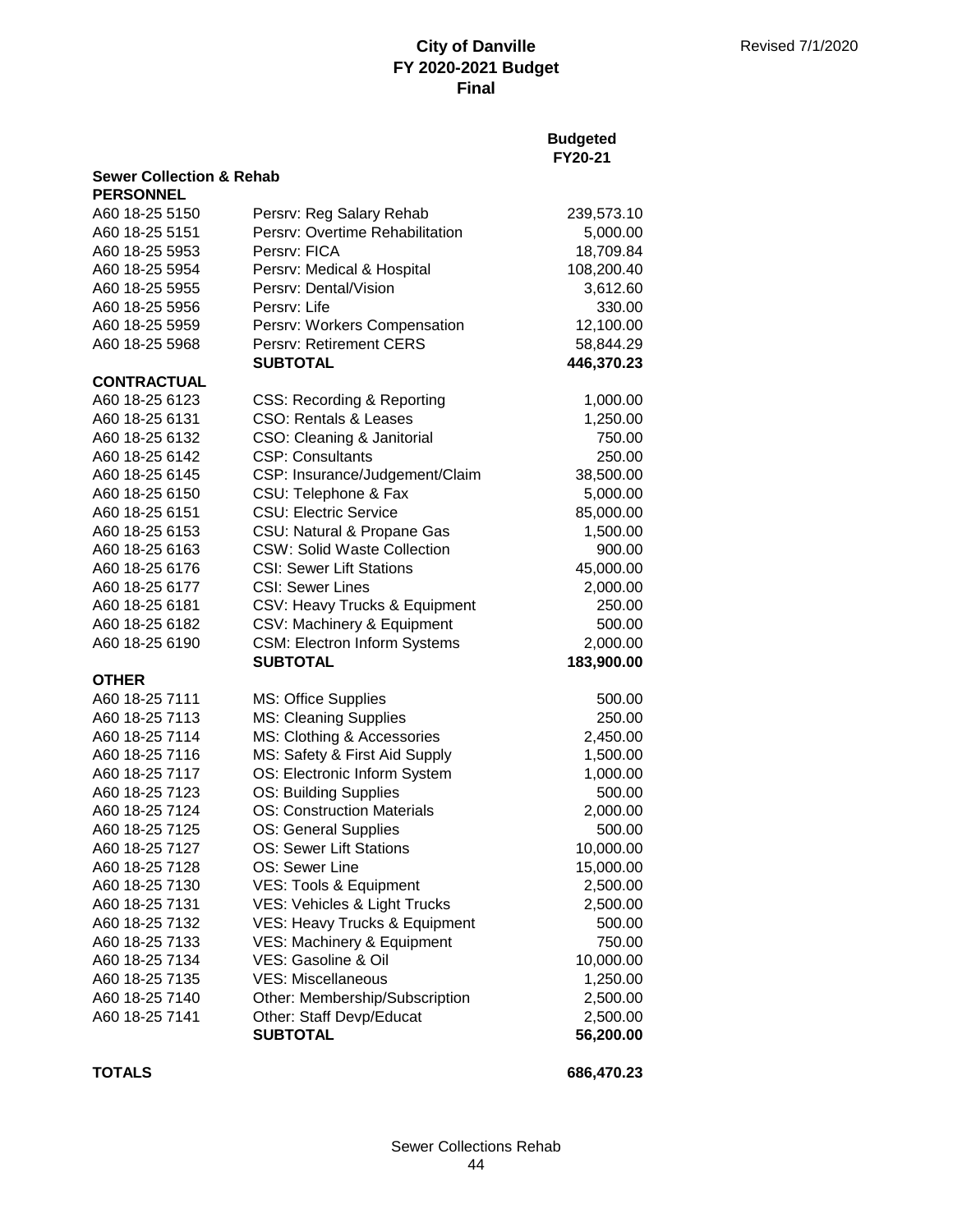### **Budgeted FY20-21**

| <b>PERSONNEL</b>   |                                 |            |
|--------------------|---------------------------------|------------|
| A60 18-30 5150     | Regular Salary-PVille           | 46,878.00  |
| A60 18-30 5151     | Pers: Overtime-PVille           | 2,000.00   |
| A60 18-30 5953     | Persry: FICA                    | 3,739.17   |
| A60 18-30 5954     | Persrv: Medical & Hospital      | 12,522.72  |
| A60 18-30 5955     | Persry: DentalVision            | 323.28     |
| A60 18-30 5956     | Persry: Life                    | 66.00      |
| A60 18-30 5959     | Persrv: Workers Compensation    | 1,606.00   |
| A60 18-30 5968     | Persrv: Retirement CERS         | 11,760.05  |
| A60 18-25 5991     | Persrv: Sick Leave Buyback      | 10,000.00  |
|                    | <b>SUBTOTAL</b>                 | 88,895.21  |
| <b>CONTRACTUAL</b> |                                 |            |
| A60 18-30 6143     | <b>CSP: Laboratory Analysis</b> | 6,000.00   |
| A60 18-30 6145     | CSP: Insurance/Judgement/Claim  | 2,500.00   |
| A60 18-30 6150     | CSU: Telephone & Fax            | 3,250.00   |
| A60 18-30 6151     | <b>CSU: Electric Service</b>    | 52,250.00  |
| A60 18-30 6175     | <b>CSI: Sewer Plant</b>         | 2,500.00   |
| A60 18-30 6176     | <b>CSI: Sewer Lift Stations</b> | 1,500.00   |
|                    | <b>SUBTOTAL</b>                 | 68,000.00  |
| <b>OTHER</b>       |                                 |            |
| A60 18-30 7113     | MS: Cleaning Supplies           | 250.00     |
| A60 18-30 7114     | MS: Clothing & Accessories      | 550.00     |
| A60 18-30 7116     | MS: Safety & First Aid Supply   | 200.00     |
| A60 18-30 7117     | OS: Electronic Inform System    | 2,000.00   |
| A60 18-30 7122     | OS: Chemicals                   | 2,500.00   |
| A60 18-30 7126     | OS: Sewer Plant P-Ville         | 3,500.00   |
| A60 18-30 7127     | <b>OS: Sewer Lift Stations</b>  | 3,500.00   |
| A60 18-30 7134     | VES: Gasoline & Oil             | 1,750.00   |
| A60 18-30 7140     | Other: Membership/Subscription  | 150.00     |
|                    | <b>SUBTOTAL</b>                 | 14,400.00  |
| <b>TOTALS</b>      |                                 | 171,295.21 |

**Perryville Utility**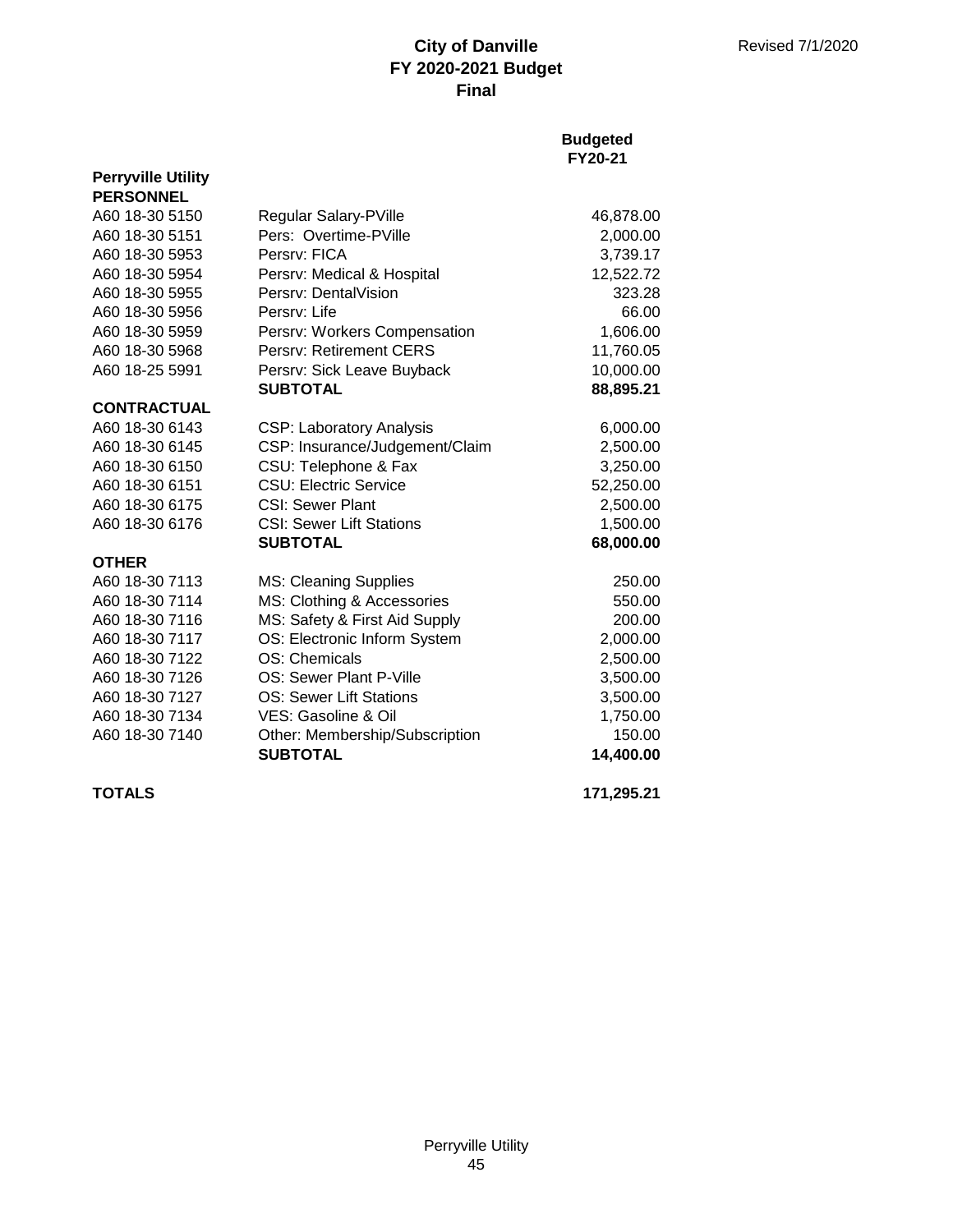## **Budgeted FY20-21**

5,000.00 5,000.00 5,000.00  $5,000.00$ 5,000.00

| <b>Non-Capital Outlays (Utility)</b> |                              |  |
|--------------------------------------|------------------------------|--|
| A60 18-40 5810                       | <b>Water Treatment Plant</b> |  |
| A60 18-40 5815                       | Water Distribution & Sales   |  |
| A60 18-40 5820                       | Sewer Treatment Plant        |  |
| A60 18-40 5826                       | Sewer Collection & Rehab     |  |
| A60 18-40 5830                       | <b>Perryville Utility</b>    |  |

**TOTALS 25,000.00**

## Utility Non-Capital Outlay 46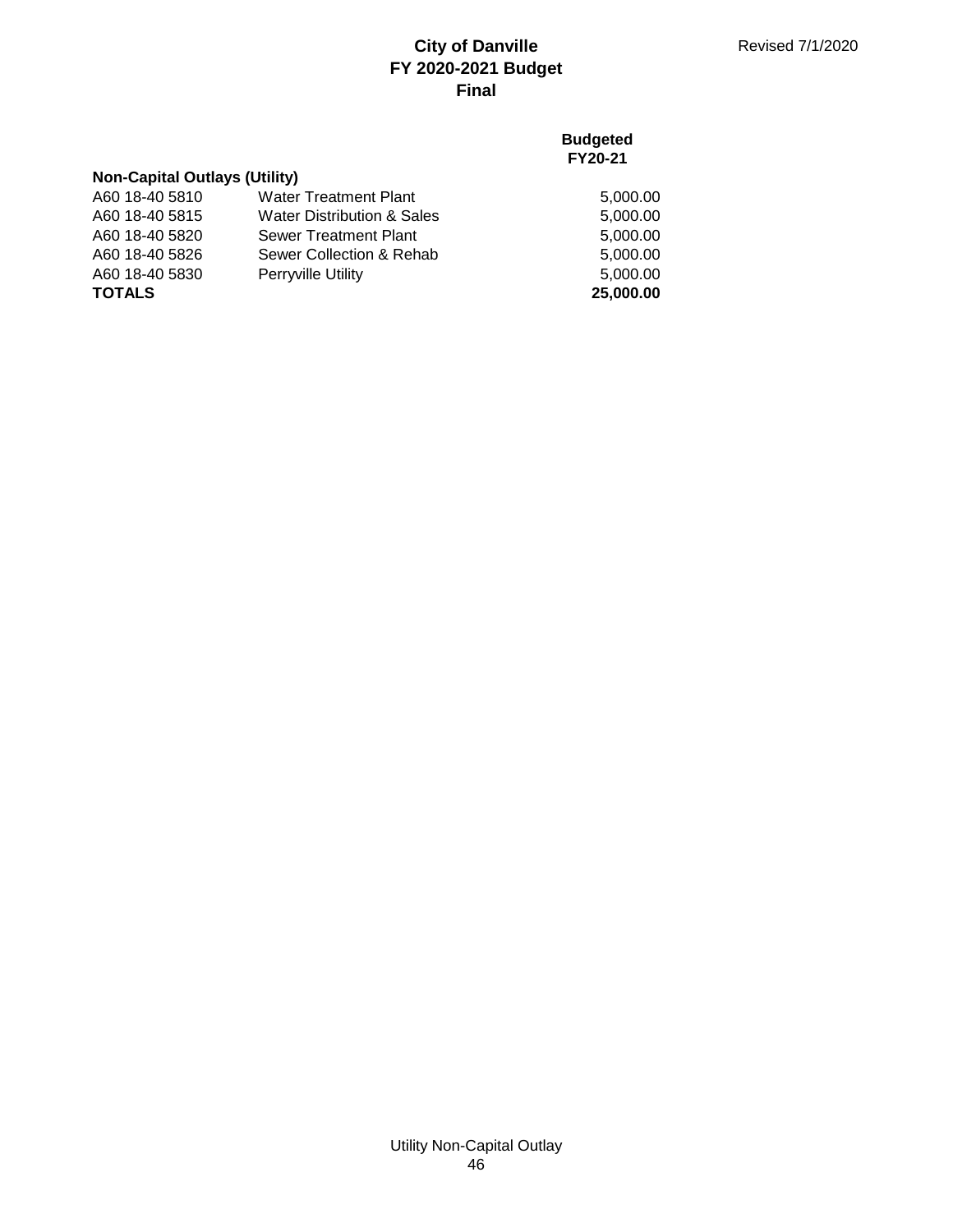### **Budgeted FY20-21**

| <b>Non-Departmental (Utility)</b> |                                        |              |
|-----------------------------------|----------------------------------------|--------------|
| Split 5150-5968                   | <b>Wage Expenses</b>                   | 149,386.90   |
| A60 19-10 5953                    | <b>FICA</b>                            | 11,428.10    |
| A60 19-10 5954                    | Medical & Hospital                     | 46,928.84    |
| A60 19-10 5968                    | Retirement CERS Non-HA                 | 35,942.49    |
| A60 19-10 5955                    | Dental/vision                          | 1,649.16     |
| A60 19-10 5956                    | Life                                   | 132.00       |
| A60 19-10 6141                    | <b>CSP: Legal Services</b>             | 30,000.00    |
| A60 19-10 7934                    | <b>Reserved KIA/RD Capital Reserve</b> | 100,000.00   |
| A60 19-10 7992                    | Interfund Charge                       | 1,117,173.04 |
| A60 19-10 7993                    | Contingency                            | 94,735.00    |
| A60 19-10 7994                    | Loan Costs                             | 50,000.00    |
| A60 19-10 7995                    | Miscellaneous                          | 100.00       |
| A60 19-10 7998                    | Kentucky River Authority               | 30,000.00    |
|                                   |                                        |              |

# **TOTALS 1,667,475.53**

20.85% of Legislative + 35.24% of Finance + 5% of Operating Revenues 1 - Interfund Charge has used the same percentages for several years; the PSC has not questioned it since it was established and explained.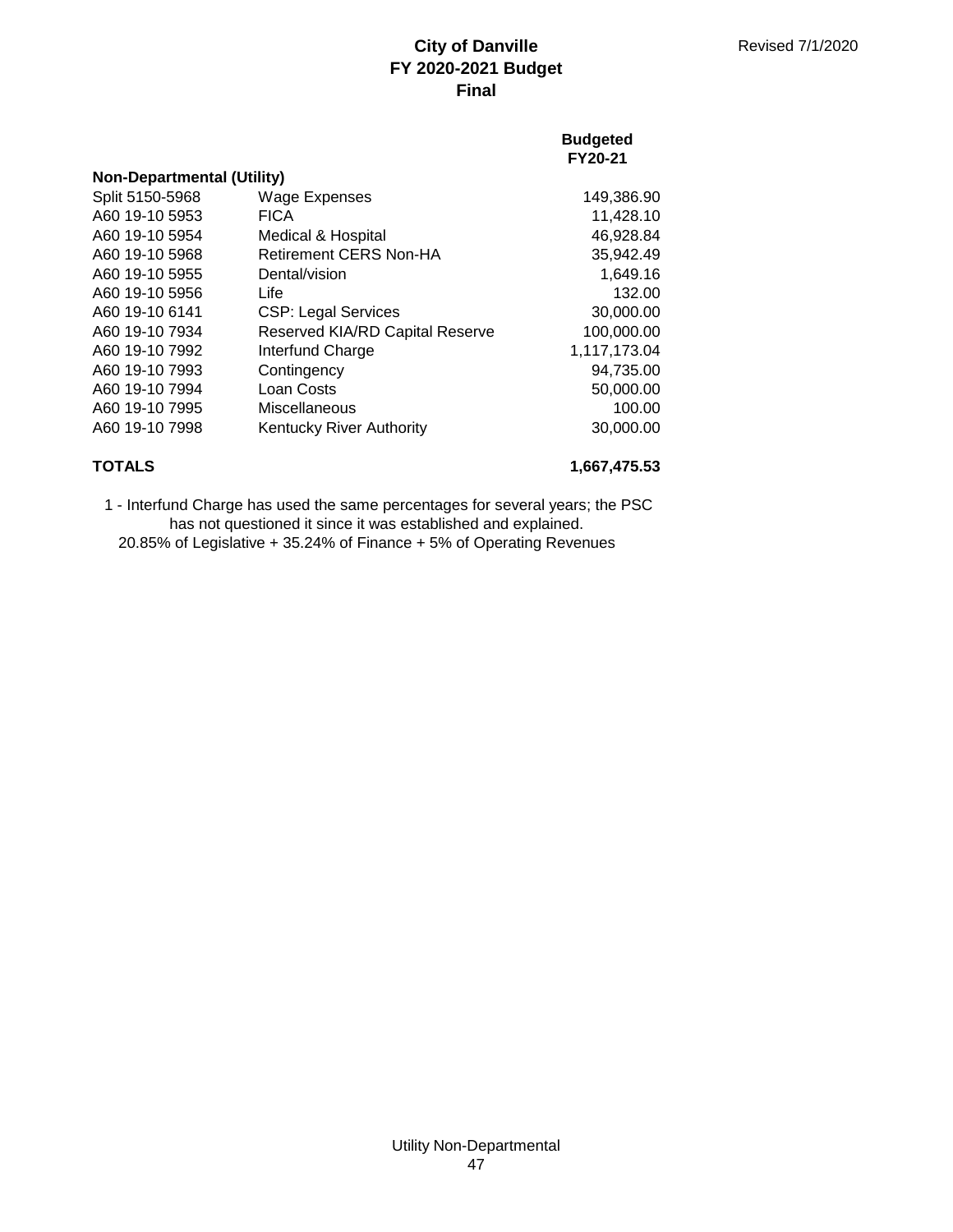### **Budgeted FY20-21**

| <b>Debt Service (Utility)</b> |                                    |              |
|-------------------------------|------------------------------------|--------------|
| A60 19-20 8127                | Debt Service KIA Loan(refi 2014b)  | 258,825.00   |
| A60 19-20 8131                | Debt Serv: PV USDA RD Loan         | 26,032.00    |
| A60 19-20 8133                | Debt Serv: KIA (2%) (WTP)          | 744,359.67   |
| A60 19-20 8138                | Debt Serv: Sewer Bonds             | 221,325.00   |
| A60 19-20 8139                | Debt Serv: JC USDA Bond            | 29,815.00    |
| A60 19-20 8141                | Debt Serv: RD Loan 2008            | 79,817.50    |
| A60 19-20 8143                | Debt Serv: RD Loan Phylben Village | 25,825.00    |
| A60 19-20 8145                | Debt Serv: USDA 2016 WTP           | 559,181.26   |
| A60 19-20 8121                | Fleet                              | 183,000.00   |
| A60 19-20 8126                | <b>Energy Efficiency</b>           | 268,300.00   |
| A60 19-20 8128                | Debt Serv: Sewer Plant / Lines     | 360,378.82   |
| <b>TOTALS</b>                 |                                    | 2,756,859.25 |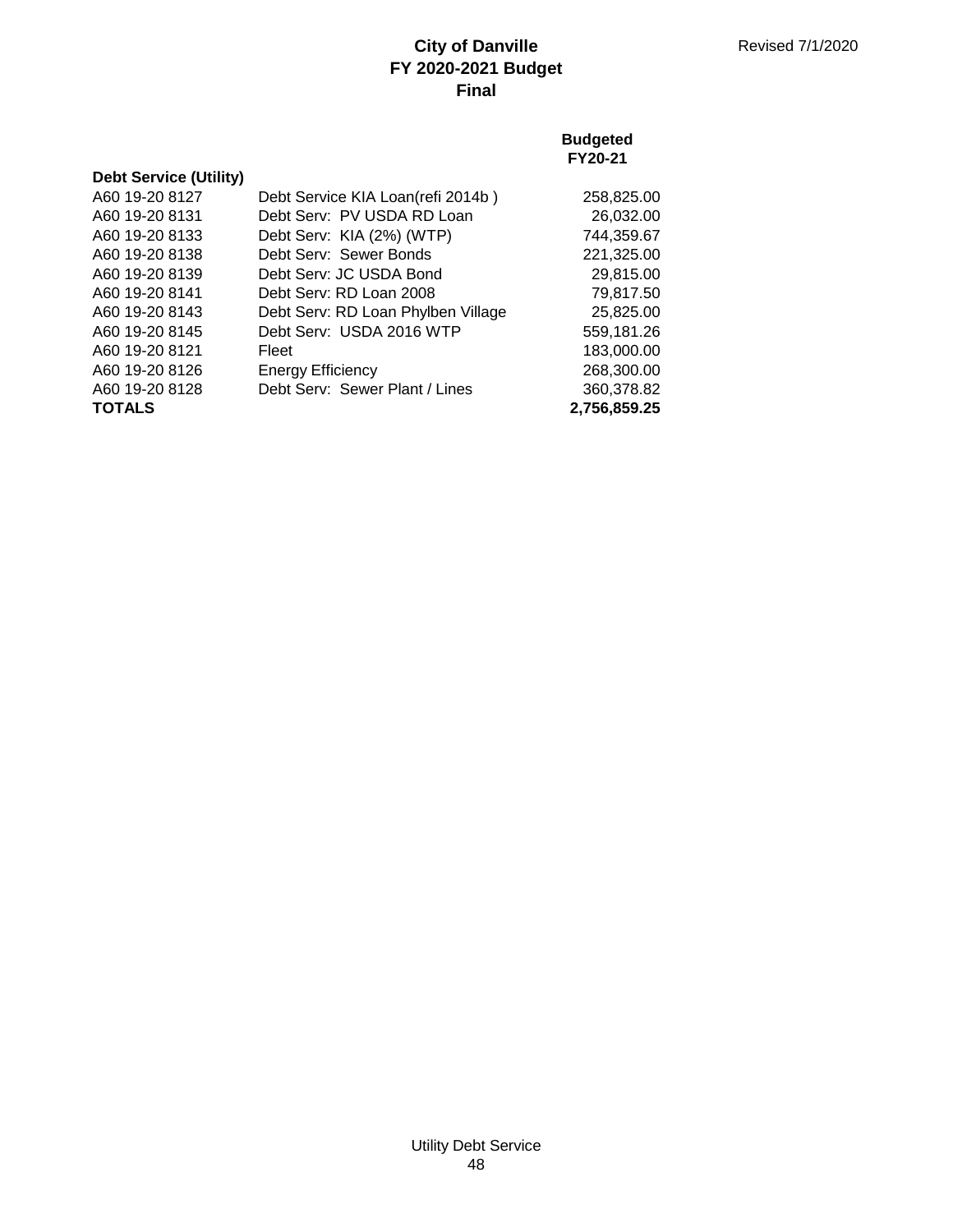### **Budgeted FY21-20**

| <b>Utility Capital - Expenditures</b> |                                  |               |
|---------------------------------------|----------------------------------|---------------|
| A60 65-00 9003                        | Water Distribution Improvement   | 900,000.00    |
| A60 65-00 9027                        | Sewer Rehab                      | 50,000.00     |
| A60 65-00 9063                        | <b>Water Storage Tanks/lines</b> | 5,000,000.00  |
| A60 65-00 9070                        | <b>WTP Sludge Lagoon</b>         | 50,000.00     |
| A60 65-00 9065                        | Sewer Plant                      | 5,000,000.00  |
| <b>TOTALS</b>                         |                                  | 11,000,000.00 |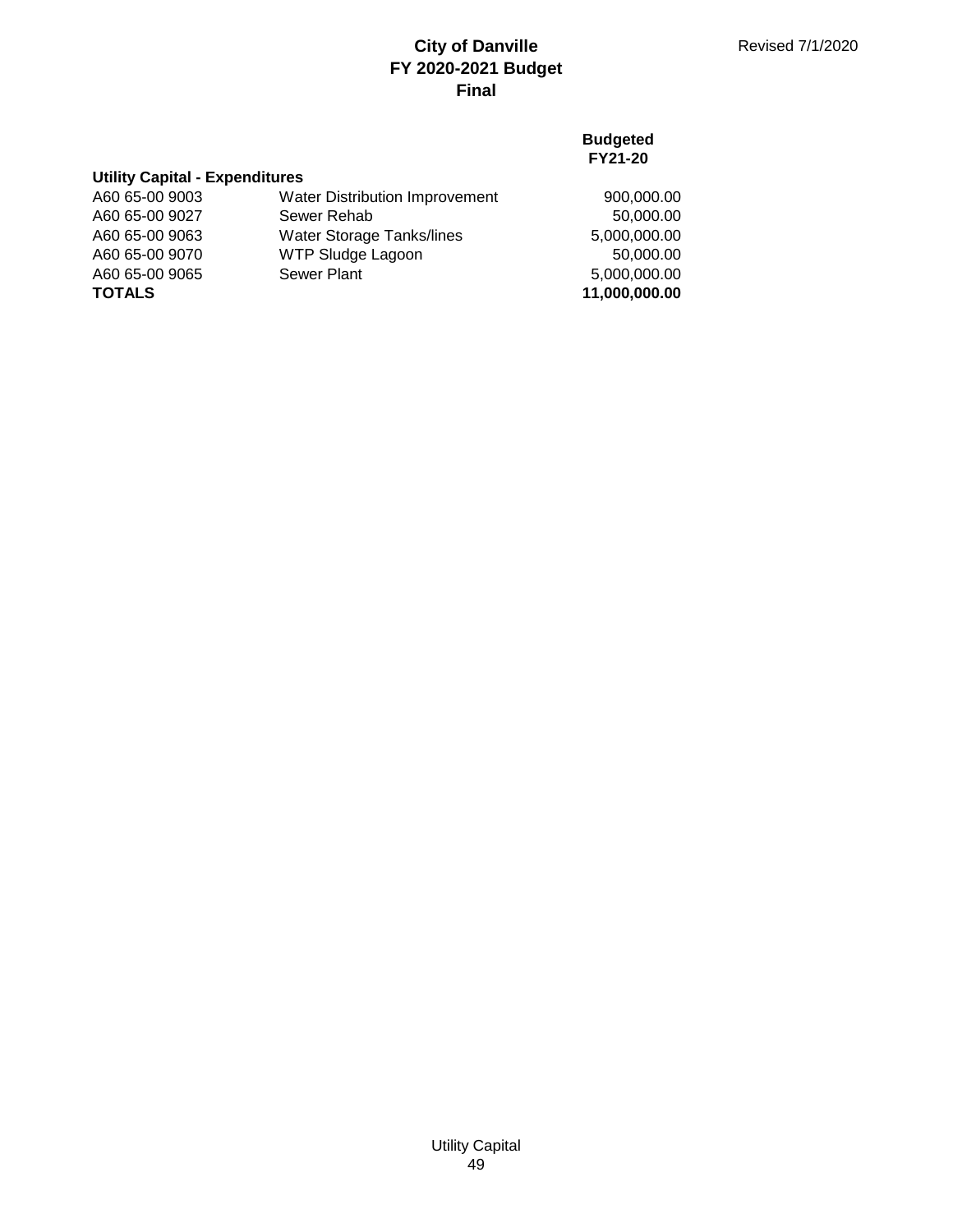| <b>RESOURCES</b>                    | <b>Budget</b><br>FY 20-21 |        |
|-------------------------------------|---------------------------|--------|
| <b>REVENUES</b>                     |                           |        |
| OTHER REVENUES                      | \$                        | 26,705 |
| <b>TOTAL REVENUES</b>               | \$                        | 26,705 |
| <b>FUND BALANCE (CARRY FORWARD)</b> | \$                        | 19,489 |
| <b>TOTAL RESOURCES</b>              | \$                        | 46,194 |
| <b>APPROPRIATIONS</b>               |                           |        |
| <b>OPERATING</b>                    | \$                        | 43,540 |
| <b>OTHER</b>                        | \$                        | 2,654  |
| <b>TOTAL APPROPRIATIONS</b>         | \$                        | 46,194 |
| <b>FUND BALANCE</b>                 | \$                        | O      |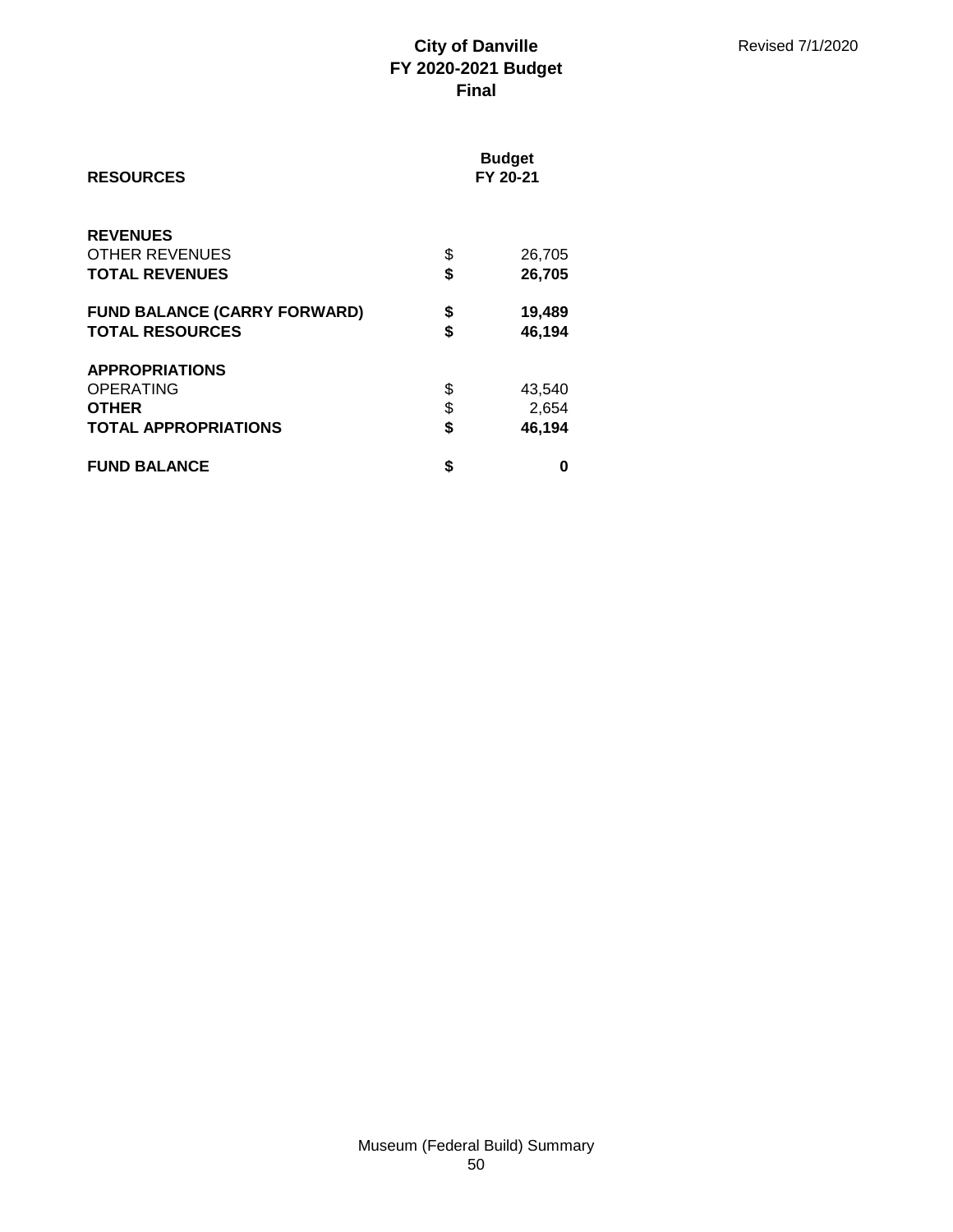| (Federal Building)           |                                 | <b>Budgeted</b><br>FY20-21 |
|------------------------------|---------------------------------|----------------------------|
| <b>Museum - Revenues</b>     |                                 |                            |
| A66 00-00 4500               | Transfer from General Fund      | 26,105.00                  |
| A66 00-00 4760               | Other Rev: Invest Interest      | 600.00                     |
| <b>TOTALS</b>                |                                 | 26,705.00                  |
| <b>Museum - Expenditures</b> |                                 |                            |
| <b>CONTRACTUAL</b>           |                                 |                            |
| A66 00-00 6145               | CSP: Insurance                  | 3,630.00                   |
| A66 00-00 6151               | CSU: Electric Service           | 17,050.00                  |
| A66 00-00 6153               | CSU: Natural & Propane Gas      | 2,860.00                   |
| A66 00-00 6170               | <b>CSI: Building/Structures</b> | 20,000.00                  |
|                              | <b>SUBTOTAL</b>                 | 43.540.00                  |
| <b>OTHER</b>                 |                                 |                            |
| A66 00-00 8126               | Energy Efficiency Debt          | 2,653.56                   |
|                              | <b>SUBTOTAL</b>                 | 2,653.56                   |
| TOTALS                       |                                 | 46,193.56                  |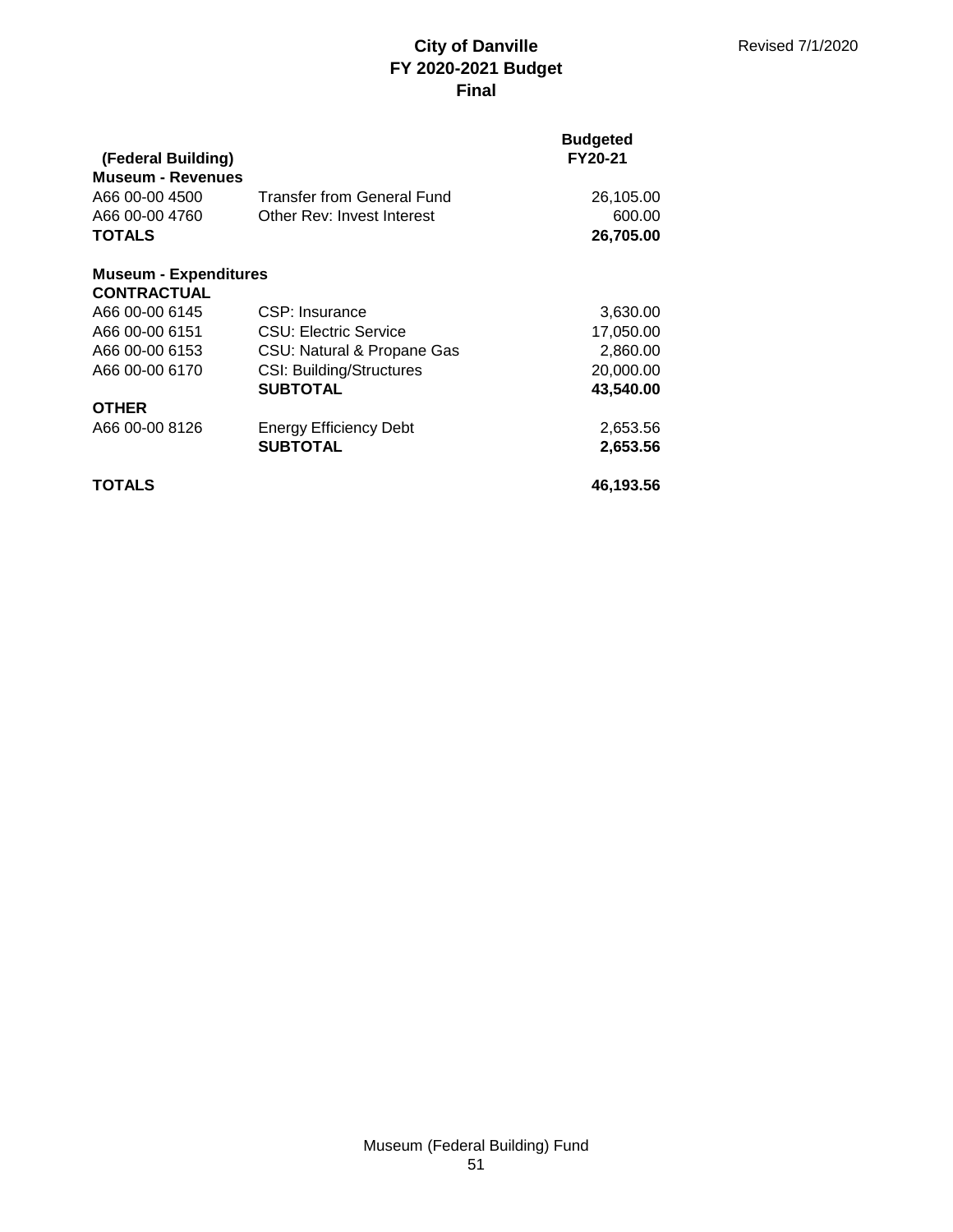| <b>RESOURCES</b>                                         | <b>Budget</b><br>FY 20-21 |
|----------------------------------------------------------|---------------------------|
| <b>REVENUES</b>                                          |                           |
| <b>PARKING FINES</b>                                     | 25,000                    |
| PARKING RENTAL FEES - SURFACE LOTS                       | 22,500                    |
| PARKING RENTAL FEES - GARAGE                             | 236,000                   |
| <b>GENERAL FUND TRANSFER/INTEREST</b>                    | 83,618                    |
| <b>TOTAL REVENUE</b>                                     | 367,118                   |
| <b>FUND BALANCE (CARRY FORWARD)</b>                      | 62,651                    |
| <b>TOTAL RESOURCES AVAILABLE</b>                         | 429,769                   |
| <b>APPROPRIATIONS</b>                                    |                           |
| <b>PERSONNEL</b>                                         | 49,272                    |
| CONTRACTUAL                                              | 84,600                    |
| OTHER                                                    | 9,200                     |
| DEBT SERVICE                                             | 271,697                   |
| <b>CAPITAL</b>                                           | 15,000                    |
| <b>TOTAL APPROPRIATIONS</b><br><b>PENSION ADJUSTMENT</b> | 429,769                   |

**FUND BALANCE** 0